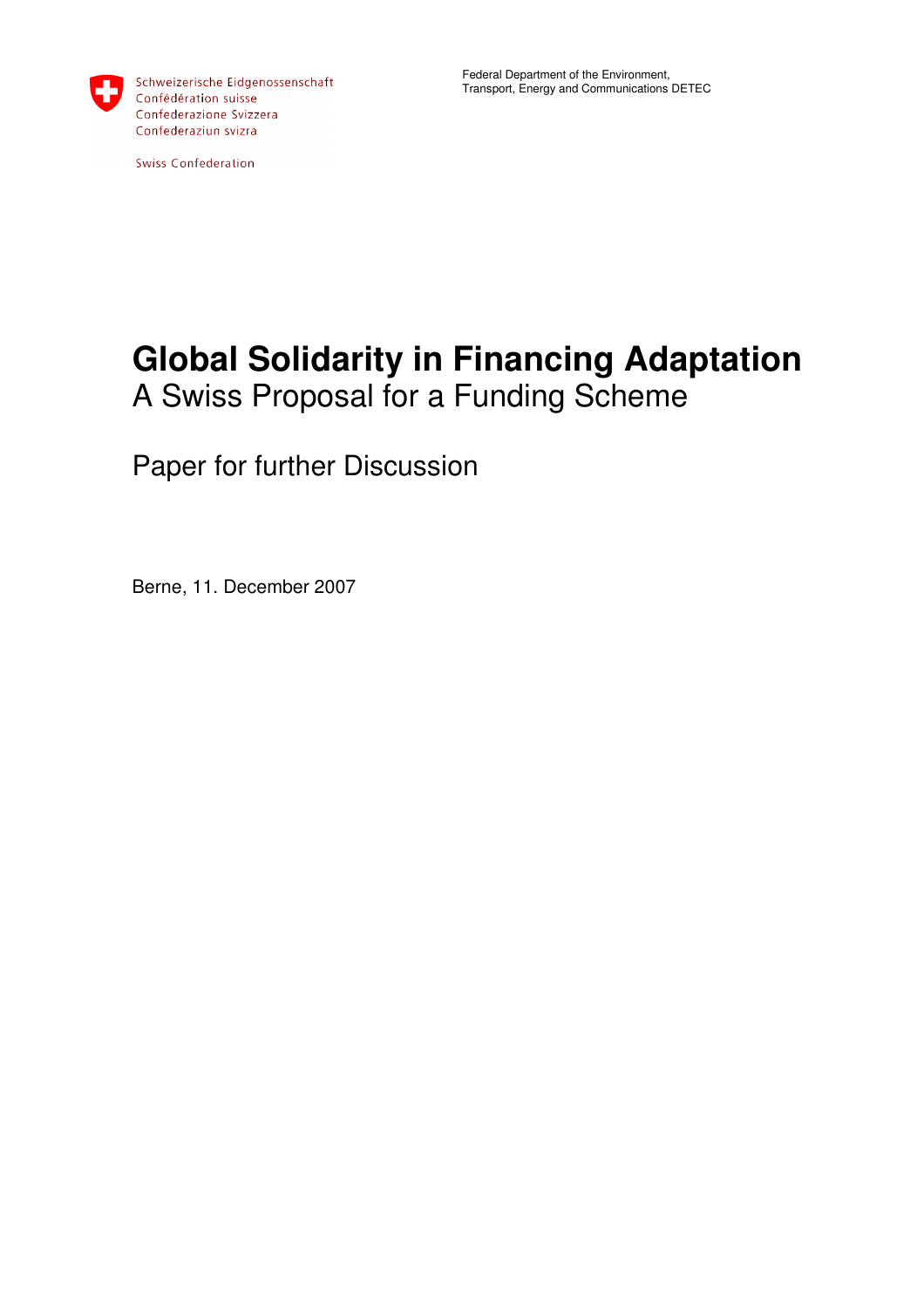#### **Impressum**

#### **Issued by**

Federal Office for the Environment (FOEN) FOEN is an office of the Federal Department of Environment, Transport, Energy and Communications (DETEC).

#### **Authors**

Othmar Schwank, Helen Lückge, Rolf Iten INFRAS Zurich in cooperation with Samuel Mauch, Mauch Consulting, Oberlunkhofen

#### **FOEN consultant**

Thomas Stadler, Climate, Economic, Environmental Observation Division José Romero, International Division

#### **Suggested form of citation**

UVEK 2007: **Global Solidarity in Financing Adaptation,** A Swiss Proposal for a Funding Scheme**,** Paper for further Discussion**,** Federal Office for the Environment, Berne. 40 pp

### **Downloadable PDF file**

www.environment-switzerland.ch (no printed version available) **© FOEN 2007** 

### **Disclaimer**

This paper was commissioned by the Federal Department of Environment, Transport, Energy and Communications (DETEC), in order to offer analytical principles of the "Polluter Pays Principle in financing adaptation". The DETEC and the authors explicitly understand this paper as a basis for discussion.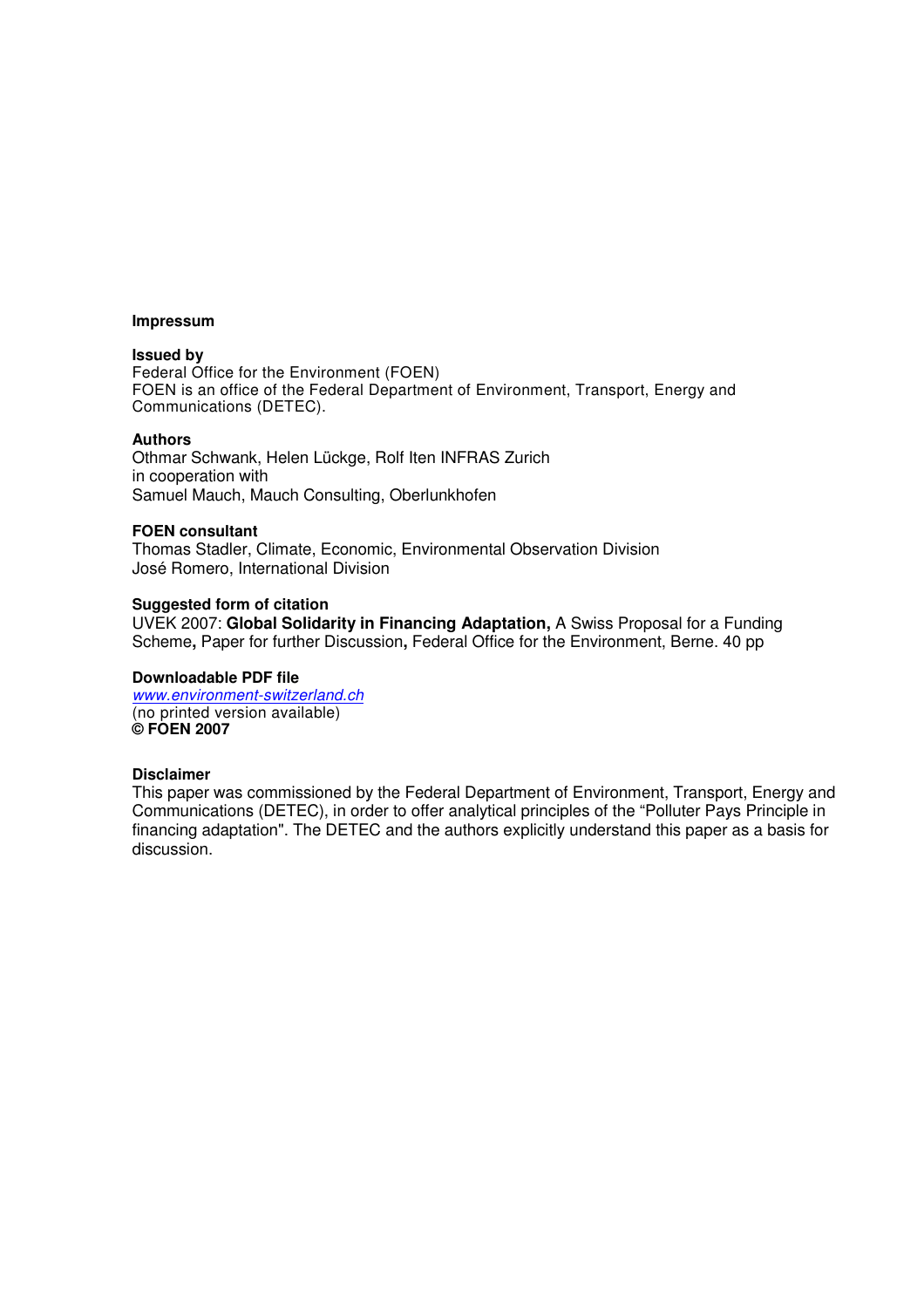# **CONTENT**

| 1.                |                                                                                     |    |  |  |  |  |  |
|-------------------|-------------------------------------------------------------------------------------|----|--|--|--|--|--|
| 2.                |                                                                                     |    |  |  |  |  |  |
| 2.1.              |                                                                                     |    |  |  |  |  |  |
| 2.2.              |                                                                                     |    |  |  |  |  |  |
| 3.                |                                                                                     |    |  |  |  |  |  |
| 3.1.              | PARAMETERS OF THE SCHEME                                                            |    |  |  |  |  |  |
| 3.2.              |                                                                                     |    |  |  |  |  |  |
| 3.3.              | PROPOSED ELEMENTS OF FUNDING SCHEME _________________________17                     |    |  |  |  |  |  |
| 3.3.1.            |                                                                                     |    |  |  |  |  |  |
| 3.3.2.            |                                                                                     |    |  |  |  |  |  |
| 3.3.3.            | Multilateral Adaptation Fund: Prevention pillar ________________________________ 19 |    |  |  |  |  |  |
| 3.3.4.            | Multilateral Adaptation Fund: Insurance pillar _________________________________ 21 |    |  |  |  |  |  |
| 4.                |                                                                                     |    |  |  |  |  |  |
| 4.1.              |                                                                                     |    |  |  |  |  |  |
| 4.2.              |                                                                                     |    |  |  |  |  |  |
| 4.2.1.            |                                                                                     |    |  |  |  |  |  |
| 4.2.2.            |                                                                                     |    |  |  |  |  |  |
| 5.                |                                                                                     |    |  |  |  |  |  |
| 5.1.              |                                                                                     |    |  |  |  |  |  |
| 5.2.              |                                                                                     |    |  |  |  |  |  |
| 6.                |                                                                                     |    |  |  |  |  |  |
|                   |                                                                                     | 37 |  |  |  |  |  |
| <b>REFERENCES</b> | 39                                                                                  |    |  |  |  |  |  |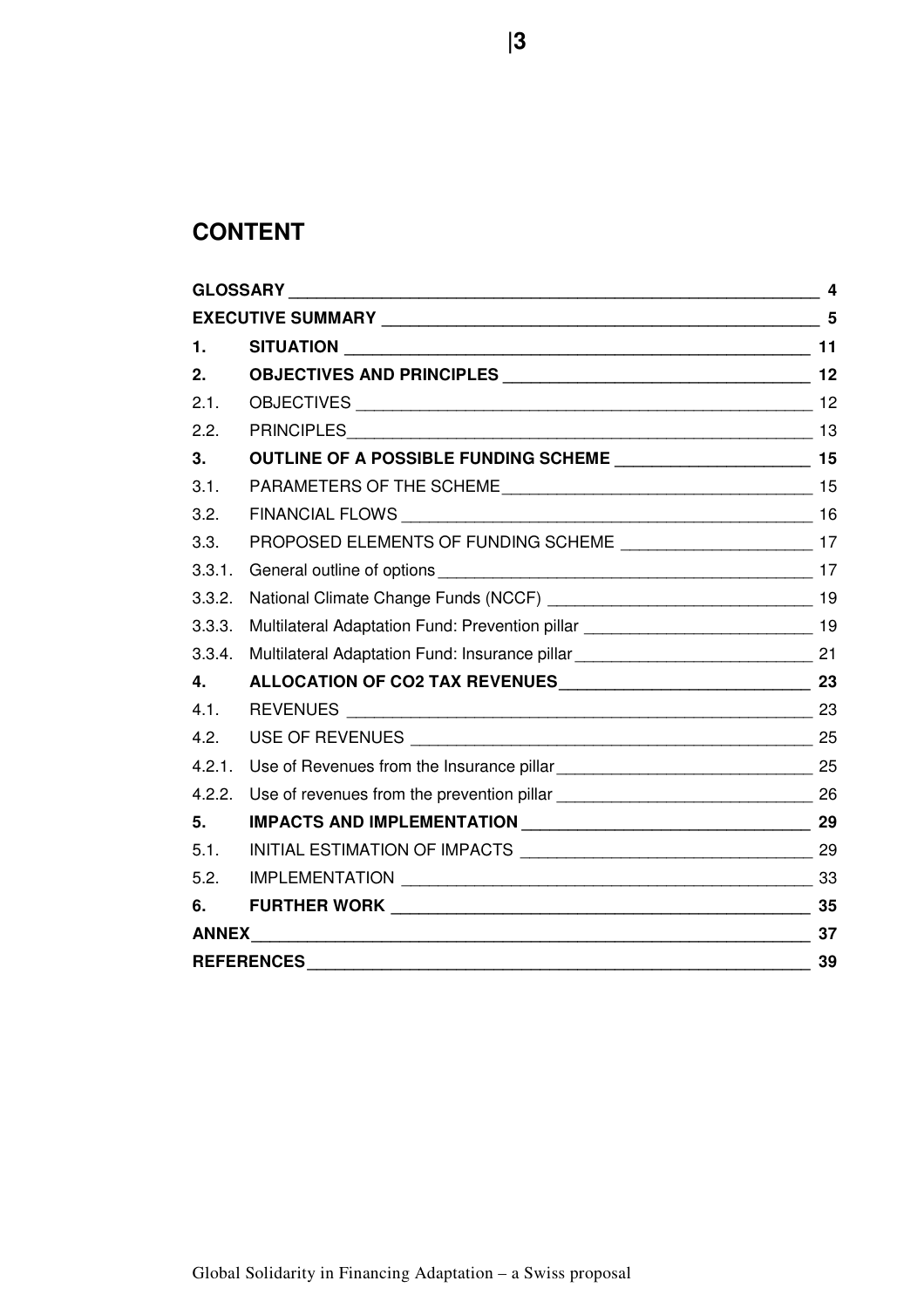# **GLOSSARY**

| AAU           | <b>Assigned Amount Units</b>                          |
|---------------|-------------------------------------------------------|
| <b>CDM</b>    | Clean Development Mechanism under the Kyoto Protocol  |
| DC            | Developing countries                                  |
| <b>GDP</b>    | <b>Gross Domestic Product</b>                         |
| <b>GHG</b>    | Greenhouse gas emissions                              |
| <b>GIS</b>    | Green Investment Schemes                              |
| IC            | Industrialised countries                              |
| <b>LDC</b>    | Least developed countries                             |
| <b>MAF</b>    | Multilateral Adaptation Fund                          |
| <b>NCCF</b>   | National Climate Change Fund                          |
| <b>USD</b>    | <b>US Dollar</b>                                      |
| <b>UNFCCC</b> | United Nations Framework Convention on Climate Change |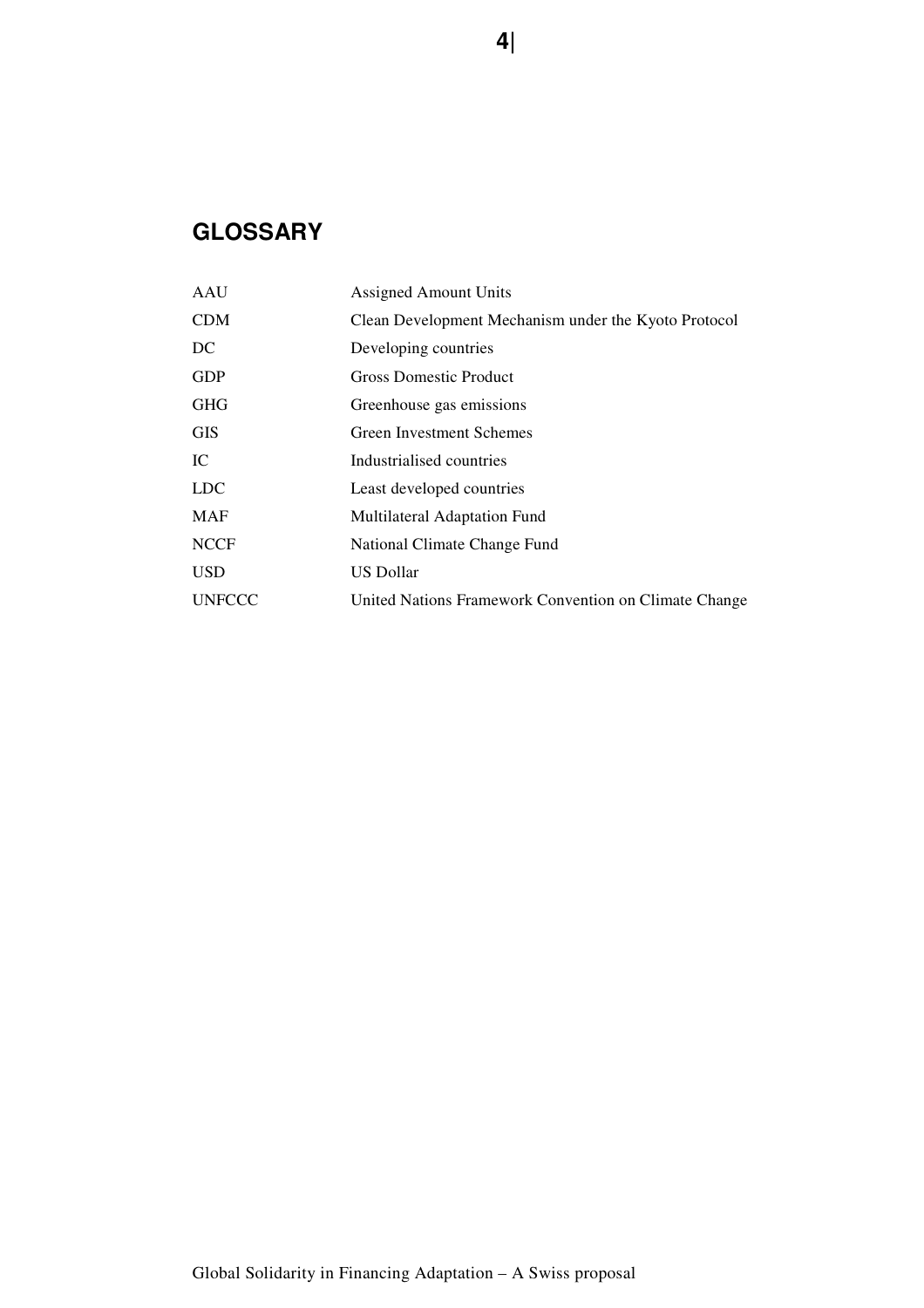# **EXECUTIVE SUMMARY**

### **Situation**

Scientific evidence confirms that climate change will continue even if mitigation measures could stabilise greenhouse gas (GHG) emissions globally. Therefore, adaptation measures must complement mitigation, if damages are to be kept from growing to truly catastrophic levels, especially in vulnerable countries of the developing world. According to UNFCCC and World Bank estimates, the global financing needs to adapt to climate change will lie between 10 and 40 bn. USD per year. Neither the adaptation fund under the CDM of the Kyoto protocol nor other existing mechanisms can provide financing of such orders of magnitude. Thus, the issue of financing the necessary measures remains unresolved.

This is why Minister Moritz Leuenberger, at the twelfth Conference of the Parties of the UNFCCC, 2006 in Nairobi, proposed the establishment of a funding scheme based on the polluter pays principle, on solidarity and subsidiarity, with a low tax on  $CO<sub>2</sub>$  emissions, to cope with these financing bottlenecks. The proposal presented in this paper develops this idea further and illustrates possible designs of such a system. The proposal is herewith submitted for international discussion and further development.

### **Objectives and principles**

The overall goal is to strengthen the capability of the Parties to UNFCCC to address the challenges of financing climate change measures – especially for adaptation in vulnerable developing countries.

In pursuit of this goal, a global burden sharing system, fair, with solidarity, and legally binding to all nations, is established for overcoming barriers for financing effective climate policy measures in particular for adaptation to the unavoidable part of climate change. The system shall be designed considering the different shares of responsibility between industrialised and developing countries for the problem of climate change and in terms of different economic capacities to contribute to the solution. Subsidiarity and effectiveness shall be further guiding principles.

#### **Overview of proposal**

The resources needed for financing the scheme are generated by means of a low  $CO<sub>2</sub>$  tax levied by each country on the basis of the polluter pays principle; a higher tax in industrialised countries (Annex I) and a lower tax in developing and least developed countries (Non-Annex I). The

**15 15 15**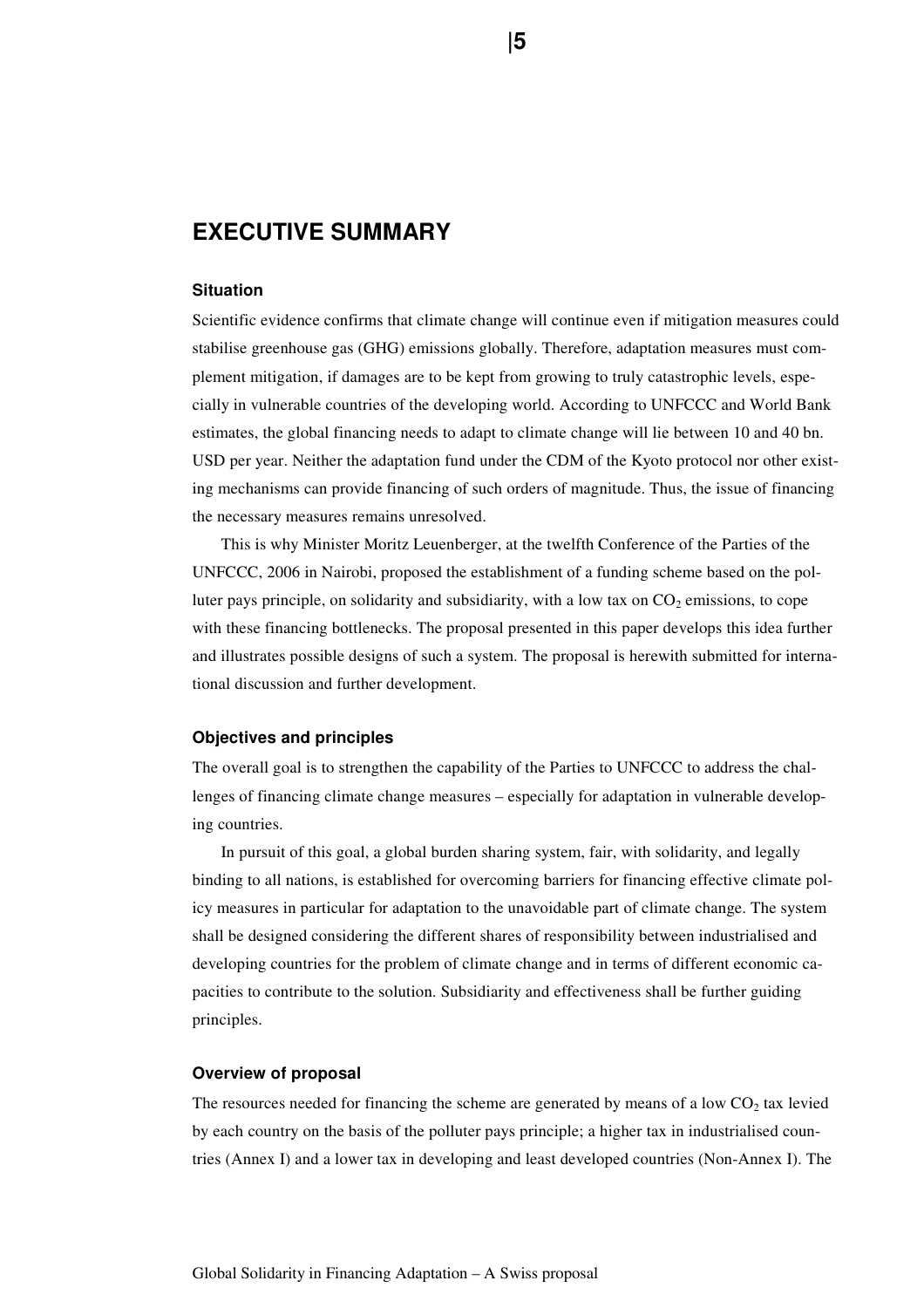revenues generated are partly kept in each country in a National Climate Change Fund (NCCF), to be used for financing national climate change policies according to the country's specific needs and legal frame. The other part of the revenues flow into a global Multilateral Adaptation Fund (MAF) and are used for financing adaptation measures in vulnerable Non-Annex I countries. Industrialised countries deliver a significantly larger fraction of their tax revenues to the MAF than developing countries. In contrast, developing countries keep the largest share for their national policies and deliver only a small fraction to the MAF.

Figure S-1 shows the financial flows, on the basis of assumed tax levels and shares contributed to the MAF and the NCCFs, respectively. The tax rates of 2 and 1 USD/ton and 50%, 10%, 5% for the fraction contributed to the MAF are illustrations for discussion only.



Figure S-1 The figures are meant as an illustration. Based on these assumed figures the total revenues for funding the global MAF amount to 17.5 bn USD, of which 16.1 bn come from Annex I, and 1.4 from Non-Annex I countries. This money is used to finance adaptation measures in vulnerable Non-Annex I countries. Annex I countries feed their NCCFs with 16.1 bn USD/a, and Non-Annex I countries theirs with 12.9 bn USD/a. Total revenues world wide amount to 46.4 bn USD/a (based on data of 2010).

### Global Solidarity in Financing Adaptation – A Swiss proposal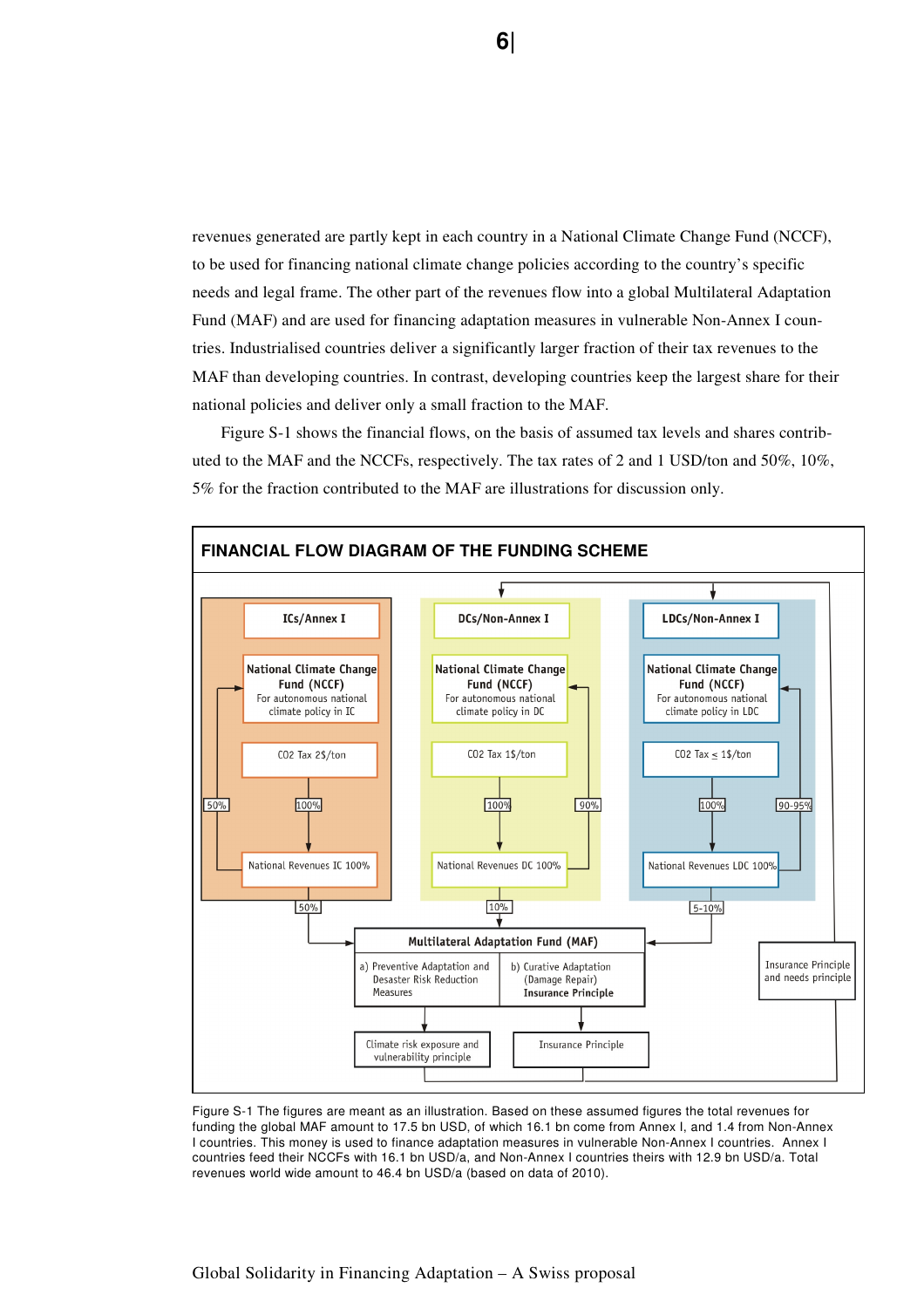#### **National Climate Change Funds**

Each country which decides to participate in the scheme will autonomously operate its own NCCF. These funds are encouraged to address the priorities of national climate change programmes and to closely coordinate with other national climate policy financing facilities, depending on the national circumstances such as vulnerability to climate change and economic development. These NCCFs are seen complementary to the project based funds established under the Marrakesh Accord. NCCF funds can be used, according to national priorities, for adaptation as well as for mitigation measures such as improving the energy- and climate efficiency of buildings, cars, electrical equipment, or power plants and promotion of renewable energy. Possible examples for existing national climate change funds or guidelines for designing such funds are the China CDM Fund and the Green Investment Schemes (GIS) developed between Russia and potential AAU buyers, respectively.

#### **Multilateral Adaptation Fund (MAF)**

The Multilateral Adaptation Fund is operated internationally. While by far the largest contributions come from Annex I countries, only adaptation measures in vulnerable Non-Annex I countries are financed. This reflects the special overall responsibility of the ICs for the climate change problem. The MAF consists of the prevention and the insurance pillar. These two pillars finance preventive risk reduction measures and damage insurance or damage repair, respectively.

The World Bank and UNFCCC estimate the financial needs for adaptation in nonindustrialised countries at 10 and 40 bn USD/year in 2030, while the financial flow under the Marrakech Accord merely provides some 0.2-0.3 bn. USD/a. This illustrates the urgent need for further funding.

The MAF releases its funds of some 17.5 bn USD/a within a legally clearly defined governance framework. It shall be able to operate efficiently and complementarily to other similar facilities such as the GEF trust fund, the funds established under the Marrakech Accord, or development assistance operating basically on a project by project basis.

#### **Prevention Pillar**

The MAF shall finance preventive climate change adaptation and disaster risk reduction measures in the form of contributions at programme- rather than project level. This enhances efficiency, in line with the OECD Paris declaration on aid effectiveness. Such programmes can include risk responsive planning and design of infrastructures and of land use.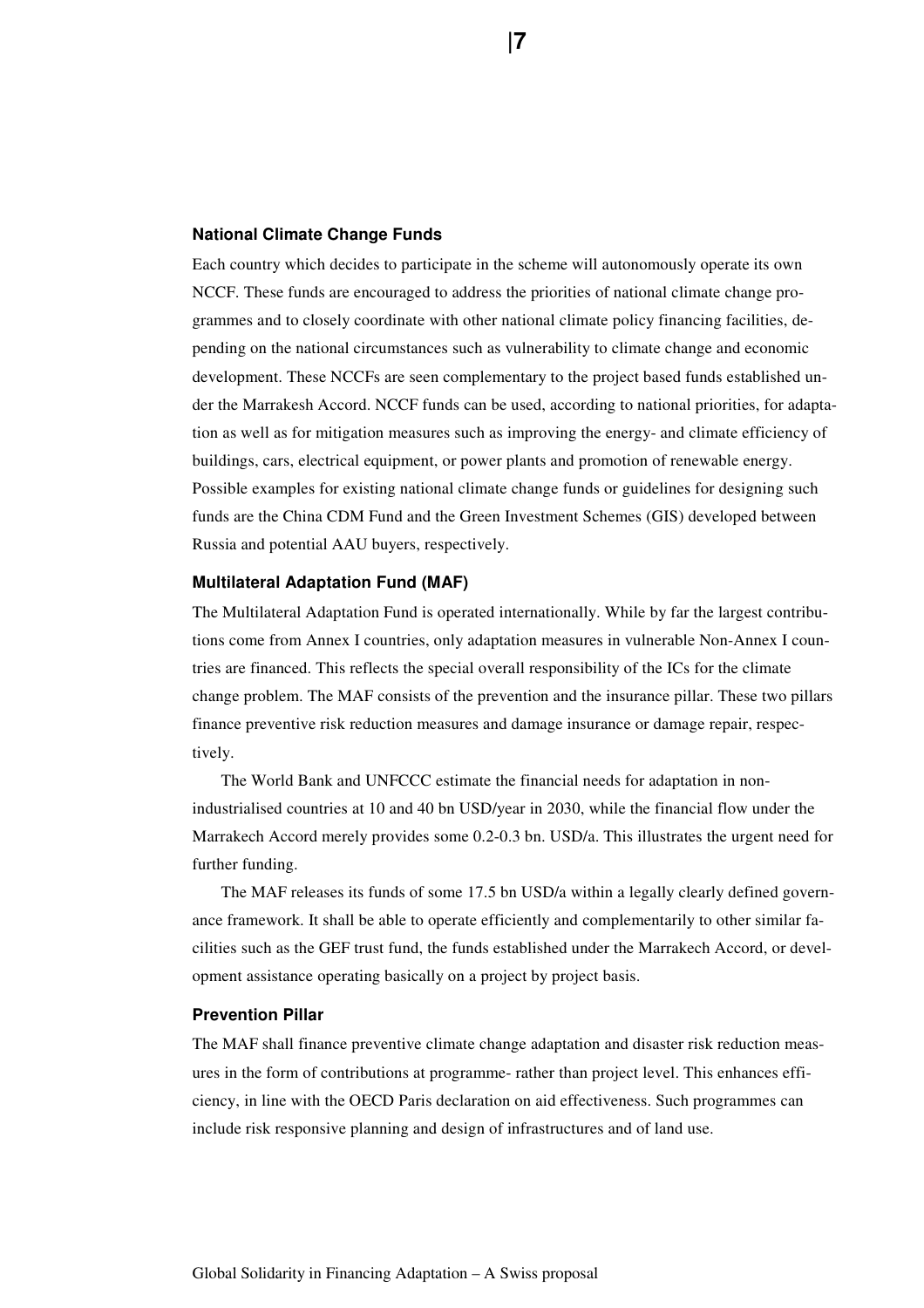#### **Insurance Pillar**

This pillar aims at providing the financial means to insure climate related risks, which are not covered by private insurance companies because premiums are not affordable for local insurance takers (low probability, high consequences risks). The focus is on vulnerable institutions, enterprises and segments of population in Non-Annex countries. Insuring the rehabilitation of core infrastructure of an affected area, or compensation of lost assets of the most vulnerable groups shall have priority. Furthermore, the insurance pillar will develop pilot projects for weather risk insurances (e.g. for agriculture) at sub-regional levels. Also, a small amount of the budget can be used for developing the data basis required for such schemes (technical assistance).

An optimal form of private public partnership with the insurance sector must be developed, while guaranteeing the interests of affected groups in vulnerable developing countries. One possibility to be evaluated is assistance to the countries in the form of payment of special insurance premiums. This would correspond to the principles of subsidiarity and efficiency, and allow for a lean and efficient administration of the MAF.

#### **Impacts and Implementation**

Table S-1 shows an overview of the impacts in terms of financial flows between regions.

| INDICATIVE FINANCIAE FECWS DETWEEN FARTIGIFATING REGIONS |                                        |                                 |                                                           |                                                           |                                                |                                                                      |  |  |  |  |
|----------------------------------------------------------|----------------------------------------|---------------------------------|-----------------------------------------------------------|-----------------------------------------------------------|------------------------------------------------|----------------------------------------------------------------------|--|--|--|--|
|                                                          |                                        |                                 | <b>Multilateral Adaptation Fund (MAF)</b>                 | $NCCF + MAF$                                              |                                                |                                                                      |  |  |  |  |
|                                                          | <b>Total</b><br>reve-<br>nue of<br>tax | Reve-<br>nue<br>going<br>to MAF | <b>Funding</b><br>obtained<br>from adap-<br>tation pillar | <b>Payments</b><br>obtained<br>from insur-<br>ance pillar | Net pay-<br>ments to<br>and from<br><b>MAF</b> | <b>Receipts from</b><br>NCCF, plus con-<br>tribution from<br>the MAF |  |  |  |  |
| <b>OECD North America</b>                                | 15010                                  | 7505                            | 0.0                                                       | 0.0                                                       | $-7505.0$                                      | 7505                                                                 |  |  |  |  |
| <b>OECD Europe</b>                                       | 8948                                   | 4474                            | 0.0                                                       | 0.0                                                       | $-4474.0$                                      | 4474                                                                 |  |  |  |  |
| East Asia (JPN, KOR)                                     | 3616                                   | 1808                            | 0.0                                                       | 0.0                                                       | $-1808.0$                                      | 1808                                                                 |  |  |  |  |
| Oceania (AUS, NZL)                                       | 924                                    | 462                             | 0.0                                                       | 0.0                                                       | $-462.0$                                       | 462                                                                  |  |  |  |  |
| Russia                                                   | 3598                                   | 1799                            | 0.0                                                       | 0.0                                                       | $-1799.0$                                      | 1799                                                                 |  |  |  |  |
| China                                                    | 5857                                   | 585.7                           | 1487.2                                                    | 2577.4                                                    | 3478.9                                         | 9336                                                                 |  |  |  |  |
| India                                                    | 1369                                   | 136.9                           | 1947.6                                                    | 2114.2                                                    | 3924.9                                         | 5294                                                                 |  |  |  |  |
| Non-OECD Asia                                            | 1853                                   | 185.3                           | 2313.6                                                    | 2245.8                                                    | 4374.1                                         | 6227                                                                 |  |  |  |  |
| Middle East                                              | 1463                                   | 146.3                           | 474.1                                                     | 191.8                                                     | 519.6                                          | 1983                                                                 |  |  |  |  |
| Africa                                                   | 1188                                   | 118.8                           | 1657.8                                                    | 838.8                                                     | 2377.9                                         | 3566                                                                 |  |  |  |  |
| Latin America/Carrib.                                    | 1270                                   | 127                             | 533.4                                                     | 463.0                                                     | 869.4                                          | 2139                                                                 |  |  |  |  |
| Rest of the World                                        | 1314                                   | 131.4                           | 326.0                                                     | 308.7                                                     | 503.3                                          | 1817                                                                 |  |  |  |  |
| <b>Total World</b>                                       | 46410                                  | 17479                           | 8739.7                                                    | 8739.7                                                    | 17479.4                                        | 46410.0                                                              |  |  |  |  |

**INDICATIVE FINANCIAL FLOWS BETWEEN PARTICIPATING REGIONS** 

Table S-1 Net financial flows of the MAF between participating regions and total receipts from MAF and NCCC (data basis year 2010, Rest of the World includes non-Annex I countries only). The first and last columns show the total tax revenues collected in, and the total resources flowing into a region, respectively.

 **8|**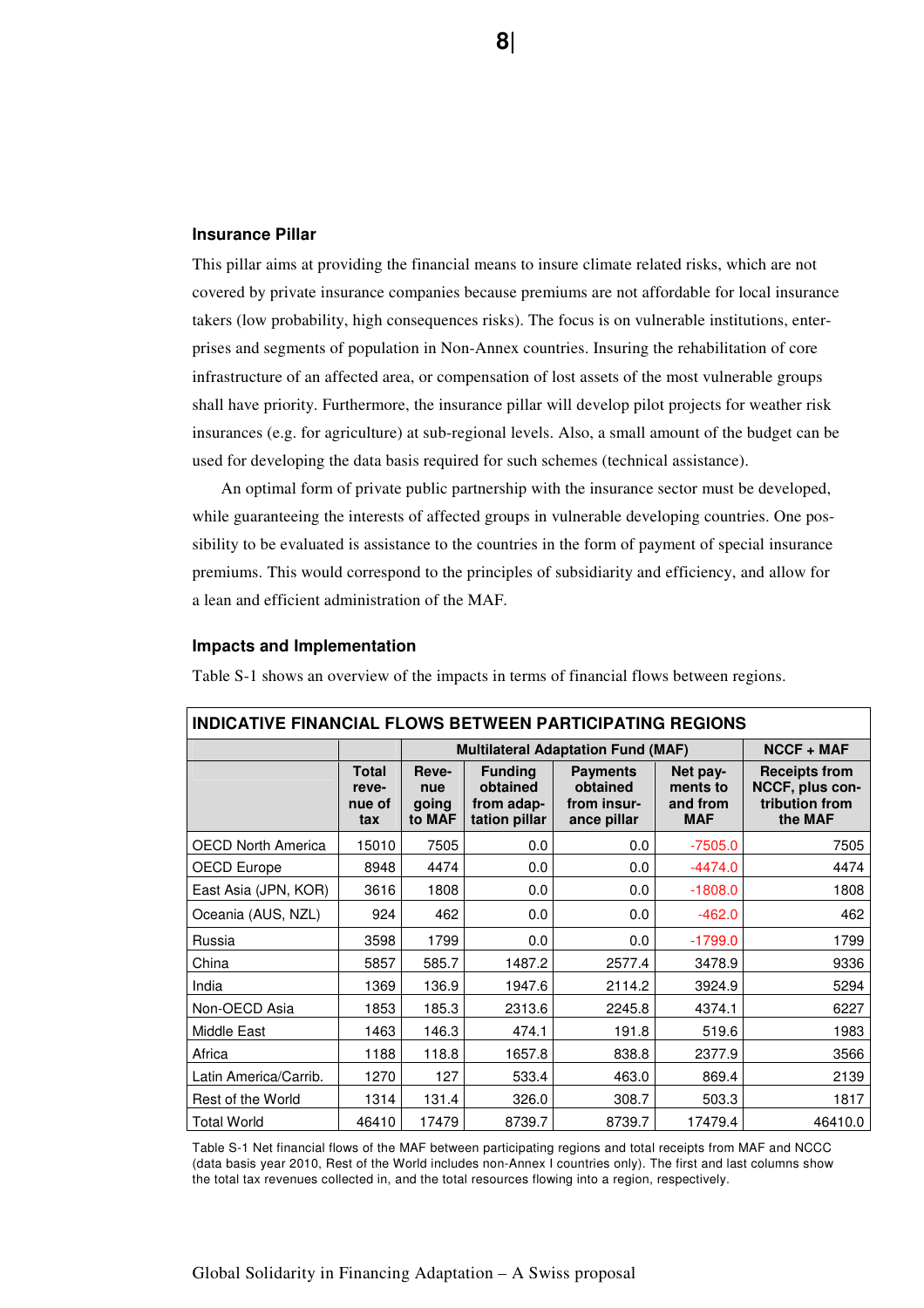The last column of Table S-1 illustrates the total receipts from both the NCCF and the MAF in the different regions. The transfer of finances from industrialised to developing countries is shown in the last but one column, showing the positive net payments from the MAF for developing countries. This is not a technical cooperation donor flow, but rather the result of a contractual agreement.

A per capita analysis as depicted in Figure S-2 shows that the average contributions per capita of IC/Annex I are much higher than in DC/Non-Annex I countries although the tax rate only differs by a factor 2 (2 USD/t  $CO_2$  in Annex I, 1 USD/t  $CO_2$  in non-Annex I). The per-capita receipts from the NCCF show the same pattern.



Figure S-2 How many USD/ capita on average does an IC/Annex I country and a DC/Non-Annex I country contribute to, and receive from the MAF and its own NCCF. For the MAF, IC countries contribute 12 USD/cap, but do not receive any funds. DC countries contribute 0.3 USD/cap to the MAF, and receive some 3.2USD/cap.

As only a low  $CO<sub>2</sub>$  tax is introduced, it can be assumed that the introduction of this tax will not have any negative effects on economic growth and GDP in industrialised countries. Also, in DCs and LDCs negative economic impacts are not likely, especially if the  $CO<sub>2</sub>$  tax is adjusted with the development stage (e.g. 1 USD/t  $CO_2$  in DCs, 0.5 USD/t  $CO_2$  in LDCs). Much more,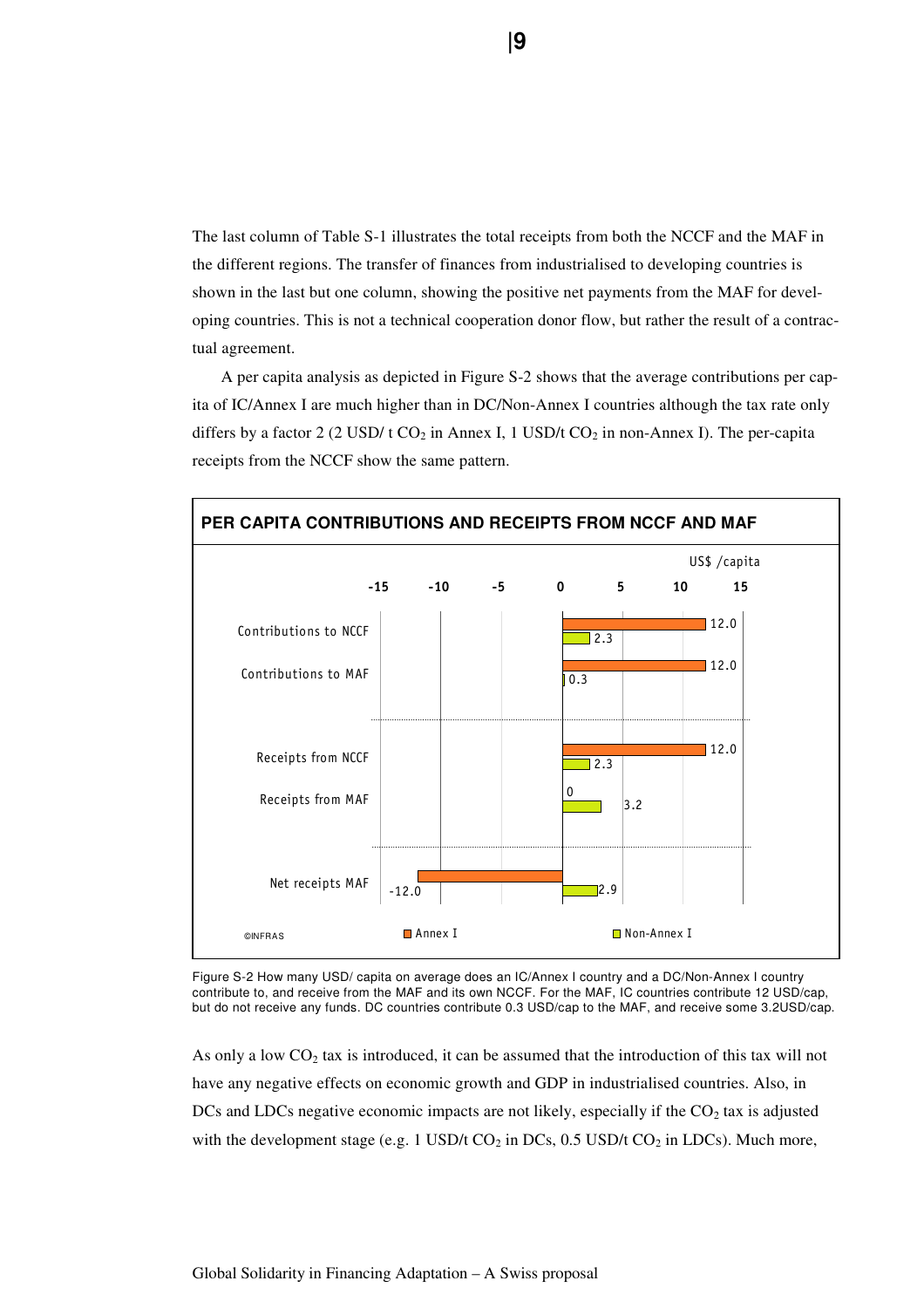the funding scheme can lead to positive economic impacts in DCs and LDCs as adaptation measures can reduce the potential GDP damages caused by climate change. Implementation issues need to be studied carefully to meet the challenge of efficiency. One issue is how to collect the  $CO<sub>2</sub>$  taxes. Experience in several countries suggests that an upstream approach seems to be attractive, because of the small number of subjects that need to be taxed, when collecting the tax at the points of import and production, rather than at consumer levels.

Another issue concerns the possible lack of economic capacity of some least developing countries (LDC) to contribute to the Multilateral Adaptation fund. Transition periods or exemptions from this obligation could be foreseen for certain countries, in order not to exclude them from being eligible to receive support from the MAF.

#### **Further work**

This paper outlines cornerstones of a climate change financing scheme. At this stage, the level of consultation and investigation is limited only. Hence this paper presents a leading idea and a tool box of instruments for refinement and discussion. Examples of open questions which do need further investigation and consultation are:

- › How to best integrate the proposed scheme into the current negotiation process for a post 2012 international UNFCC agreement.
- › How to best modify the proposed design parameters in order to attract sufficient support from other Parties to justify a comprehensive assessment process. The levels of taxation are one example.
- › How to best design the insurance pillar, especially the form of public private partnerships.

**Next steps:** Interested Parties are invited to cooperate in a process to further develop the proposed scheme.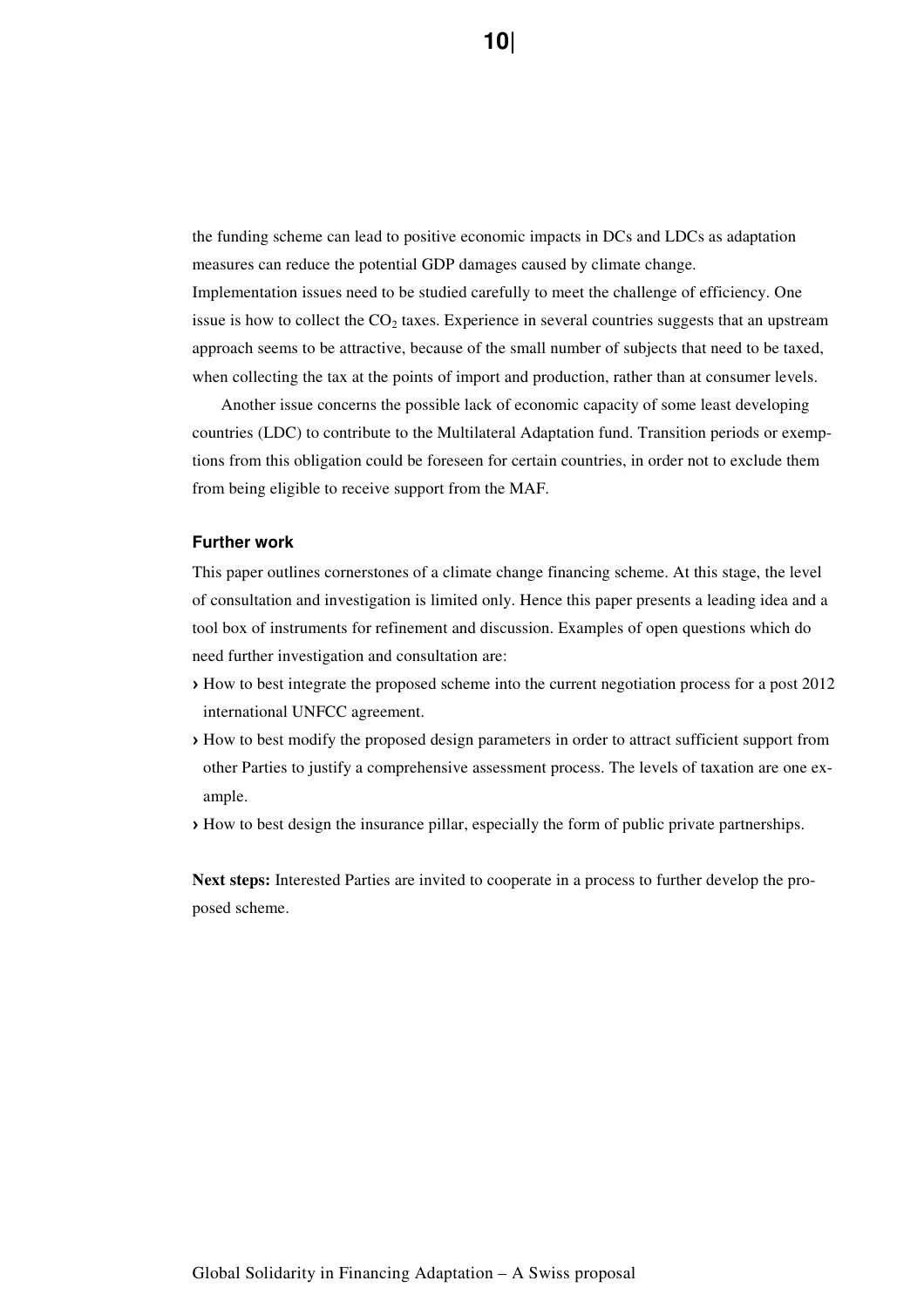# **1. SITUATION**

The recent Fourth Assessment Report of the IPCC establishes that anthropogenic warming and sea level rise would continue for centuries due to the timescales associated with climate processes and feedbacks, even if greenhouse gas (GHG) concentrations were to be stabilized soon. The IPCC attributes the responsibility of most of the observed increase in globally-averaged temperatures since the mid-20th century with high probability to anthropogenic GHG activities.

Effects of regional climate change on natural and human environments are emerging. Thus, adaptation, along with mitigation is indispensable. Within the framework of the UNFCCC, the responsibilities to combat climate change and to adapt to its adverse effects are common but differentiated among parties. In this context, industrialised countries have to take the lead in reducing GHG emissions. Furthermore, they have to provide technical and financial means to developing countries to combat climate change.

Adaptive capacity is intimately connected to social and economic development but is unevenly distributed across and within societies. Developing countries have lower per capita emissions but will incur disproportionately damages from climate change. For example, for Africa, the recent Fourth Assessment Report of the IPCC states that towards the end of the 21st century, the cost of adaptation could amount to at least 5–10% of the Gross Domestic Product (GDP). The damages resulting from a projected sea-level rise will affect low-lying coastal areas with large populations.

There is high confidence that neither adaptation nor mitigation alone can avoid all climate change impacts. However, they can complement each other and together significantly reduce the risks of climate change. As impacts of climate change are already visible, adaptation measures need to be implemented as soon as possible. However, the issue of financing these measures is not solved. The recent report on investment and financial flows relevant to the development of an effective and appropriate international response to climate change (UNFCCC 2007, dialogue working paper 8) indicates that total global investment needs between now and 2030 are estimated at a level of USD 200–300 billion, or 10–15 bn USD/a. World Bank estimates even amount to 10–40 bn USD per year for financing of adaptation in non-industrialised countries. Currently, no mechanism can provide financing of such an order of magnitude. The Adaptation Fund under the CDM of the Kyoto Protocol is expected to provide 300–450 hundred million USD in the period 2008.2012. Other sources will not provide more.

Therefore, we are left with an unfulfilled task. This is why Minister Moritz Leuenberger proposed at the twelfth Conference of the Parties of the UNFCCC in Nairobi in 2006, to con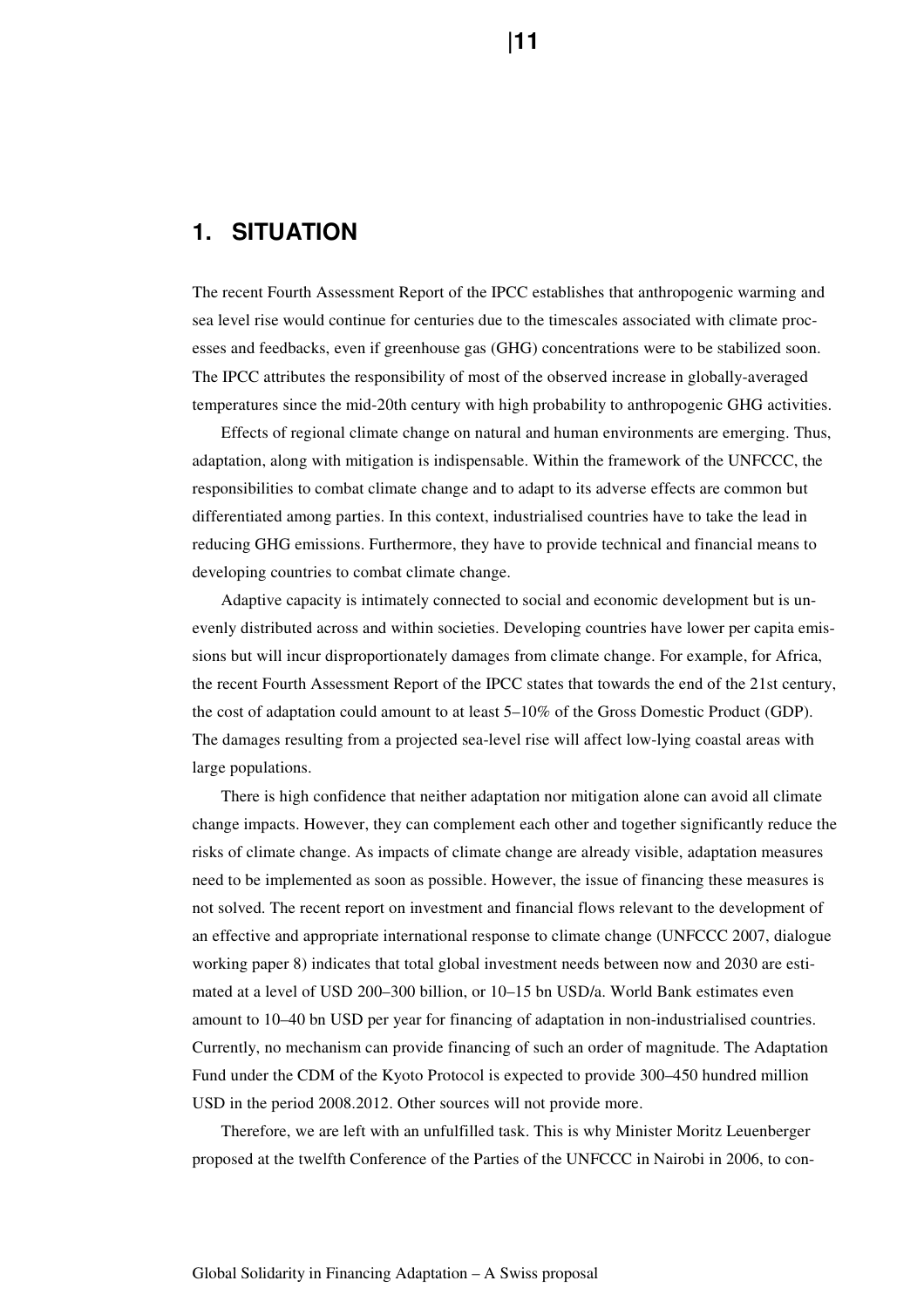sider the establishment of a global  $CO<sub>2</sub>$  tax to collect the funds necessary for adaptation and mitigation. Besides the financing of measures, it has been proposed to include an insurance mechanism to cover high risks of climate change which cannot be covered by the private insurance sector's market.

We must adapt to the inevitable consequences of climate change, address the risks of high potential damages and reduce them. We will face high damage costs and should therefore establish a global insurance system, fair and with solidarity to all nations.

The project presents an approach for a global burden sharing system to overcome barriers for financing effective climate policy measures, domestically as well as internationally. It shall address the principle of common but differentiated responsibilities of Parties. Emphasis is put on collecting tax revenues from emissions mainly in industrialised countries and allocates these funds for action mainly in developing countries. The establishment of the proposed funding scheme with legally defined contributions marks the transition from a development cooperation type organisation to a legally binding international agreement.

This paper presents a funding scheme for financing adaptation on a global scale. As a first step, chapter 2 presents the underlying objectives and principles on which the funding scheme is based. The following chapter 3 presents the outline of the funding scheme with the general parameters, an overview of financial flows as well as the three pillars of the scheme – National Climate Change Funds (NCCF), an Insurance- and a Prevention Pillar within a Multilateral Adaptation Fund (MAF). Chapter 4 shows a preliminary and illustrative quantitative structure of the scheme as basis for further discussion. This structure includes information on the  $CO<sub>2</sub>$  tax revenues of the scheme as well as a proposal for the allocation of revenues to the different world regions. Chapter 5 discusses implementation problems. The paper concludes with a short discussion of further steps needed.

# **2. OBJECTIVES AND PRINCIPLES**

# 2.1. OBJECTIVES

The overall goal is to strengthen the capability of the Parties to UNFCCC to address the challenges of financing climate change measures – especially for adaptation in vulnerable developing countries, domestically and through international cooperation. The legal frame of reference is the UNFCCC.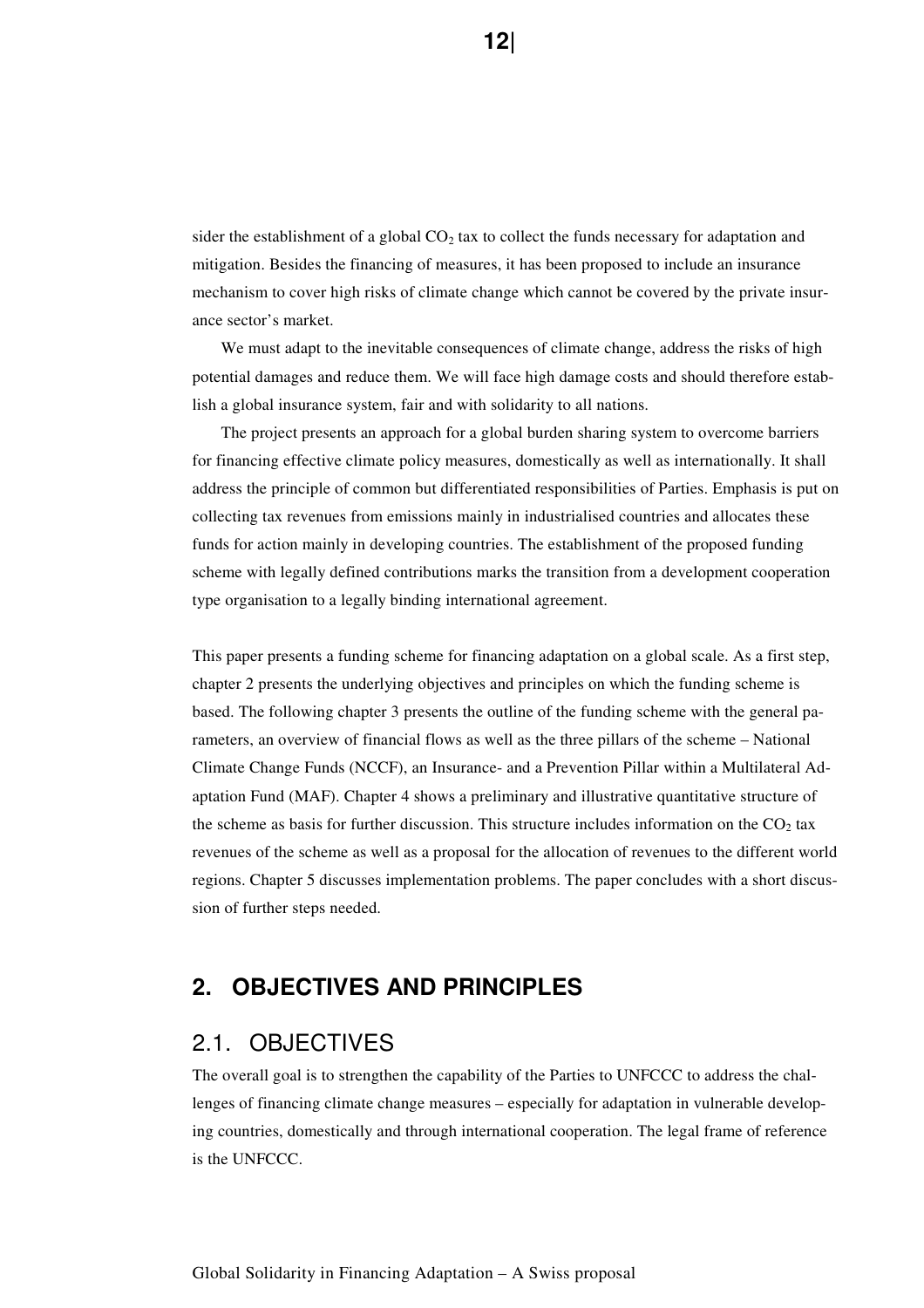In pursuit of this goal the objectives of the proposal are:

- › To establish a global burden sharing system in solidarity and fair to all nations, for overcoming barriers for financing effective climate policy measures, in particular for adapting to the unavoidable part of climate change.
- $\triangleright$  To install a fair and effective global CO<sub>2</sub> tax- and funding scheme for financing climate change adaptation measures needed. The low level tax is not designed as an economic incentive to curb  $CO<sub>2</sub>$  emissions, but rather to generate revenues for financing climate change measures in line with the polluter pays principle.
- › To establish, with the revenues of the tax, a Multilateral Adaptation Fund component (MAF) for international financing of adaptation measures in vulnerable developing countries and – at national level – National Climate Change Funds (NCCF) to help finance climate change policy of each country according to its own priorities.
- › To leave as much room as possible for national decision making to each individual country. Accordingly, a lean but effective international governing and administration structure shall be pursued to complement national actorship, where needed.

# 2.2. PRINCIPLES

One guiding principle for the design of the funding scheme is to balance out interests between different countries in order to find broad support for action of the whole global community, with widely different economic and ecological situations, interests and responsibilities for action between countries. Furthermore, the funding scheme is based on three major principles which are presented in the following.

## **Solidarity at global level**

- › All countries assume a fair share of their common but differentiated responsibilities for addressing climate change issues, in accordance with their share of responsibility for the problem of climate change and their economic capacity.
- $\triangleright$  To this end, each country shall levy a low CO<sub>2</sub> tax, according to its economic capacity and responsibility for climate change. Industrialised countries (IC/ Annex I) levy a higher  $CO<sub>2</sub>$ tax than the Non-Annex I countries (Developing Countries (DCs) and Least Developed Countries (LDCs)).
- › Annex I countries contribute a larger fraction (50%) of their tax revenues to the MAF than Non-Annex I countries. The latter keep the largest share (90%, and 95% respectively) of

**13 13 13 13**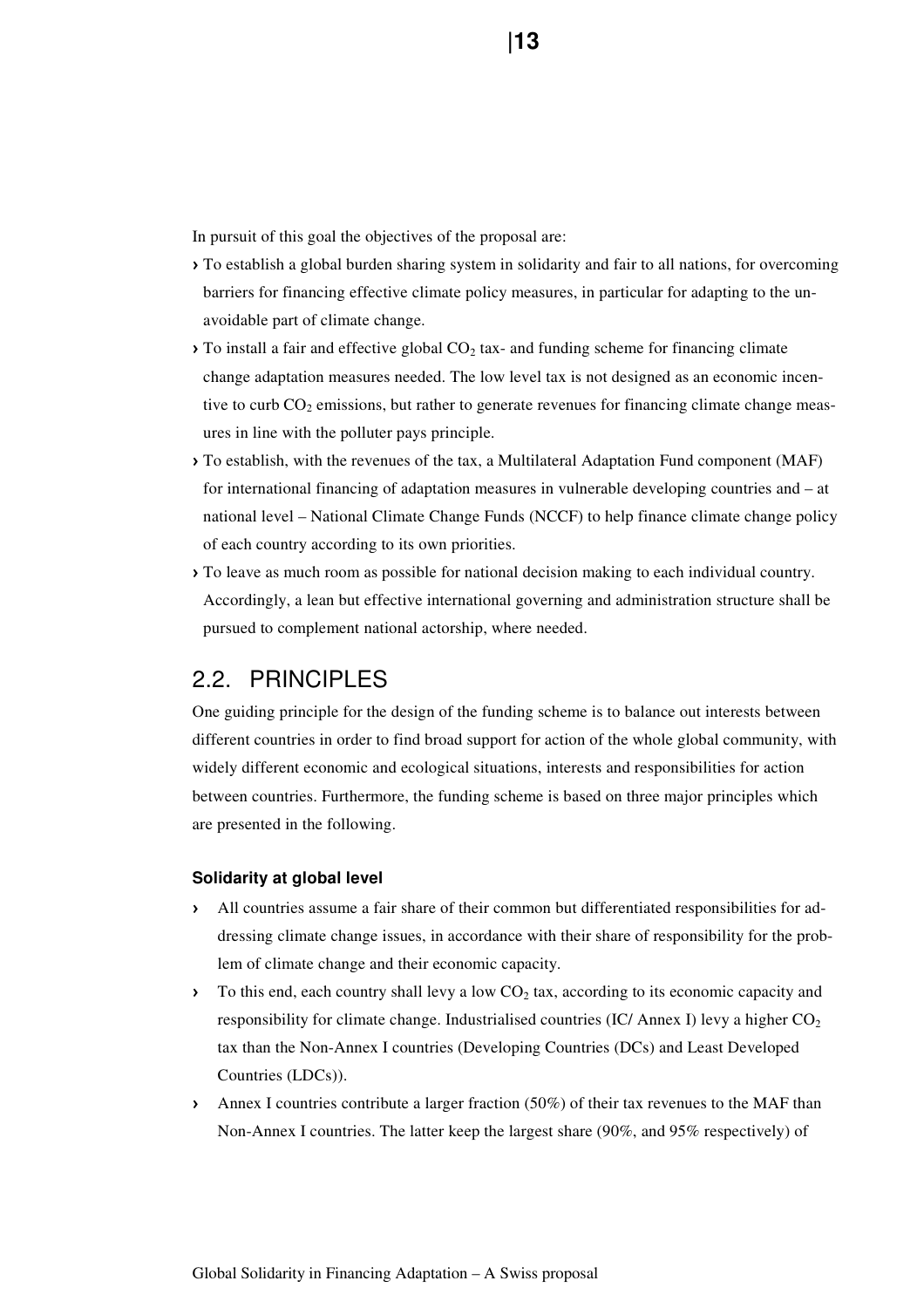their national revenues for adaptation and mitigation measures at the national level, according to their own needs and priorities.

### **Subsidiarity**

- › Individual nations shall maintain the power and responsibility to cope with problems which can be solved with fairness and solidarity at their national level.
- $\rightarrow$  They shall define their own national solutions for implementing the proposed global CO<sub>2</sub> tax.
- › Each country shall define its own solutions to coordinate the global taxing and funding scheme with already existing or emerging national systems.
- › Supra- and international level action comes in only where problems cannot be solved by a country alone.

#### **Efficiency and Effectiveness**

- $\lambda$  A small tax on  $CO_2$  emissions is levied by each country based on national legal frames.
- $\lambda$  The tax scheme shall cover  $CO_2$  emissions from production and use of commercial fossil fuel only, according to the guidelines for the Energy Sector emission established for the preparation of greenhouse gas inventories under the UNFCCC. Top down approaches seem to allow the most efficient implementation schemes.
- $\angle\blacksquare$  The CO<sub>2</sub> taxes are intentionally kept small and differentiated between countries, to conform to national circumstances and their specific capacities for efficient and effective implementation.
- › To ease implementation, the architecture of the scheme shall be compatible with other facilities and mechanisms already in place for climate change action, at national and international level.
- › The proposal takes a long term view, with options for review and where needed revision at defined time intervals by the parties.
- › An insurance approach is proposed for climate change damage repair measures. This is for reasons of effectiveness.
- › For the prevention pillar, it is crucial to avoid an administratively expensive and cumbersome project based approach for adaptation measures.

**14 14**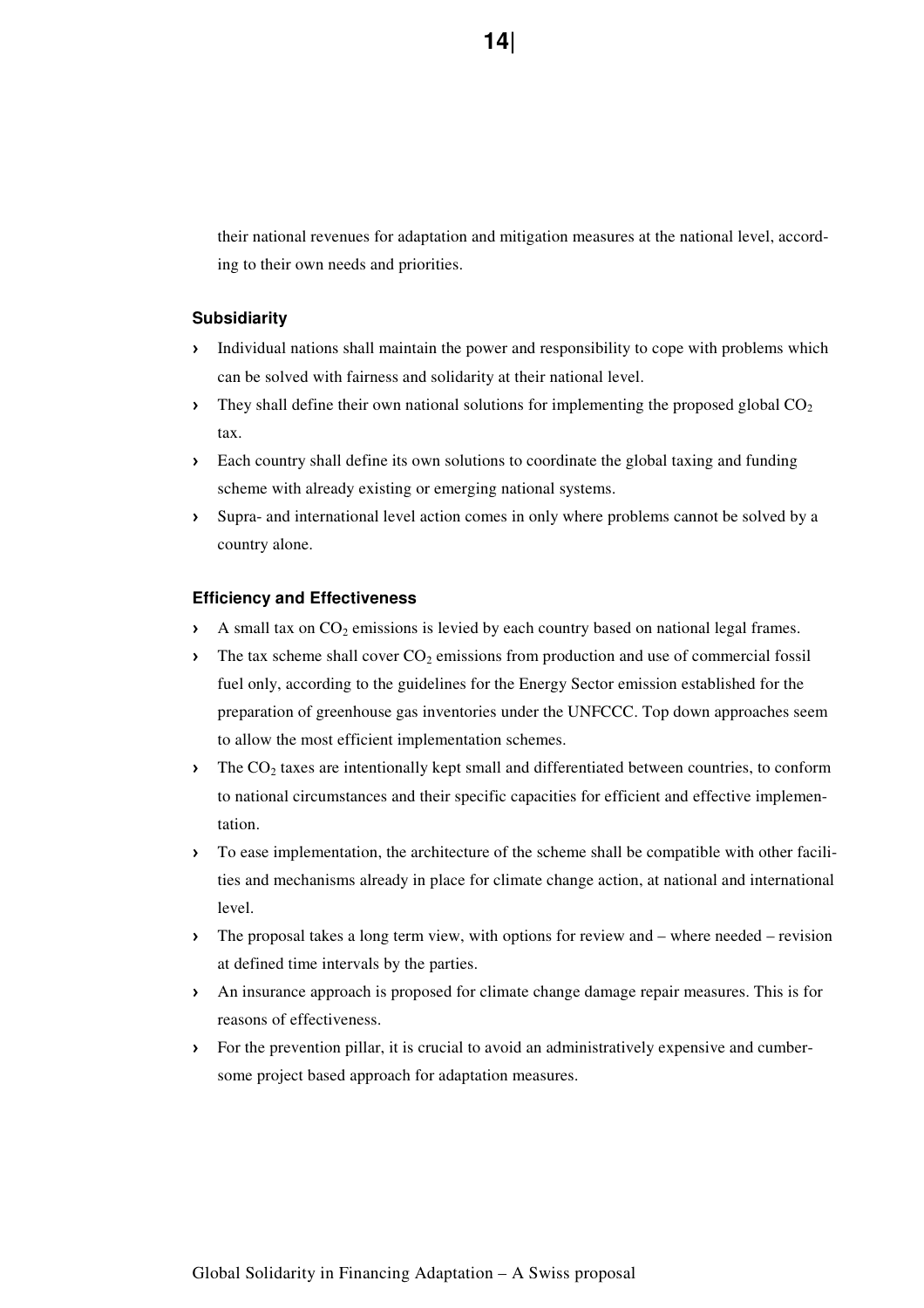# **3. OUTLINE OF A POSSIBLE FUNDING SCHEME**

# 3.1. PARAMETERS OF THE SCHEME

The outline of design parameters shown in Table 1 is not intended to be a fixed proposal. Rather, it is an illustration of one possibility for the concrete profile of the general concept, for the purpose of communicating the lead idea. Each parameter is open for discussion and negotiation among interested parties. The aim of such a negotiation process is to find an effective and efficient solution, acceptable to the parties in the sense of meeting their needs and potentials.

| POSSIBLE OUTLINE OF THE FUNDING SCHEME                                           |                                                                                                                                               |                                                  |                                      |  |  |  |  |
|----------------------------------------------------------------------------------|-----------------------------------------------------------------------------------------------------------------------------------------------|--------------------------------------------------|--------------------------------------|--|--|--|--|
| <b>Elements</b>                                                                  |                                                                                                                                               | <b>Description for category</b>                  |                                      |  |  |  |  |
|                                                                                  | IC / Annex I                                                                                                                                  | <b>DC/Non-Annex I</b>                            | <b>LDC /Non Annex I</b>              |  |  |  |  |
| Characterisation in terms of per capita<br>income (USD/a)                        | > 9000 USD                                                                                                                                    | From 500 to<br>9000 USD                          | UN definition                        |  |  |  |  |
| UNFCC convention status (definition)                                             | Annex I                                                                                                                                       | Non Annex I                                      | Non Annex I                          |  |  |  |  |
| Definition in terms of CO <sub>2</sub> emissions (tons<br>per cap and year)      | > 5                                                                                                                                           | Approx. From 1<br>to $10$                        | Up to about 1                        |  |  |  |  |
| Number of countries in category                                                  | 102<br>39<br>48                                                                                                                               |                                                  |                                      |  |  |  |  |
| Countries applying the tax                                                       | All countries                                                                                                                                 |                                                  |                                      |  |  |  |  |
| Regime for national fund (mode of tax<br>collection, allocation of the revenues) |                                                                                                                                               | Individual country solution, autonomous decision |                                      |  |  |  |  |
| Tax base                                                                         | $CO2$ emissions from commercial production and use of<br>fossil fuels; incl. international bunker fuels (defined by<br> PCC 2000 <sup>1</sup> |                                                  |                                      |  |  |  |  |
| Level of the tax                                                                 | 2 USD/tCO <sub>2</sub>                                                                                                                        | 1 USD/tCO <sub>2</sub>                           | 1 USD/ $tCO2$ (pos-<br>sibly $0.5$ ) |  |  |  |  |
| Total revenues world wide (2010)                                                 | 46.4 bn USD                                                                                                                                   |                                                  |                                      |  |  |  |  |
| Total revenue to the global fund per year<br>(Multilateral Adaptation Fund, MAF) | 16.05 bn USD                                                                                                                                  |                                                  | 1.4 bn USD                           |  |  |  |  |
| Total revenue of NCCFs                                                           | 16.05 bn USD<br>12.9 bn USD                                                                                                                   |                                                  |                                      |  |  |  |  |

Table 1: Outline of main parameters for a possible profile of the proposed funding scheme.

The table differentiates between three different categories of countries because of vastly different economic capacity and levels of  $CO<sub>2</sub>$  emissions, different degrees of vulnerability to climate change damages, as well as different responsibilities for the causes and the dimension of climate change problems. The classification of countries in IC/Annex I, Non AnnexI/DC and LDC is a

1 IPCC GHG inventory good practice guidance

Global Solidarity in Financing Adaptation – A Swiss proposal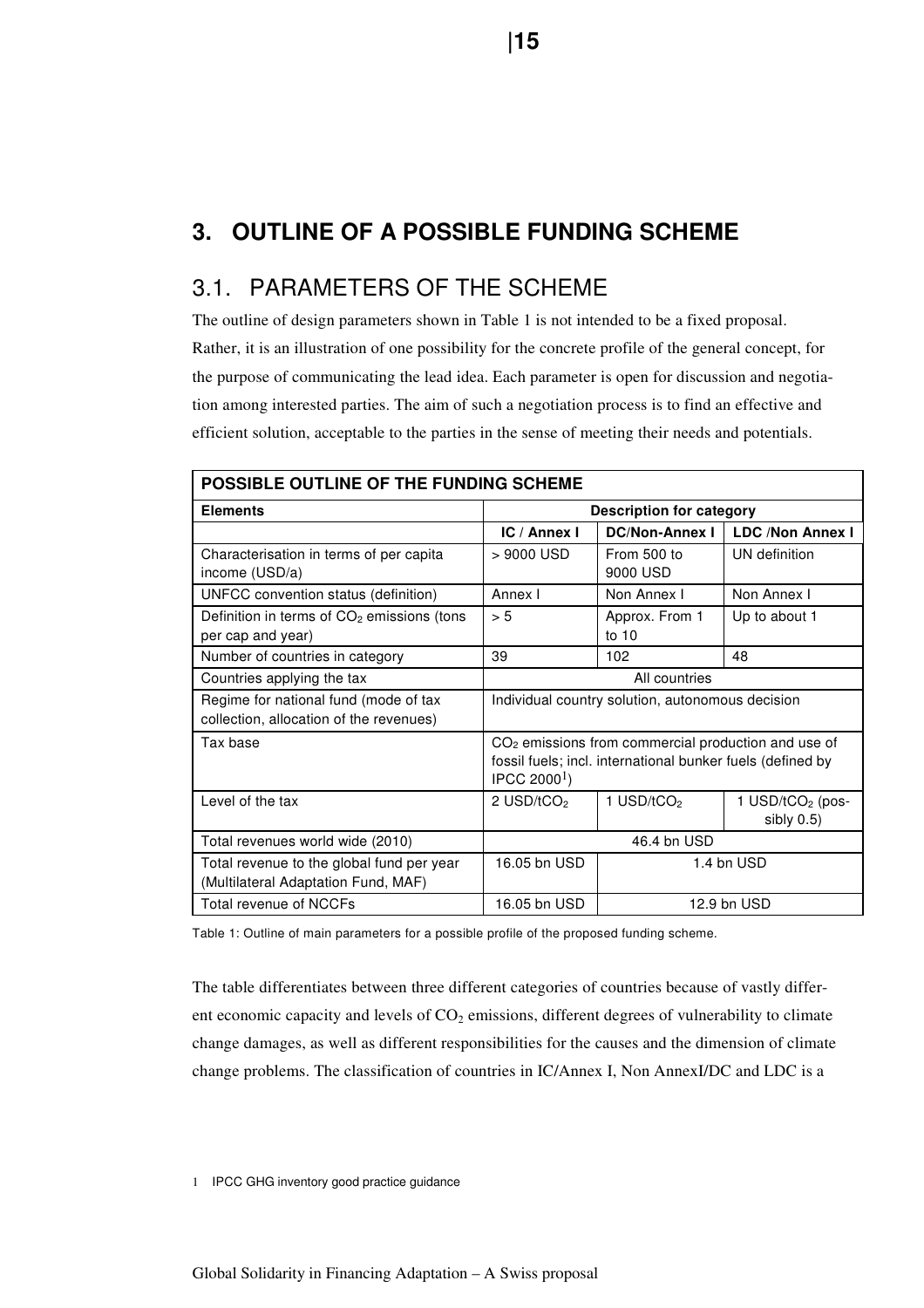preliminary proposal and can be adjusted in the negotiation process. Further information on the specific design of the funding scheme will be presented in chapter 3.3.

Both, the tax level and the fraction of the nationally collected revenues to be contributed to the MAF, are significantly higher for Annex I countries than for Non-Annex I countries. In contrast to other studies which have analysed a global  $CO<sub>2</sub>$  tax (e.g. Bürgenmeier 2007), a low tax rate is chosen as starting point.

 The purpose of the NCCF and the MAF shall be complementary to the adaptation fund established with the 2% proceeds rule under the Kyoto Protocol.2 In line with the principles of solidarity and effectiveness, international bunker fuels for sea and air transport shall be included in the scheme.

# 3.2. FINANCIAL FLOWS

The proposed Funding Scheme is funded through a  $CO<sub>2</sub>$  tax levied by the countries, but with different levels. It generates financial resources for alimentation of the NCCF in each country on the one hand, and the MAF on the other hand. The general structure of the financial flows is illustrated in Figure 1.

Based on the assumed parameters of the funding scheme, the total revenues for funding the MAF amount to 17.5 bn USD, of which 16.1 bn. USD come from Annex I, and 1.4 bn. USD come from non-Annex I countries. This revenue of the MAF flows back to non-Annex I countries, half of it for financing adaptation measures, the other half in form of insurance payments. The NCCFs are fed with 16.1 bn. USD/a in Annex I countries and 12.9 bn. USD/a in non-Annex I countries. Total revenues world wide amount to 46.4 bn USD/a (based on data of 2010).

 $2$  The current CDM pipeline is equivalent to 2.3 bn CER. Assuming between 2008 and 2012 a deal flow of 500– 600 mio CER/year at a price of 10–15 USD/CER would generate a resource flow to the adaptation fund of 100 to 180 million USD per year. This fund will operate in a project mode. This fund will contribute to create skills and capacities to absorb the DRR and adaptation resources from the global adaptation carbon tax.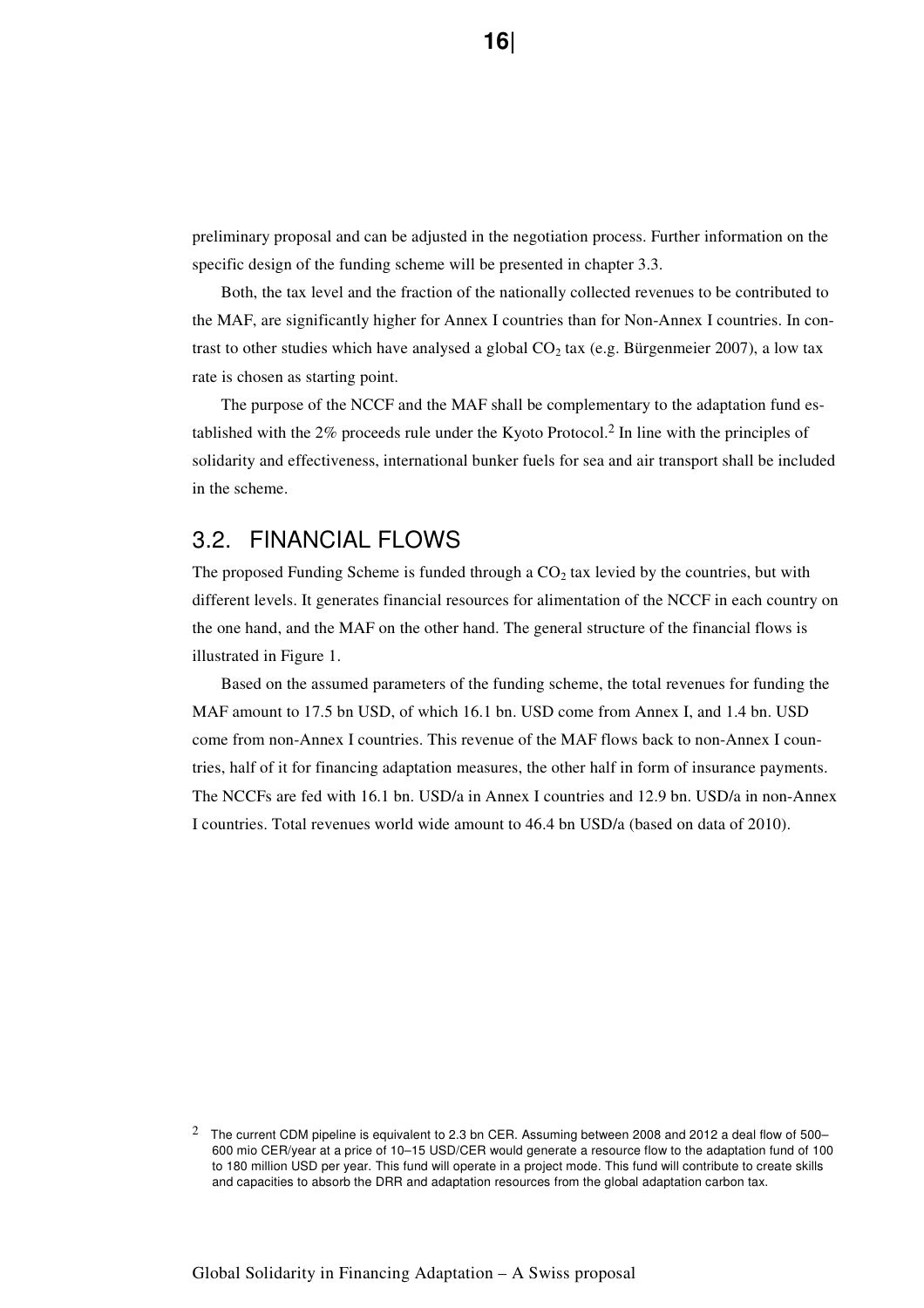

Figure 1: Financial flows of the proposed Funding Scheme. The numbers are illustrative only, and need to be discussed and negotiated among the participating countries.

# 3.3. PROPOSED ELEMENTS OF FUNDING SCHEME 3.3.1. GENERAL OUTLINE OF OPTIONS

The architecture of the proposed funding and financing scheme encompasses three different pillars (See figure 1 and table 2):

- › The national climate change funds (NCCF)
- › The insurance pillar of the Multilateral Adaptation Fund (MAF)
- › The prevention pillar of the Multilateral Adaptation Fund (MAF).

The revenues from these three pillars will be channelled into two funds: the NCCF on the one hand, and the MAF with its two pillars on the other hand.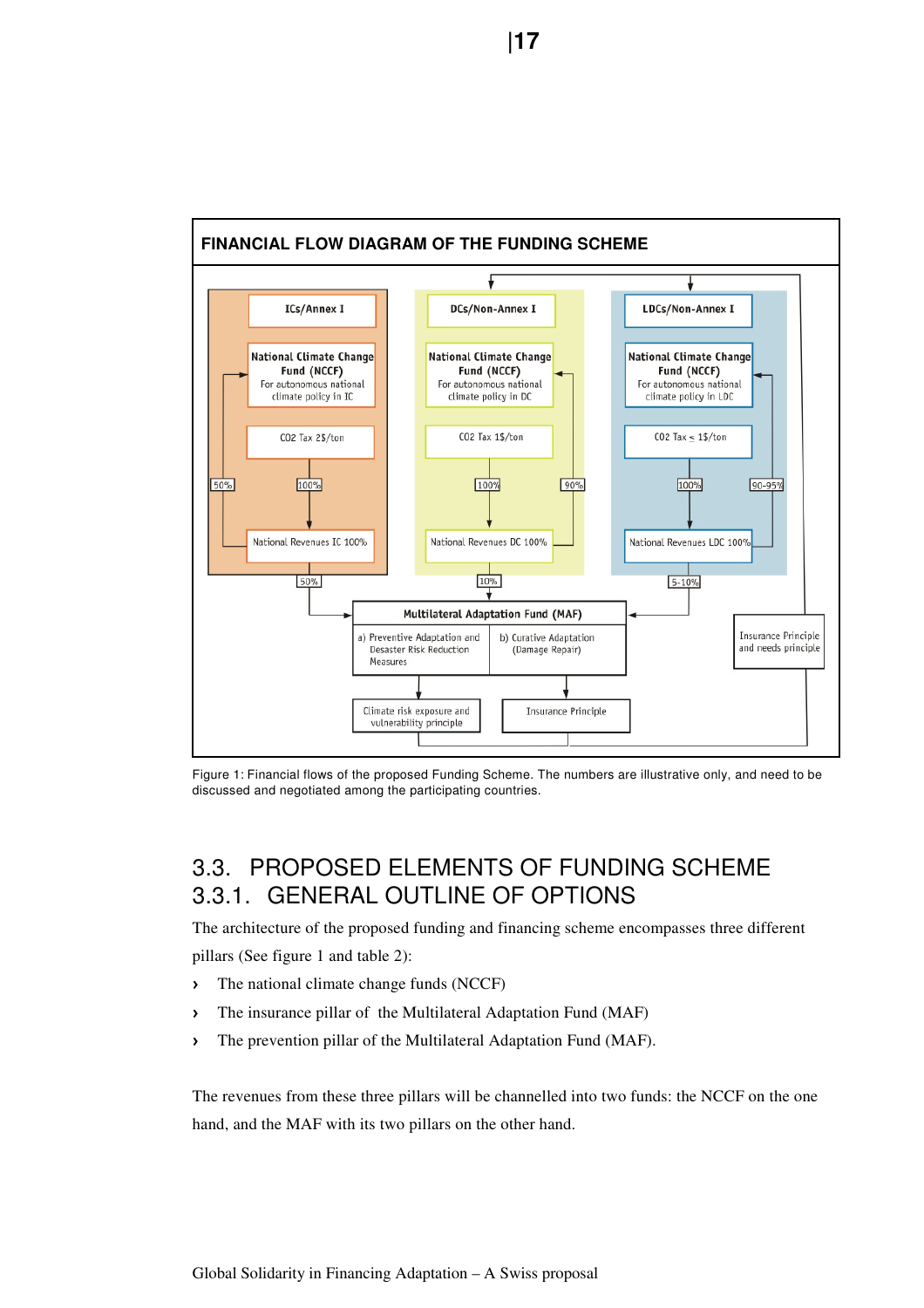In this section the 3 pillars of the funding scheme's architecture are summarized. Table 2 gives an overview of the different elements of the funding scheme. The following sub-chapters give more specific information on the three different pillars and illustrate how the three pillars could be designed to create synergies within the overall funding scheme.

| THE THREE PILLARS OF THE FUNDING SCHEME      |                                                                                                                                                     |                                                                                                                                                                                                                                                                                                           |                                                                                                                                                     |  |  |  |  |
|----------------------------------------------|-----------------------------------------------------------------------------------------------------------------------------------------------------|-----------------------------------------------------------------------------------------------------------------------------------------------------------------------------------------------------------------------------------------------------------------------------------------------------------|-----------------------------------------------------------------------------------------------------------------------------------------------------|--|--|--|--|
|                                              | <b>NCCF:</b>                                                                                                                                        |                                                                                                                                                                                                                                                                                                           | MAF:                                                                                                                                                |  |  |  |  |
|                                              |                                                                                                                                                     |                                                                                                                                                                                                                                                                                                           | <b>Multilateral Adaptation Fund</b>                                                                                                                 |  |  |  |  |
|                                              | <b>National Climate</b><br><b>Change Funds</b>                                                                                                      | Insurance pillar                                                                                                                                                                                                                                                                                          | <b>Prevention Pillar</b>                                                                                                                            |  |  |  |  |
| <b>Type of measures</b>                      | Mitigation and adapta-<br>tion                                                                                                                      | Insurance against cli-<br>mate change damages<br>(extreme events)                                                                                                                                                                                                                                         | Risk reduction and ad-<br>aptation                                                                                                                  |  |  |  |  |
| Share of national<br>$CO2$ tax revenues      | 50% in ICs<br>90% in NICs/DCs<br>90-95% in LDCs                                                                                                     | 25% of tax revenue from<br>ICs<br>5% of tax revenue from<br>NICs/DCs<br>2.5-5% of tax revenue<br>from LDCs                                                                                                                                                                                                | 25 % of tax revenue<br>from ICs<br>5% of tax revenue from<br>NICs/DCs<br>2.5-5% of tax revenue<br>from LDCs                                         |  |  |  |  |
| Governance of<br>revenue alloca-<br>tion     | As per National legisla-<br>tion                                                                                                                    | "Multilateral Climate Change Adaptation Fund".<br>Design according to the model of the "Multilateral<br>Fund" of the Montreal Protocol. Executive Commit-<br>tee with equal representation (7 representatives)<br>from Annex I and non Annex I countries                                                  |                                                                                                                                                     |  |  |  |  |
| <b>Effective alloca-</b><br>tion of revenues | "OECD/IPCC type" of<br>good practice guidance<br>from "Multilateral Cli-<br>mate Change Adapta-<br>tion Fund"                                       | Funding of regional<br>insurance coverage for<br>damages of non-<br>insurable risks caused<br>by extreme weather<br>events (storms, floods,<br>droughts) to infrastruc-<br>ture/productive capital<br>assets etc. Mandated<br>Insurance takes care of<br>claims in case of dam-<br>age (non Annex I only) | Financing contribution to<br>national climate change<br>funds according to per<br>capita and damage<br>potential: fixed share<br>(non Annex I only) |  |  |  |  |
| <b>Regulation needs</b>                      | Compliance with lean<br>set of criteria for Non<br>Annex I national Climate<br>Change Funds to be-<br>come eligible for funding<br>from global fund | Clear insurance policy<br>defining eligible extreme<br>events and insured<br>damages (legal basis for<br>claims)                                                                                                                                                                                          | Agreements between<br>global and national<br>funds on use of global<br>contribution for disaster<br>risk reduction and adap-<br>tation              |  |  |  |  |

Table 2: Main characteristics of the three pillars of the proposed Funding Scheme: The National Climate Change Funds (NCCF) and the two pillars of the Multilateral Adaptation Fund (MAF): The Prevention Pillar for funding risk reduction and adaptation measures; and the Insurance pillar for damage repair.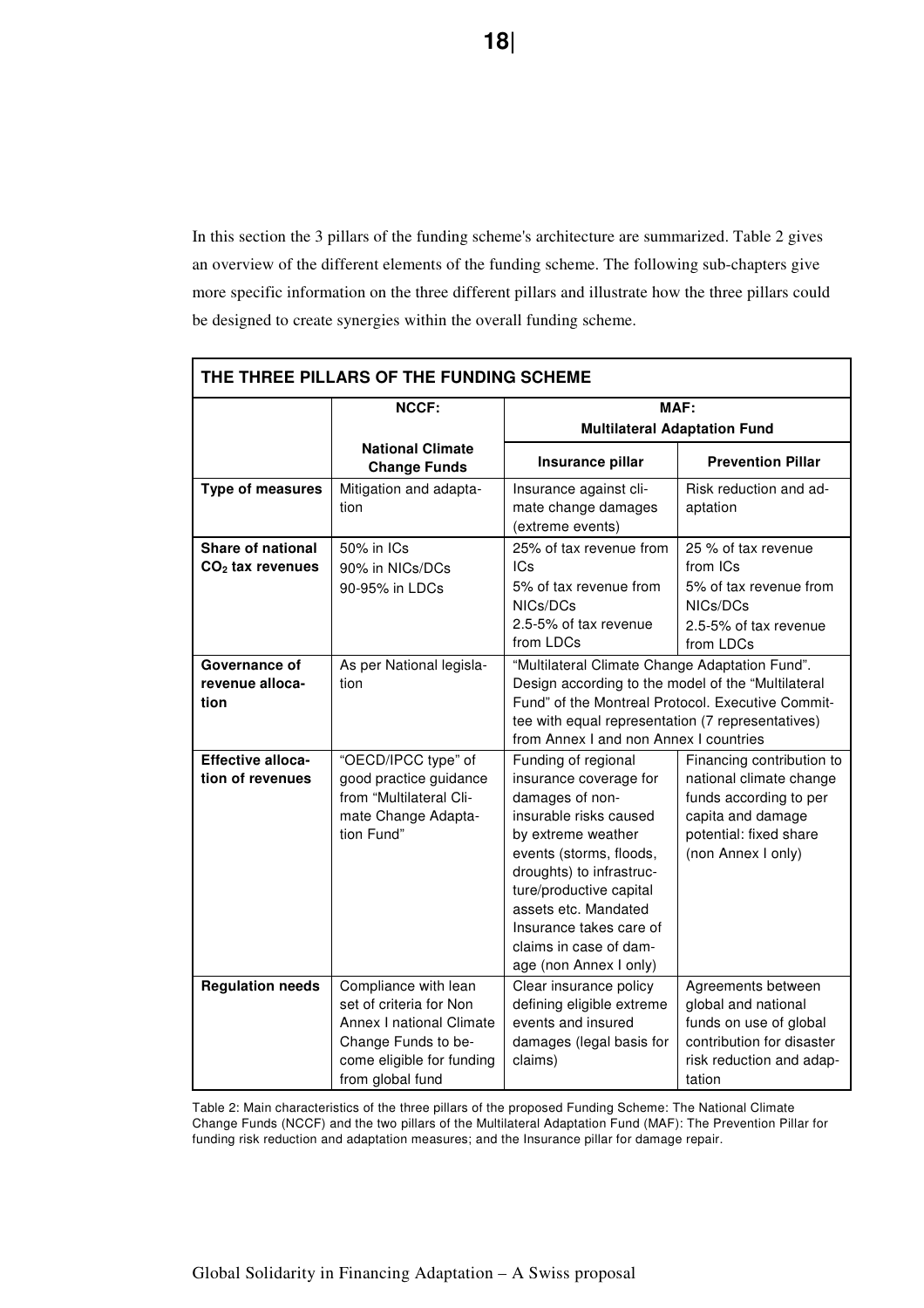# 3.3.2. NATIONAL CLIMATE CHANGE FUNDS (NCCF)

Each country will autonomously operate its own NCCF. The NCCFs are encouraged to address the priorities of national climate change programmes and to closely coordinate with other national climate policy financing facilities, depending on the national circumstances such as vulnerability to climate change and economic development. The NCCFs of the proposed scheme are seen complementary to the project based implementation mechanisms established under the Marrakesh Accord. Reporting ensures transparency on the financial flows.

In contrast to the finances coming from the MAF – to non-Annex I countries only – the NCCF resources are allocated according to the priorities of the party and – besides adaptation and disaster risk reduction – can include mitigation measures.<sup>3</sup> The scheme can also finance capacity building and public awareness raising, depending on the national needs and priorities. Adaptation could comprise the full range of sectoral measures from agriculture, forestry and fisheries, to water resource management and supply, health, coastal management and infrastructure.

When defining guidelines for the design and implementation of the NCCF, relevant lessons on institutional architecture learned from other existing funds with similar purposes could be taken on board. Such examples are the funds established under Green Investment Schemes (GIS) or the China CDM fund. The idea of the GIS was developed between Russia and potential AAU buyers to guarantee that the revenue from selling "hot air" is linked to global or local environmental benefits (Kokorin 2003, Gorina 2006). The China CDM fund promotes an innovative financial mechanism to support a reasonable international price for carbon offsets and addressing climate change activities at the national level.

# 3.3.3. MULTILATERAL ADAPTATION FUND: PREVENTION PILLAR

The global cost of adaptation to climate change is difficult to estimate, first, because climate change adaptation measures will be widespread and heterogeneous and due to limited scientific knowledge on climate change impact at the regional and sub-regional level. Different climate futures are possible. More analysis of the cost of adaptation at the sectoral and regional level will be required to design and fine tune an effective and appropriate international response to the adverse effects of the impacts of climate change. What can be stated with certainty is: adaptation in non Annex I parties will require significantly higher resources than the approximately 0.2–0.3

3 Mitigation could comprise measures such as improving the energy- and climate efficiency of buildings, transport infrastructure/cars, electrical equipment, or power plants as well as promoting renewable energy.

 **|19**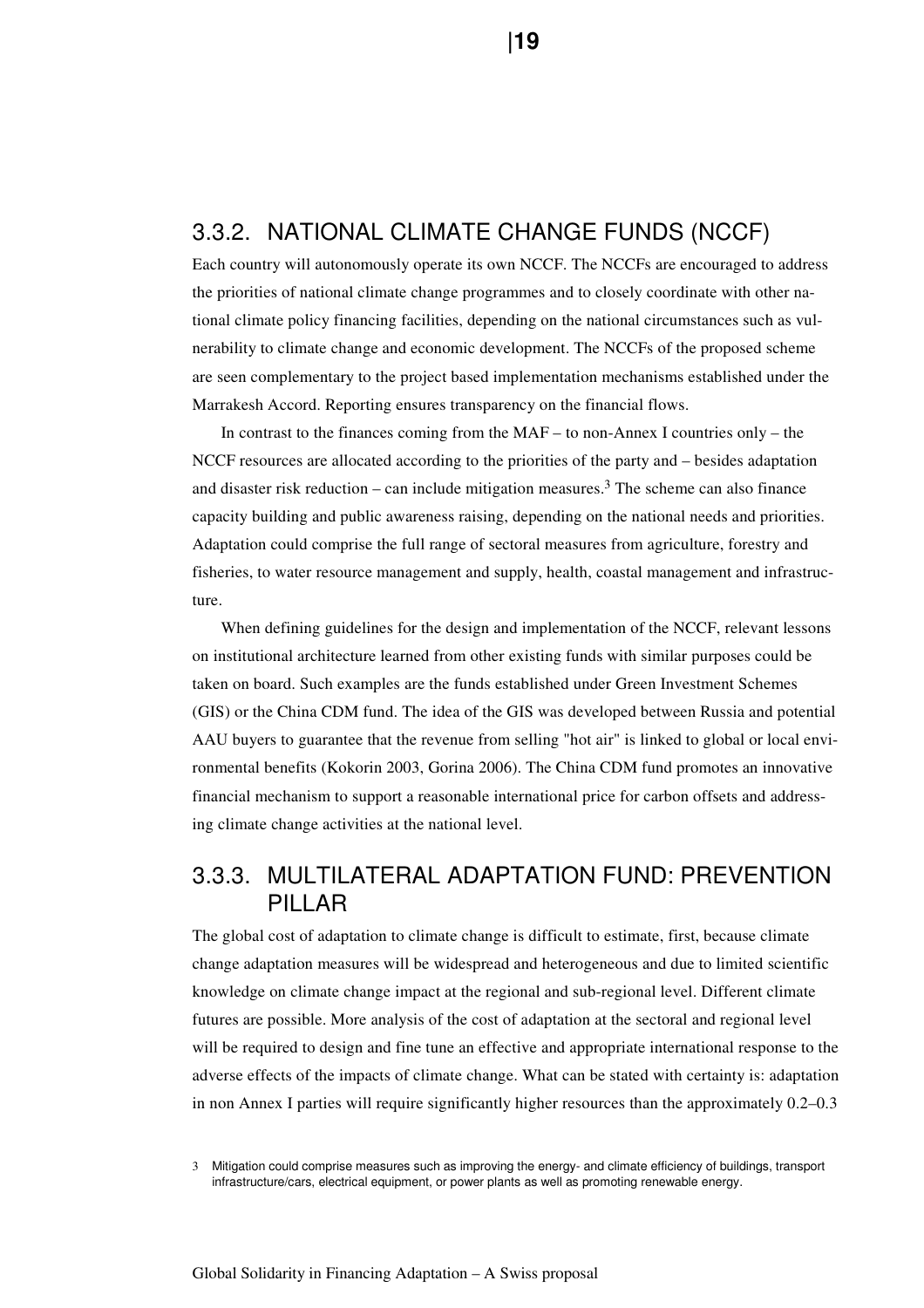bn. USD per year which are projected to flow annually under the Marrakech Accord Funds in the period 2008–2012 (UNFCCC 2007).

According to World Bank estimates, the financial needs for adaptation in non-industrialised countries lie between 10 and 40 bn. USD per year. These costs however only include investments on the macro-level, investments on the local scale are not included (World Bank 2006, Oxfam 2007).

The proposed transfers from the Multilateral Adaptation Fund (MAF) supporting preventive climate change adaptation action and disaster risk reduction programmes of National Climate Change Funds shall have the form of financing contributions in line with the OECD Paris declaration on aid effectiveness. The MAF is hence **not** operating in project by project mode. Each Non-Annex I Party which wishes to participate in the adaptation funding scheme, will enter into an agreement with the Multilateral Adaptation Fund which specifies the adaptation programme of action supported under the prevention pillar. This agreement will also specify the implementation modalities of operations under the insurance pillar as well as the coordination efforts under taken between the insurance pillar and the national adaptation and disaster risk reduction programme implemented by the Party through its NCCF. National policies should play an important role in ensuring that the use of adaptation resources, allocated for adaptation purposes, both private and public, is optimized. In particular there is a need for:

- › Domestic policies that provide incentives for private sector investors to adapt new physical assets to the potential impacts of climate change;
- › National policies that integrate climate change adaptation in key line ministries such as Agriculture/Forestry/Fisheries, Water Resources, Health, Energy/Transportation/ Telecommunication, Urban Planning/Housing and last but not least Finance;
- › Provincial and local government adaptation policies in key sectors.

The contributions from the MAF shall accordingly support the adaptation priorities specified in the national climate change policies and the operation guidelines for the National Climate Change Funds.

**20| 20|**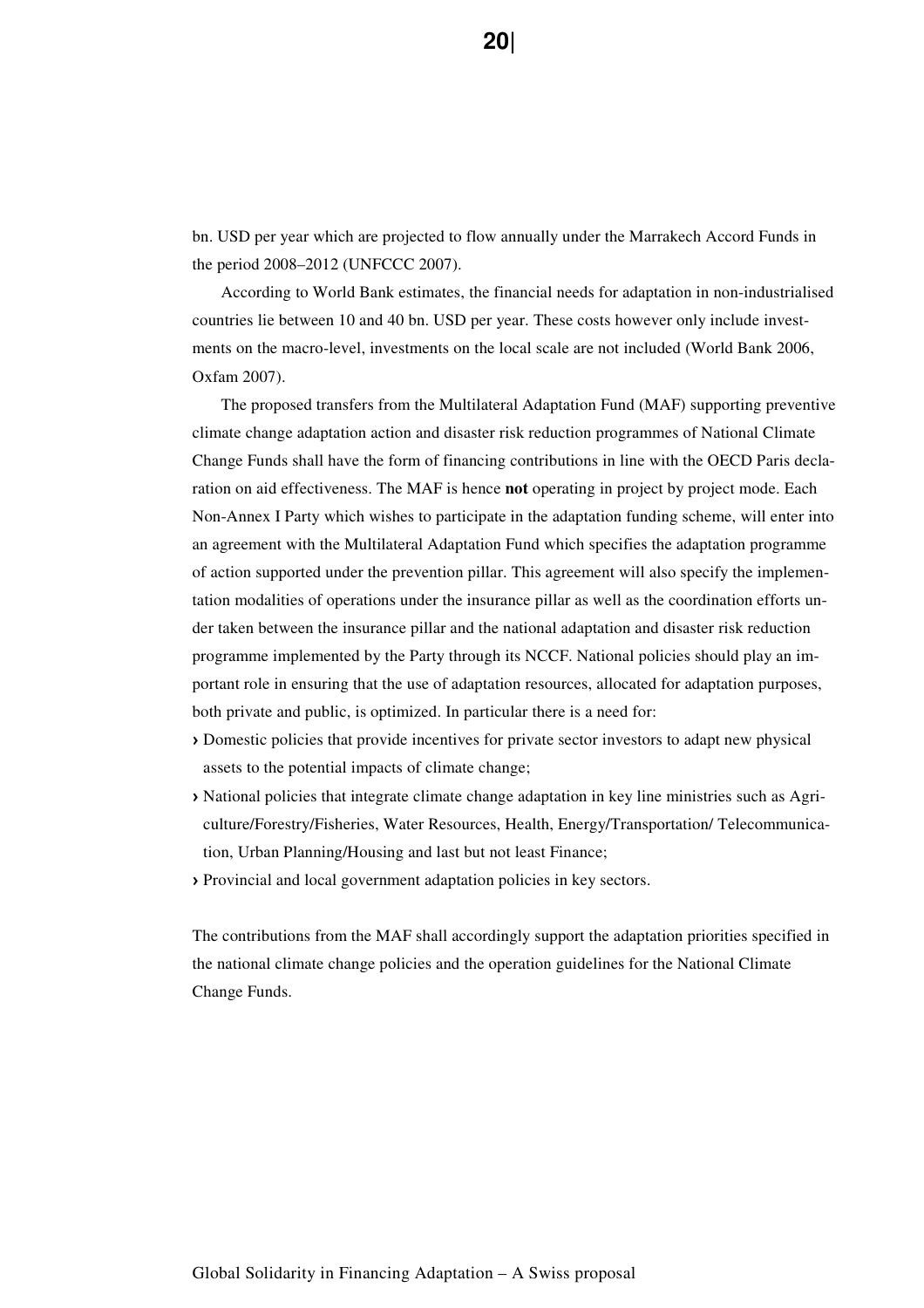# 3.3.4. MULTILATERAL ADAPTATION FUND: INSURANCE PILLAR

The **objective** of the insurance pillar will lie on compensating or insuring otherwise noninsurable extreme, climate change related weather events (storms, floods and droughts) to infrastructure and productive capital assets in non-Annex I countries. A regional differentiation allows a customised approach for the different world regions considering their specific climate change risks. Furthermore, the insurance pillar will develop pilot projects for weather risk insurances (e.g. for agriculture) at sub-regional level by linking regional authorities, micro insurance initiatives and private insurers to design common solutions. Also, a small amount of the insurance pillar budget will be used for developing the data basis required for such schemes (technical assistance).

The insurance pillar is based on the following **principles**:

- › The fund shall operate complementary and with clear advantages compared to the GEF trust fund and the funds established under the Marrakech Accord as well as to development assistance, as it releases funds within a legally clearly defined framework. Competition with other donor funding and fiscal priorities of Annex I countries do not come into play (Bals et al. 2006).
- › An optimal form of private public partnership with the insurance sector shall be developed, while guaranteeing the interests of affected groups in vulnerable developing countries.
- › The resources of the fund are reserved for the adjustment of market failures. Relevant market failures are:
	- › Extremely high damage potential for one single "low probability- high-risk" event e.g. due to extreme weather events exceeding assets of any existing insurance pool.
	- › Insufficient purchasing power to pay for insurance premiums of businesses and households in DCs and LDCs as a barrier to the development of an efficient insurance market.
	- › High transaction costs of micro structure of risks and damages as a barrier to the development of an insurance market.
- › The problem of moral hazard shall be prevented in the insurance pillar. This includes both the moral hazard to "lean back" because potential damages are covered by insurance and the moral hazard to over-estimate the potential damages due to climate change within the process of the risk analysis.

**121 121**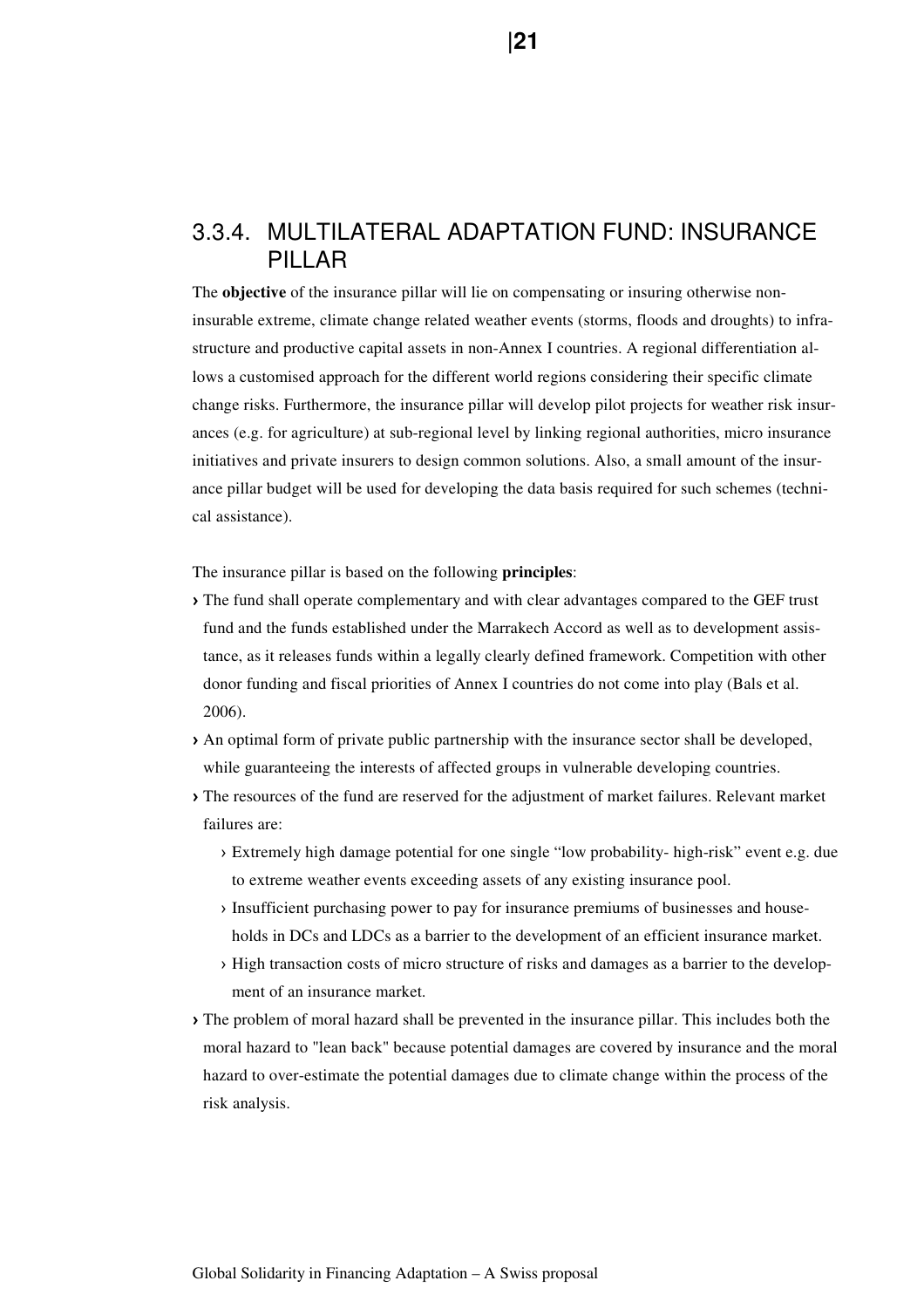The highest share of revenues from the insurance pillar will flow into covering **low probabilityhigh damage risks** of climate change which are defined as damages to core infrastructure (mostly public property) or compensation of lost assets/life of the most vulnerable groups of the population (refunding of disaster relief and rehabilitation action by Partner Government). Low probability risks include for example a one hundred year flood becoming a thirty year flood4. In order to ensure an effective use of revenues, the insurance pillar would indirectly support affected groups in DCs and LDCs in paying insurance premiums (insurance contract either between MAF and private sector, between groups or subregion and MAF, or between groups or subregions and private sector).

The insurance cover should be specified on a regional level and should be managed via public-private partnerships in which a vertical risk sharing can be considered: while the private sector covers risks up to a certain amount, the public sector covers the climate-induced risks which exceed the possible risks that the private insurance sector can take over. The threshold, above which the risks exceed the coverage which the private insurance at the micro level would cover, needs to be clearly defined. In this process a close cooperation with the private sector is proposed.

A further refinement of this proposal shall investigate the options for an insurance policy and operational mode of tendering insurances on a regional/sub-regional level based on agreements between the MAF and the Parties in a region. The insurance itself would be run by the overall operator of the system (public private partnership). Actors from the private sector could be commissioned to manage the insurance pillar on a regional/sub-regional basis. A close cooperation with the private sector will be necessary to bring in the experience on risk analysis and the concrete handling of the insurance claims to private actors with experience in the relevant world regions. As the private sector can play a vital role in climate insurance systems for developing countries, a public private partnership is also recommended by the biggest reinsurance companies as per their Climate Adaptation Development Programme (Swiss Re) and Climate Inurance Initiative (Munich Re).

**Subregional "micro weather risks"** are comparatively small damages (e.g. to small businesses or poor households in DCs and LDCs) due to weather anomalies which are increasing in frequency and scale due to climate change. These risks are currently difficult to cover by the private insurance sector as both the spending capacity for risk premiums and the knowledge about the risks are too low. A share of the revenue from the insurance pillar should be used for

Global Solidarity in Financing Adaptation – A Swiss proposal

<sup>4</sup> Events likely to occur on an annual - 10 yearly basis shall be addressed through the prevention pillar or through micro level insurances.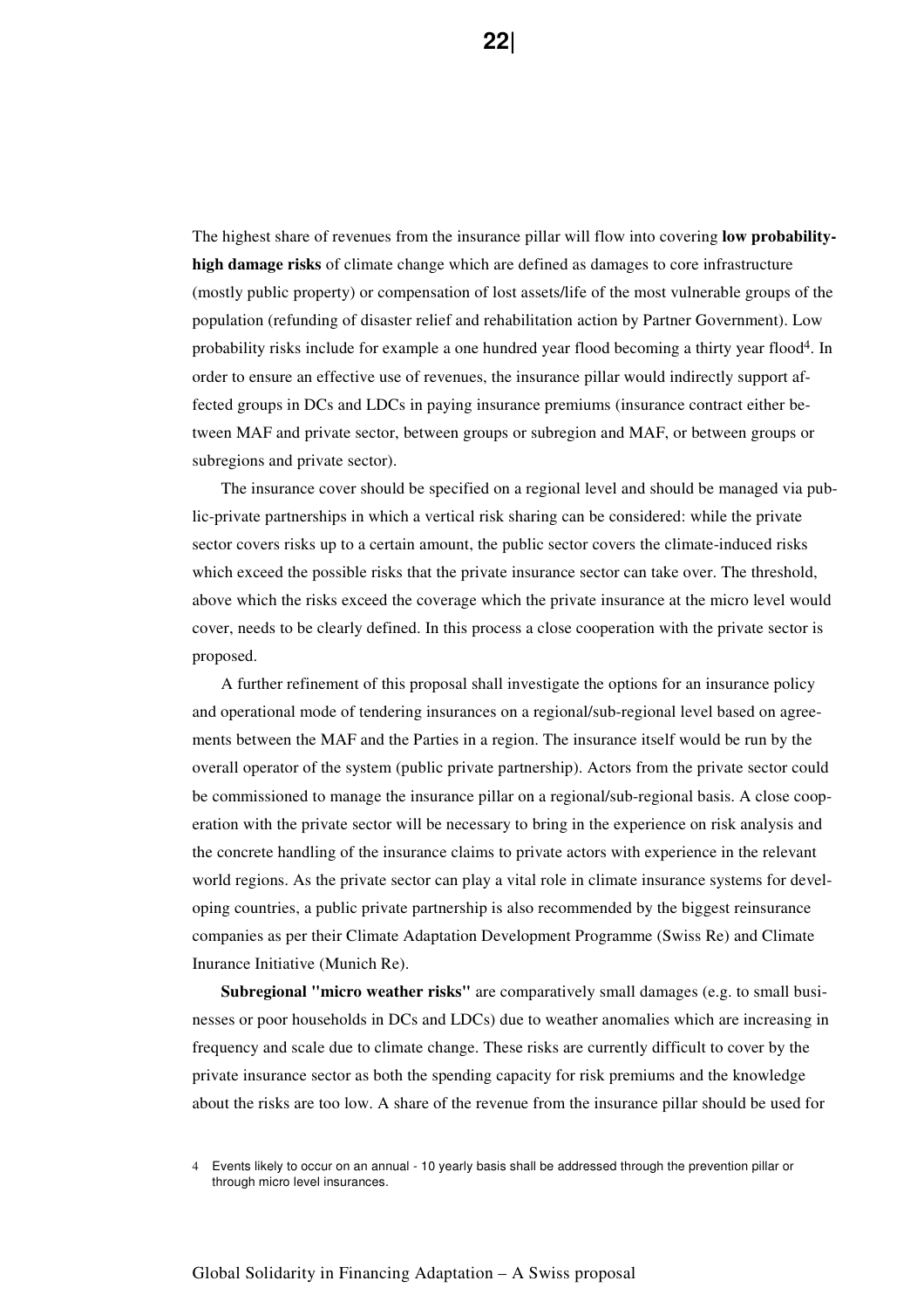capacity building to develop (private) insurance markets in DCs and LDCs for evolving "micro weather" risks due to Climate Change and for developing the necessary data basis

# **4. ALLOCATION OF REVENUES**

# 4.1. REVENUES

The revenues of the proposed funding scheme are directly linked to the taxation level of the carbon content of commercial fossil fuels and to global  $CO<sub>2</sub>$  emissions from the energy system. In order to obtain a tentative quantitative structure of the funding scheme, data from the Energy Information Administration (EIA) was used. It includes data for the most important world regions for which a differentiation of data and analysis of net financial flows seems useful. Data from the Energy Information Administration was also used by other important sources (e.g. reports of the World Resource Institute) so that it can be classified as a reliable data basis. The CO2 emissions for the reference economic growth case are depicted in Table 3.

| <b>ENERGY-RELATED CO2 EMISSIONS BY REGION,</b><br>REFERENCE CASE 1990-2030 (MIO. TONS) |                    |        |        |                    |        |        |  |  |
|----------------------------------------------------------------------------------------|--------------------|--------|--------|--------------------|--------|--------|--|--|
|                                                                                        | <b>Actual data</b> |        |        | <b>Projections</b> |        |        |  |  |
| (Million. tons)                                                                        | 1990               | 2002   | 2003   | 2010               | 2020   | 2030   |  |  |
| <b>OECD Europe</b>                                                                     | 4'089              | 4'203' | 4'264  | 4'474              | 4'747  | 5'123  |  |  |
| <b>OECD North America</b>                                                              | 5'753              | 6'687  | 6'797  | 7'505              | 8'513  | 9'735  |  |  |
| East Asia (Japan, South                                                                | 1'245              | 1'653  | 1'676  | 1'808              | 1'941  | 2'062  |  |  |
| Korea)                                                                                 |                    |        |        |                    |        |        |  |  |
| Oceania (AUS, NEZ)                                                                     | 291                | 410    | 415    | 462                | 515    | 576    |  |  |
| Russia                                                                                 | 2'334              | 1'546  | 1'606  | 1'799              | 2'117  | 2'374  |  |  |
| China                                                                                  | 2'241              | 3'273  | 3'541  | 5'857              | 8'159  | 10'716 |  |  |
| India                                                                                  | 5'78               | 1'011  | 1'023  | 1'369              | 1'799  | 2'205  |  |  |
| <b>Middle East</b>                                                                     | 7'04               | 1'152  | 1'182  | 1'463              | 1'811  | 2'177  |  |  |
| Africa                                                                                 | 649                | 850    | 893    | 1'188              | 1'477  | 1'733  |  |  |
| Latin America                                                                          | 673                | 993    | 1'006  | 1'270              | 1'586  | 1'933  |  |  |
| Others (non-OECD)                                                                      |                    |        |        | 3'167              |        |        |  |  |
| Global                                                                                 | 21'223             | 24'314 | 25'028 | 30'362             | 36'748 | 43'676 |  |  |

**Table 3** Source: Energy Information Administration: International Energy Outlook 2007, Reference Case. Light shade: Annex I/Industrialised countries; dark shade: Non Annex I (DC, LDC)

Based on this data basis for  $CO<sub>2</sub>$  emissions and the assumption of a tax rate of 2 USD/t  $CO<sub>2</sub>$  in industrialised countries and  $1$  USD/t CO<sub>2</sub> in non-industrialised countries, the funding scheme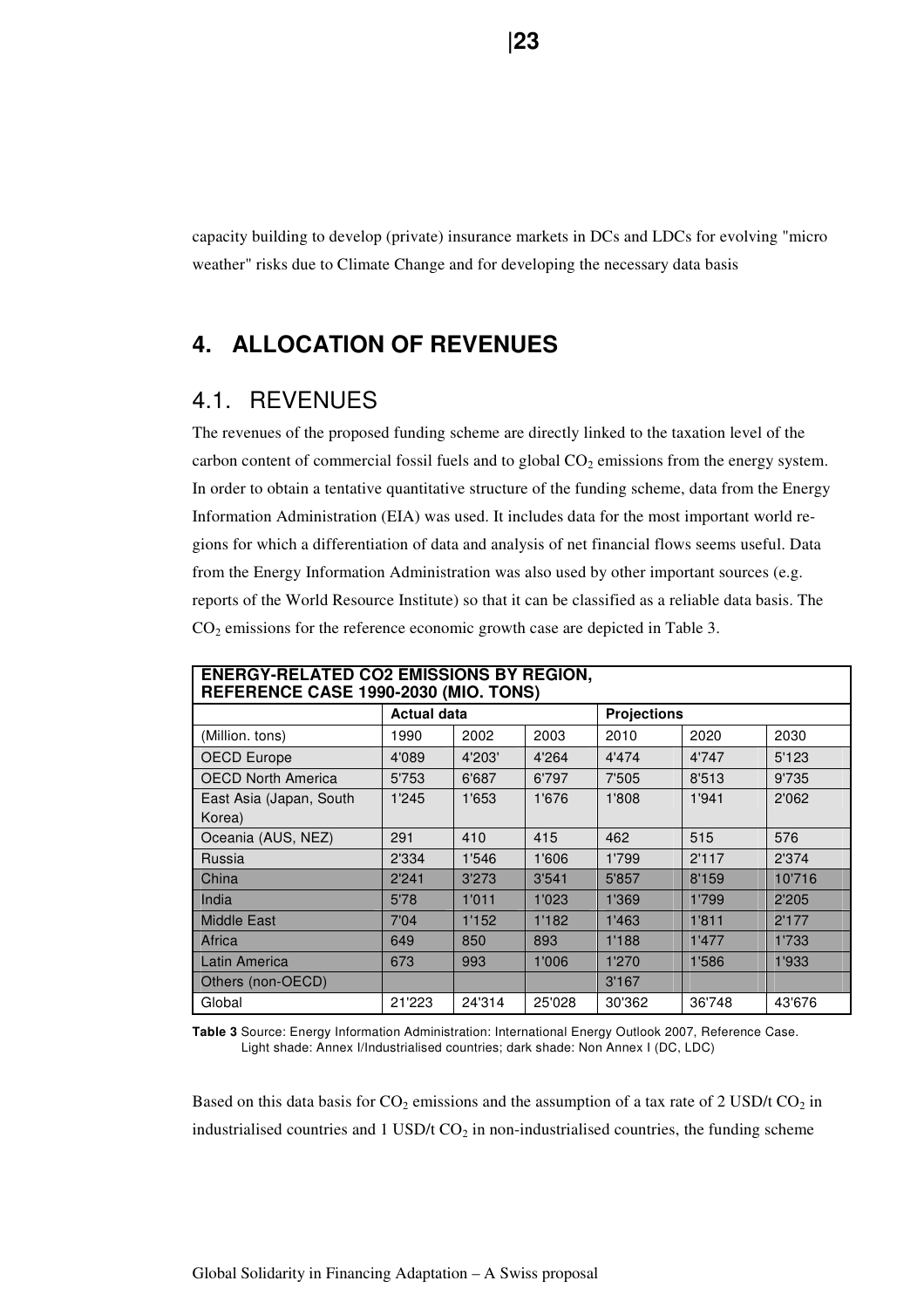generates in 2010 an overall revenue of 46.4 bn. USD, of which 17.5 USD flow into the MAF. Table 4 shows the revenue of the NCCF and the MAF per world region.

|                                       | CO <sub>2</sub> -<br><b>Emissions</b><br>in 2010 (in<br>Mio. t) | <b>Tax</b><br>rate | <b>Revenue</b><br>(in Mio.) | Contribu-<br>tion to<br><b>NCCF in</b><br>% | Revenue of<br><b>NCCF in</b><br>Mio. USD) | Contributi-<br>on to MAF<br>in $%$ | <b>Revenue</b><br>of MAF in<br>Mio. USD |
|---------------------------------------|-----------------------------------------------------------------|--------------------|-----------------------------|---------------------------------------------|-------------------------------------------|------------------------------------|-----------------------------------------|
| <b>OECD North</b><br>America          | 7505                                                            | $\overline{2}$     | 15010                       | 50                                          | 7505                                      | 50                                 | 7505                                    |
| <b>OECD Europe</b>                    | 4474                                                            | $\overline{2}$     | 8948                        | 50                                          | 4474                                      | 50                                 | 4474                                    |
| East Asia (Japan,<br>South Korea)     | 1808                                                            | $\overline{2}$     | 3616                        | 50                                          | 1808                                      | 50                                 | 1808                                    |
| Oceania (Austra-<br>lia, New Zealand) | 462                                                             | $\overline{2}$     | 924                         | 50                                          | 462                                       | 50                                 | 462                                     |
| Russia                                | 1799                                                            | $\overline{c}$     | 3598                        | 50                                          | 1799                                      | 50                                 | 1799                                    |
| China                                 | 5857                                                            | 1                  | 5857                        | 90                                          | 5271.3                                    | 10                                 | 585.7                                   |
| India                                 | 1369                                                            | 1                  | 1369                        | 90                                          | 1232.1                                    | 10                                 | 136.9                                   |
| Non-OECD Asia                         | 1853                                                            | 1                  | 1853                        | 90                                          | 1667.7                                    | 10                                 | 185.3                                   |
| Middle East                           | 1463                                                            | 1                  | 1463                        | 90                                          | 1316.7                                    | 10                                 | 146.3                                   |
| Africa                                | 1188                                                            | 1                  | 1188                        | 90                                          | 1069.2                                    | 10                                 | 118.8                                   |
| Latin America                         | 1270                                                            | 1                  | 1270                        | 90                                          | 1143                                      | 10                                 | 127                                     |
| Rest of the World                     | 1314                                                            | 1                  | 1314                        | 90                                          | 1182.6                                    | 10                                 | 131.4                                   |
| <b>Total World</b>                    | 30362                                                           |                    | 46410                       |                                             | 28930.6                                   |                                    | 17479.4                                 |
| <b>Annex I</b>                        | 16048                                                           |                    | 32096                       |                                             | 16048                                     |                                    | 16048                                   |
| <b>Non-Annex I</b>                    | 14314                                                           |                    | 14314                       |                                             | 12882.6                                   |                                    | 1431.4                                  |

| REVENUE OF THE NATIONAL CLIMATE CHANGE FUND AND THE MULTILATERAL |  |
|------------------------------------------------------------------|--|
| <b>ADAPTATION FUND</b>                                           |  |

**Table 4** Revenue of the National Climate Change Funds and the MAF per world region and differentiated for Annex I /non-Annex I countries.

If a further differentiation between newly industrialising, developing and least developing countries concerning the tax rate is considered, the overall revenue would be reduced: If, for example, least developed countries would only charge a tax of 0.5 USD, instead of 1 USD per tonneCO2, total revenues would decrease by about 0.5 bn. USD (see Annex for further details). However, as the data structure on world regions now available does not allow a detailed analysis for least developed countries, further illustration is based on a differentiation between industrialised and non-industrialised countries only.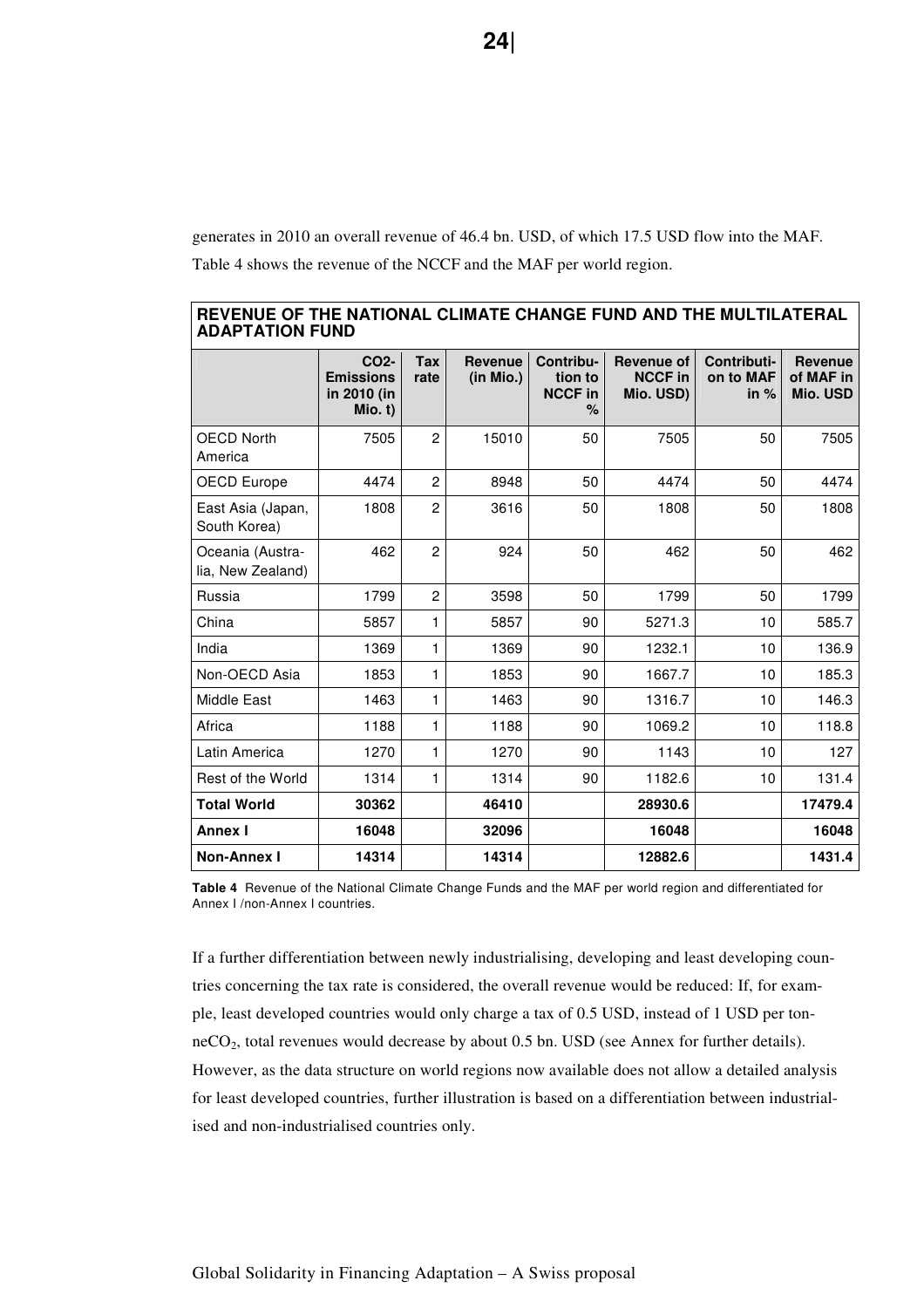# 4.2. USE OF REVENUES

Both the prevention pillar and the insurance pillar of the Multilateral Adaptation Fund have available funds of about 8 bn. USD per year. For both pillars these resources would mark a starting point: hurricane Katrina alone has led to damages of over 40 bn. USD. With economic growth in developing and newly industrialised countries the levels of potential economic damage are likely to rise. Post 2020 adjustments would need to be assessed in due time. Thanks to the intended close interaction between the prevention- and the insurance pillar of the scheme, future climate exposure to such extensive damage risks should be reduced.

It is assumed that the proposed funding architecture enters into force with the ratification of a post 2012 international climate agreement. While financing of the prevention pillar can start directly with the coming into force of the agreement, financing of the insurance pillar needs to include an agreement for a transition period until the fund has accumulated enough reserves to cover climate related damages (e.g. based on a reinsurance arrangement with the private sector). As a basis for the legal agreement of the insurance pillar, damage scenarios are to be worked out and refined in co-operation with the private insurance sector.

# 4.2.1. USE OF REVENUES – INSURANCE PILLAR

In order to illustrate the payments from the insurance pillar and the total financial flows, a rough estimation for payments from the insurance pillar is based on the following assumptions:

- › Two thirds of the insurance payments are allocated on the basis of projected GDP losses. Countries with high projected GDP losses have a high vulnerability to climate change and will thus obtain payments from the insurance.
- › One third of the insurance payments are allocated on the basis of the population, because highly populated areas are more vulnerable, thus obtain higher payments.

Table 5 gives an estimation for the payments from the insurance fund if the above mentioned assumptions are taken as basis.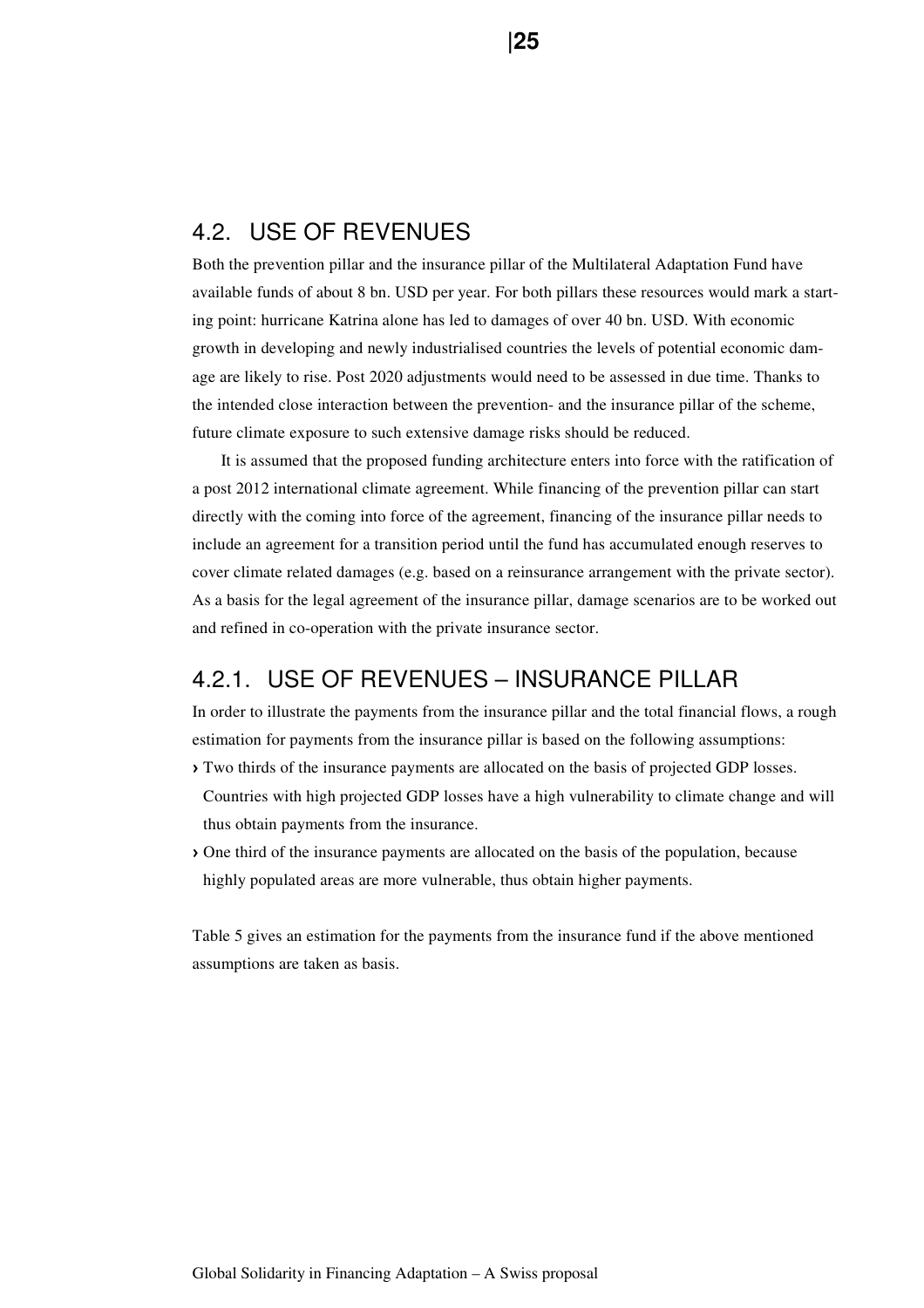| ALLOCATION OF REVENUE OF THE FUND FROM THE INSURANCE PILLAR AC-<br><b>CORDING TO A MIXED GDP/PER-CAPITA APPROACH</b> |                                                    |                                                     |                                                                       |                                                               |                                                                                |                                                        |                                                              |                                                                                   |                                                                          |  |
|----------------------------------------------------------------------------------------------------------------------|----------------------------------------------------|-----------------------------------------------------|-----------------------------------------------------------------------|---------------------------------------------------------------|--------------------------------------------------------------------------------|--------------------------------------------------------|--------------------------------------------------------------|-----------------------------------------------------------------------------------|--------------------------------------------------------------------------|--|
|                                                                                                                      | <b>GDP</b><br><i>in</i><br>2010<br>(in bn)<br>USD) | projected<br>climate<br>change<br>damages<br>in $%$ | Projected<br>climate<br>change<br>damages<br>absolute (in<br>bn. USD) | $%$ of<br>abso-<br>lute<br>dam-<br>ages in<br>non-<br>Annex I | GDP-<br>based<br>contribu-<br>tion from<br>insurance<br>pillar (in<br>bn. USD) | Popu-<br>laton<br><i>in</i><br>2010<br>(in<br>million) | $%$ of<br>popula-<br>tion in<br>non-<br>Annex I<br>countries | per-capita<br>based contri-<br>bution from<br>insurance<br>pillar (in bn.<br>USD) | Total con-<br>tribution<br>from insur-<br>ance pillar<br>(in bn.<br>USD) |  |
| <b>OECD North</b><br>America                                                                                         | 15503                                              | 1.4                                                 | 217.0                                                                 |                                                               |                                                                                | 457                                                    |                                                              |                                                                                   |                                                                          |  |
| OECD Europe                                                                                                          | 12713                                              | 1                                                   | 127.1                                                                 |                                                               |                                                                                | 543                                                    |                                                              |                                                                                   |                                                                          |  |
| East Asia<br>(Japan, South<br>Korea)                                                                                 | 4824                                               | 5.8                                                 | 279.8                                                                 |                                                               |                                                                                | 177                                                    |                                                              |                                                                                   |                                                                          |  |
| Oceania (Au-<br>stralia, New<br>Zealand)                                                                             | 791                                                | 3.7                                                 | 29.3                                                                  |                                                               |                                                                                | 25                                                     |                                                              |                                                                                   |                                                                          |  |
| Russia                                                                                                               | 2531                                               | 0.6                                                 | 15.2                                                                  |                                                               |                                                                                | 140                                                    |                                                              |                                                                                   |                                                                          |  |
| China                                                                                                                | 10116                                              | 3.7                                                 | 374.3                                                                 | 31.9                                                          | 1.86                                                                           | 1355                                                   | 24.6                                                         | 0.72                                                                              | 2.6                                                                      |  |
| India                                                                                                                | 5162                                               | 5.8                                                 | 299.4                                                                 | 25.5                                                          | 1.49                                                                           | 1183                                                   | 21.5                                                         | 0.63                                                                              | 2.1                                                                      |  |
| Non-OECD<br>Asia                                                                                                     | 5856                                               | 5.8                                                 | 339.6                                                                 | 29.0                                                          | 1.69                                                                           | 1054                                                   | 19.2                                                         | 0.56                                                                              | 2.2                                                                      |  |
| Middle East                                                                                                          | 1946                                               | 0.8                                                 | 15.6                                                                  | 1.3                                                           | 0.08                                                                           | 216                                                    | 3.9                                                          | 0.11                                                                              | 0.2                                                                      |  |
| Africa                                                                                                               | 3073                                               | $\overline{c}$                                      | 61.5                                                                  | 5.2                                                           | 0.31                                                                           | 1007                                                   | 18.3                                                         | 0.53                                                                              | 0.8                                                                      |  |
| Latin Ameri-<br>ca/Caribbean                                                                                         | 4136                                               | 1                                                   | 41.4                                                                  | 3.5                                                           | 0.21                                                                           | 486                                                    | 8.8                                                          | 0.26                                                                              | 0.5                                                                      |  |
| Rest of the<br>World (non<br>Annex I)                                                                                | 1784                                               | 2.3                                                 | 41.0                                                                  | 3.5                                                           | 0.20                                                                           | 198                                                    | 3.6                                                          | 0.10                                                                              | 0.3                                                                      |  |
| <b>Total World</b>                                                                                                   | 68435                                              |                                                     | 1841                                                                  |                                                               |                                                                                | 6841                                                   |                                                              |                                                                                   |                                                                          |  |
| Total non-<br>industrialized<br>countries                                                                            | 32073                                              |                                                     | 1173                                                                  | 100                                                           | 5.83                                                                           | 5499                                                   | 100                                                          | 2.91                                                                              | 8.74                                                                     |  |

# **ALLOCATION OF REVENUE OF THE FUND FROM THE INSURANCE PILLAR AC-**

**Table 5** Source: Energy Information Administration (2007). Assumptions: 2/3 of the payments of the insurance are determined through GDP losses, 1/3 are determined on a per-capita basis.

# 4.2.2. USE OF REVENUES – PREVENTION PILLAR

The global resources of the MAF channelled to the prevention pillar shall be earmarked for disaster risk prevention and adaptation measures. For this preliminary study the authors have assessed two alternative allocation modalities. The options are tool kits for further investigation.

## **Approach A: Allocation in proportion to estimated economic damages 2050**

This approach is easy for illustrating quantitative effects for regions. Based on studies on GDP losses due to climate change, the distribution of climate change damages in non-industrialised countries can be assessed. In approach A, the resources of the prevention pillar are allocated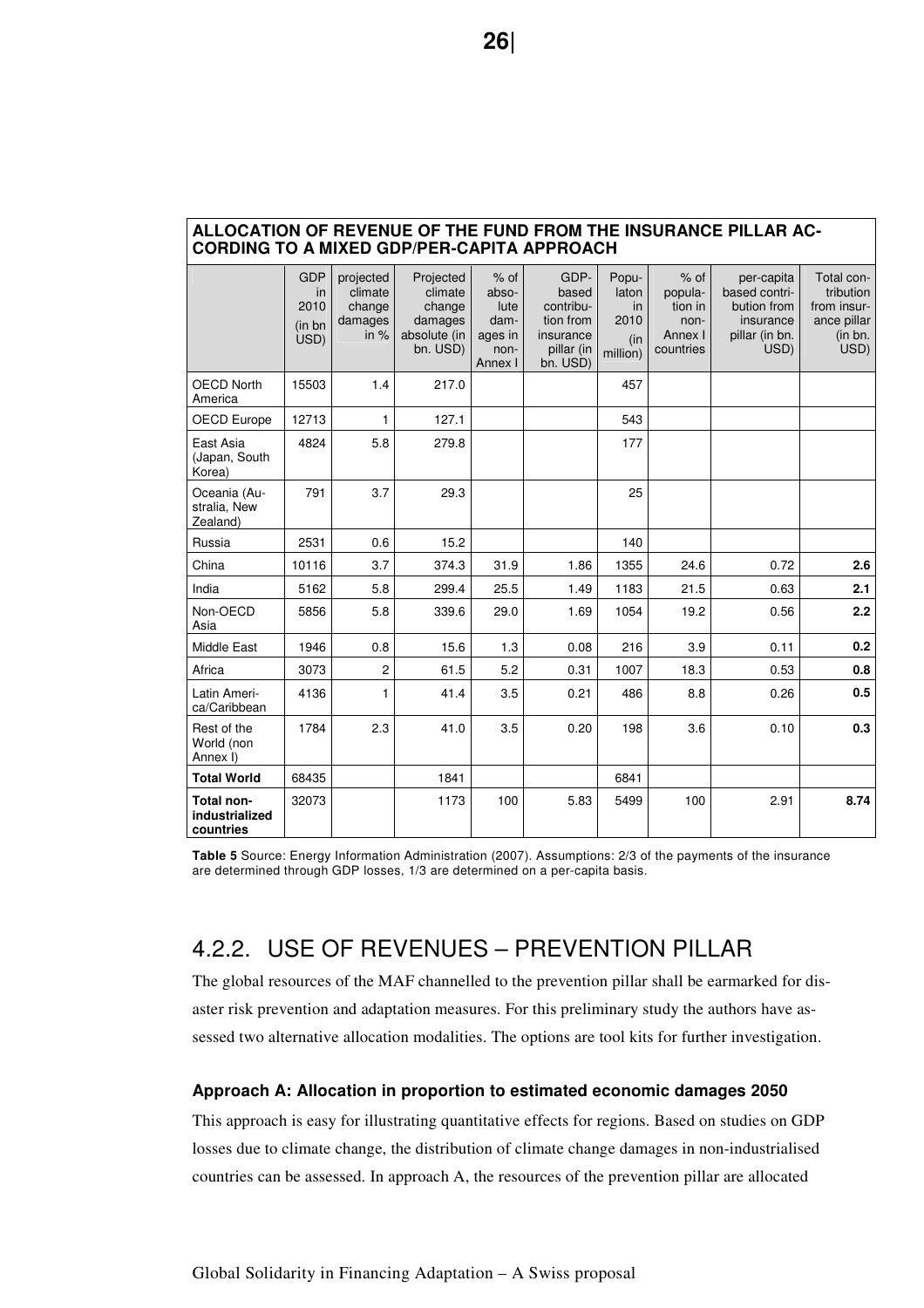according to the distribution of projected damages (see Table 6 and background information in the Annex).

| ACCONDING TO GDF LOSS                        |                                          |                                                  |                                                                        |                               |                                                                    |  |  |  |  |
|----------------------------------------------|------------------------------------------|--------------------------------------------------|------------------------------------------------------------------------|-------------------------------|--------------------------------------------------------------------|--|--|--|--|
|                                              | <b>GDP</b> in<br>2050 (in<br>bn.<br>USD) | Projected<br>climate<br>change dam-<br>ages in % | Projected cli-<br>mate change<br>damages abso-<br>lute (in bn.<br>USD) | $%$ of<br>absolute<br>damages | <b>Contribution</b><br>from fund for<br>adaptation<br>(in bn. USD) |  |  |  |  |
| <b>OECD North America</b>                    | 50984                                    | 1.4                                              | 713.8                                                                  |                               |                                                                    |  |  |  |  |
| OECD Europe                                  | 30150                                    |                                                  | 301.5                                                                  |                               |                                                                    |  |  |  |  |
| East Asia (Japan, South<br>Korea)            | 9616                                     | 5.8                                              | 557.7                                                                  |                               |                                                                    |  |  |  |  |
| Oceania (Australia, New<br>Zealand)          | 2056                                     | 3.7                                              | 76.1                                                                   |                               |                                                                    |  |  |  |  |
| Russia                                       | 7130                                     | 0.6                                              | 42.8                                                                   |                               |                                                                    |  |  |  |  |
| China                                        | 50543                                    | 3.7                                              | 1870.1                                                                 | 37.3                          | 3.3                                                                |  |  |  |  |
| India                                        | 23279                                    | 5.8                                              | 1350.2                                                                 | 26.9                          | 2.4                                                                |  |  |  |  |
| Non-OECD Asia                                | 21650                                    | 5.8                                              | 1255.7                                                                 | 25.0                          | 2.2                                                                |  |  |  |  |
| Middle East                                  | 6133                                     | 0.8                                              | 49.1                                                                   | 1.0                           | 0.1                                                                |  |  |  |  |
| Africa                                       | 10745                                    | $\overline{c}$                                   | 214.9                                                                  | 4.3                           | 0.4                                                                |  |  |  |  |
| Latin America/Carribean                      | 12279                                    |                                                  | 122.8                                                                  | 2.4                           | 0.2                                                                |  |  |  |  |
| Rest of the World (non<br>Annex-I)           | 6701                                     | 2.3                                              | 154.1                                                                  | 3.1                           | 0.3                                                                |  |  |  |  |
| <b>Total World</b>                           | 231267                                   |                                                  | 6708.7                                                                 |                               |                                                                    |  |  |  |  |
| <b>Total non-industrialised</b><br>countries | 131330                                   |                                                  | 5016.9                                                                 | 100.0                         | 8.7                                                                |  |  |  |  |

## **REDISTRIBUTION OF THE FUND FROM THE PREVENTION PILLAR ACCORDING TO GDP LOSS**

**Table 6**: Information on climate change damages is taken from results with the model WIAGEM/Kemfert 2005 as cited in Thalmann (2007). For Africa, an average for North-Africa and Subsaharan Africa is taken with a higher weight for Subsaharan Africa.

As there is no internationally accepted integrated assessment model such as WIAGEM or PAGE 2002, difficulties could emerge if such data would have to be generated for some 170 countries. Under this approach, a solution needs to be found to use international statistical databases (e.g. from the World Bank or the UN) for assessing the economic damages per country. However, up to now, GDP has not been used in international environment agreements and experienced negotiators advise to avoid GDP as indicator. The indicator GDP favours newly industrialised countries with high GDP growth and puts those countries that are already put at economic disadvantage though climate and poverty at disadvantage. This phenomenon can be observed in Table 6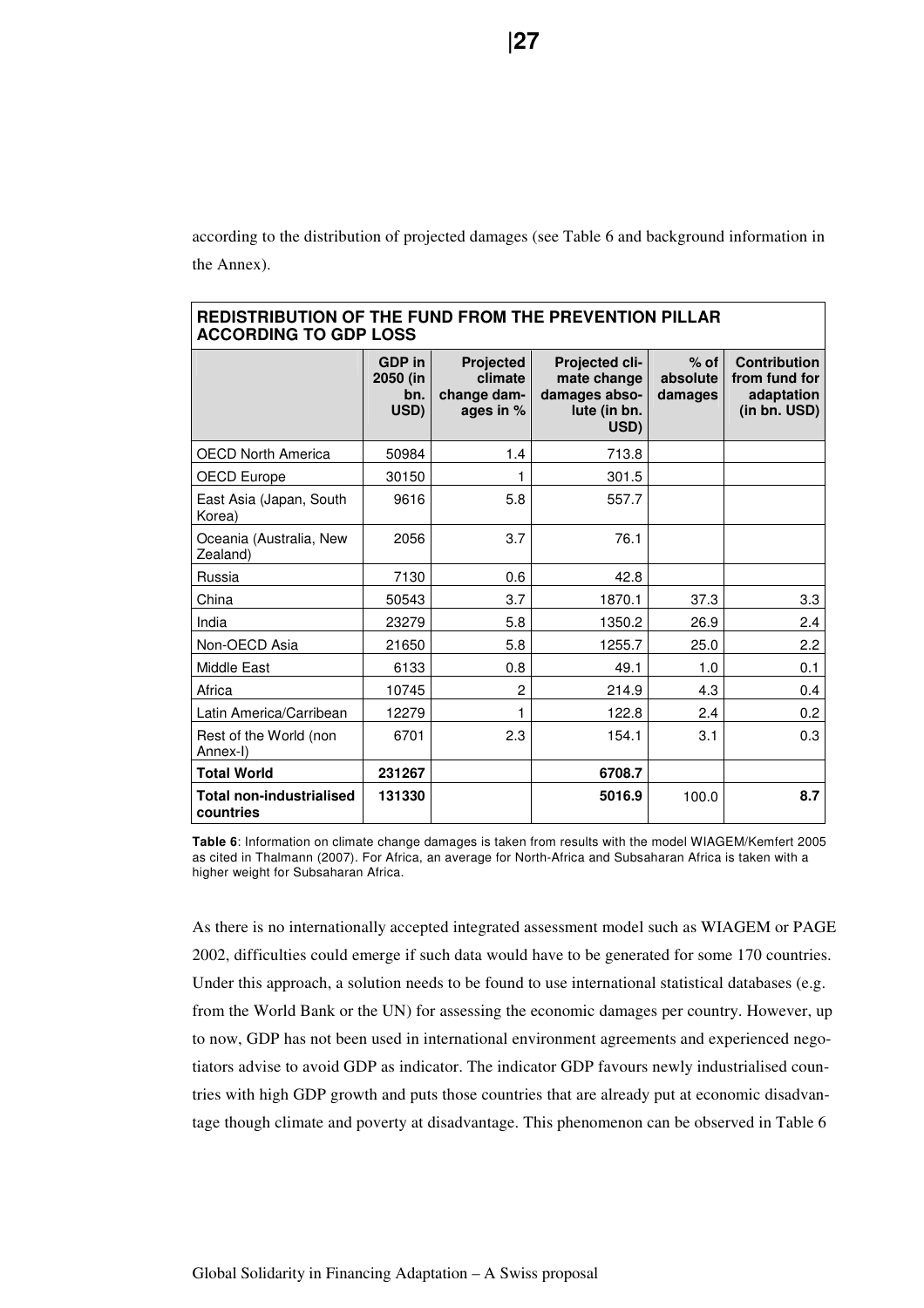where China, India and Non-OECD Asia obtain a much higher share from the fund than for example Africa.<sup>5</sup>

# **Approach B: Allocation on a per capita basis, corrected by a country vulnerability indicator**

As an alternative, resources of the fund used for preventive measures could be allocated on the basis of two indicators, including a per capita- and a vulnerability indicator. Vulnerability Parameters cannot be generated on short term basis, but the information provided in the IPCC AR4 (IPCC 2007a and 2007b) should allow the generation of a simplified set of indicators. For illustration, the vulnerability indicator is based on the potential GDP losses which were depicted for approach A and could lead to a vulnerability scale such as illustrated below (the proposal would yet be modified by considering additional vulnerability indicators than GDP).

- › Low vulnerability: Between 0.5 and 2% of GDP is lost due to climate change, vulnerability  $factor = 1$
- › Medium vulnerability: Between 2 and 4% of GDP is lost, vulnerability factor = 1.5
- $\rightarrow$  High vulnerability: Loss of GDP is higher than 4%, vulnerability factor = 2.

Table 7 shows that this approach leads to a more equitable allocation of revenues of the fund than approach A.

<sup>5</sup> This problem is also discussed in the Stern Review on the Economics of Climate Change under the name of "equity rating".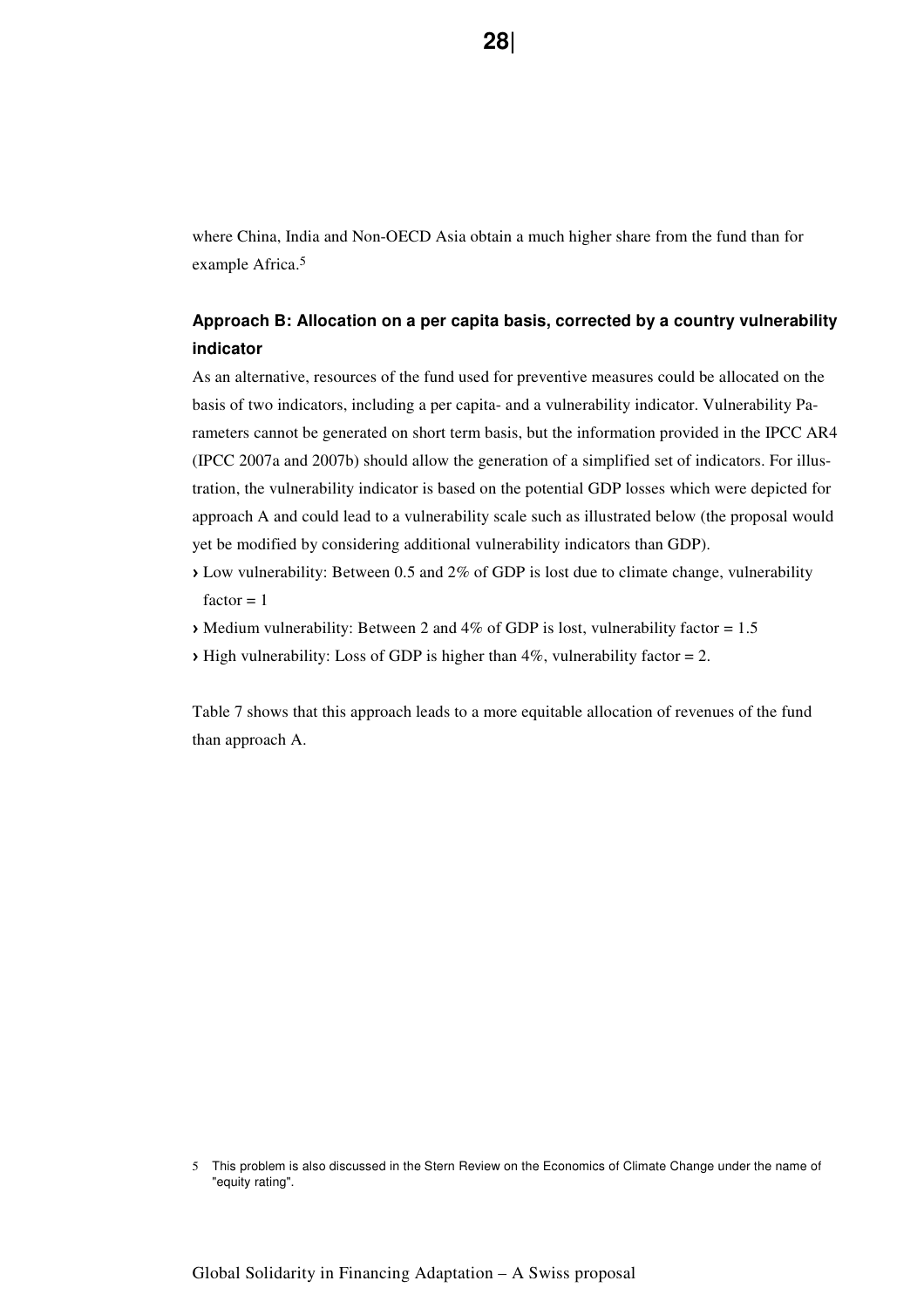| <b>BASED ON A PER CAPITA/VULNERABILITY APPROACH</b> |                                           |                                           |                               |                                    |                                                  |  |  |  |  |
|-----------------------------------------------------|-------------------------------------------|-------------------------------------------|-------------------------------|------------------------------------|--------------------------------------------------|--|--|--|--|
|                                                     | <b>World</b><br><b>Population</b><br>2010 | Vulnerability<br>factor (based<br>on GDP) | Weighted<br><b>Population</b> | % of weigh-<br>ted popula-<br>tion | <b>Contribution</b><br>from fund<br>(in bn. USD) |  |  |  |  |
| <b>OECD North America</b>                           | 457                                       |                                           |                               |                                    |                                                  |  |  |  |  |
| OECD Europe                                         | 543                                       |                                           |                               |                                    |                                                  |  |  |  |  |
| East Asia (Japan, South<br>Korea)                   | 177                                       |                                           |                               |                                    |                                                  |  |  |  |  |
| Oceania (Australia, New<br>Zealand)                 | 25                                        |                                           |                               |                                    |                                                  |  |  |  |  |
| Russia                                              | 140                                       | 1                                         |                               |                                    |                                                  |  |  |  |  |
| China                                               | 1355                                      | 1                                         | 1355.0                        | 17.0                               | 1.5                                              |  |  |  |  |
| India                                               | 1183                                      | 1.5                                       | 1774.5                        | 22.3                               | 1.9                                              |  |  |  |  |
| Non-OECD Asia                                       | 1054                                      | $\overline{c}$                            | 2108.0                        | 26.5                               | 2.3                                              |  |  |  |  |
| Middle East                                         | 216                                       | $\overline{2}$                            | 432.0                         | 5.4                                | 0.5                                              |  |  |  |  |
| Africa                                              | 1007                                      | 1.5                                       | 1510.5                        | 19.0                               | 1.7                                              |  |  |  |  |
| Latin America/Carribean                             | 486                                       | 1                                         | 486.0                         | 6.1                                | 0.5                                              |  |  |  |  |
| Rest of the World (non-<br>Annex I)                 | 198                                       | 1.5                                       | 297.0                         | 3.7                                | 0.3                                              |  |  |  |  |
| <b>Total World</b>                                  | 6841                                      |                                           |                               |                                    |                                                  |  |  |  |  |
| <b>Total non-industrialised</b><br>countries        | 5499                                      |                                           | 7963                          | 100                                | 8.74                                             |  |  |  |  |

# **REDISTRIBUTION OF THE FUND FROM THE PREVENTION PILLAR**

**Table 7** Source for world population: Energy Information Administration (2007), own calculations.

If this approach is further developed, the vulnerability factor might need to include other factors besides GDP losses, especially factors which cannot be monetised (e.g. the loss of human lives).

# **5. IMPACTS AND IMPLEMENTATION**

# 5.1. INITIAL ESTIMATION OF IMPACTS

## **Overall impacts of the funding scheme**

On a global scale, it needs to be assessed if the funding scheme leads to any clearly undesirable economic or distributional impacts. Especially, it is important to check if the overall impacts go along with the principles of the funding scheme or if any of the principles are undermined.

 $\rightarrow$  **Impacts on economic growth:** As only a low  $CO<sub>2</sub>$  tax is introduced, it can be assumed that the introduction of this tax will not have any negative effects on economic growth and GDP in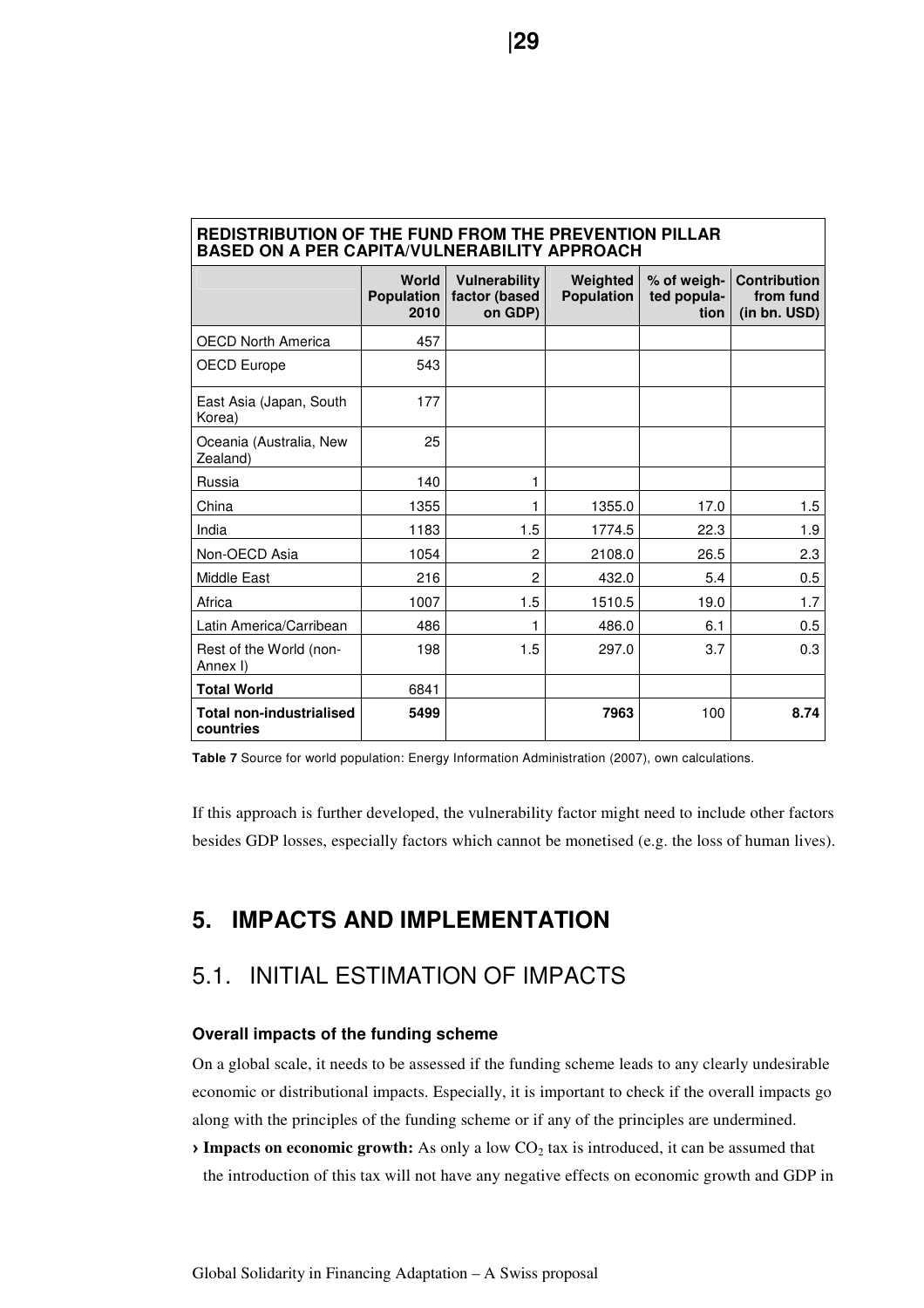industrialised countries. Also, in DCs and LDCs negative economic impacts are not likely, especially if the CO<sub>2</sub> tax is adjusted with the development stage (e.g. 1 USD/t CO<sub>2</sub> in DCs, 0.5 USD/t  $CO<sub>2</sub>$  in LDCs). Much more, the funding scheme can lead to positive economic impacts in DCs and LDCs as adaptation measures can reduce the potential GDP damages caused by climate change.

- **Impacts on competitiveness:** As the CO<sub>2</sub> tax will be introduced on a global scale, a distortion of international competition is not relevant. The difference between the tax level in IC/Annex I and DC/LDC/non-Annex I countries could even be enhanced without affecting competitiveness in a decisive manner. Furthermore, the low  $CO<sub>2</sub>$  tax is designed for a financing function only. Mitigation impact seems low and will thus not lead to any significant changes in prices of goods.
- › **Global solidarity:** The fund will raise resources which are about 50 times higher than the transfers under current funding mechanisms (GEF; LDC funds). This marks a first significant step toward a common approach to fund climate change related adaptation needs and to finance climate change related damages. On the basis of a preliminary assessment, both the principles of global solidarity and subsidiarity are met and existing climate change activities are not at risk.
- **> Financing vs. steering effect:** The proposed global CO<sub>2</sub> tax has a financing function only, and is not apt to induce a steering effect towards the reduction of  $CO<sub>2</sub>$  emissions. Using an emission factor of petrol of 2.3 kg  $CO_2/l$ litre, a tax of 2 USD per tonne  $CO_2$  would lead to a tax of about 0.5 US cents/litre in IC/Annex I countries. In non-Annex I countries the tax level would only be 1 USD per tonne  $CO_2$  corresponding to a fuel price increase of about 0.25 US cents/litre. While the price increase due to the tax in Annex I countries will clearly not have a steering impact, the price increase in non-Annex I countries will be perceptible especially in regions and households with low purchasing power. The same is due for an increase of electricity prices, especially for carbon-intensive electricity production through coal or oil.

In the further design, it needs to be closely analysed whether the tax might lead to unwanted social effects on the poor population. A further differentiation of the tax rate, with e.g. a tax level of  $0.5$  USD/t  $CO<sub>2</sub>$  in LDCs might have to be considered.

#### **Revenues flowing through national climate change funds**

The impact of the part of the revenue which is used on the national level (50% of revenues in Annex I/ICs), 90% of the revenue in non-Annex I/DCs, 95% in LDCs) is determined by national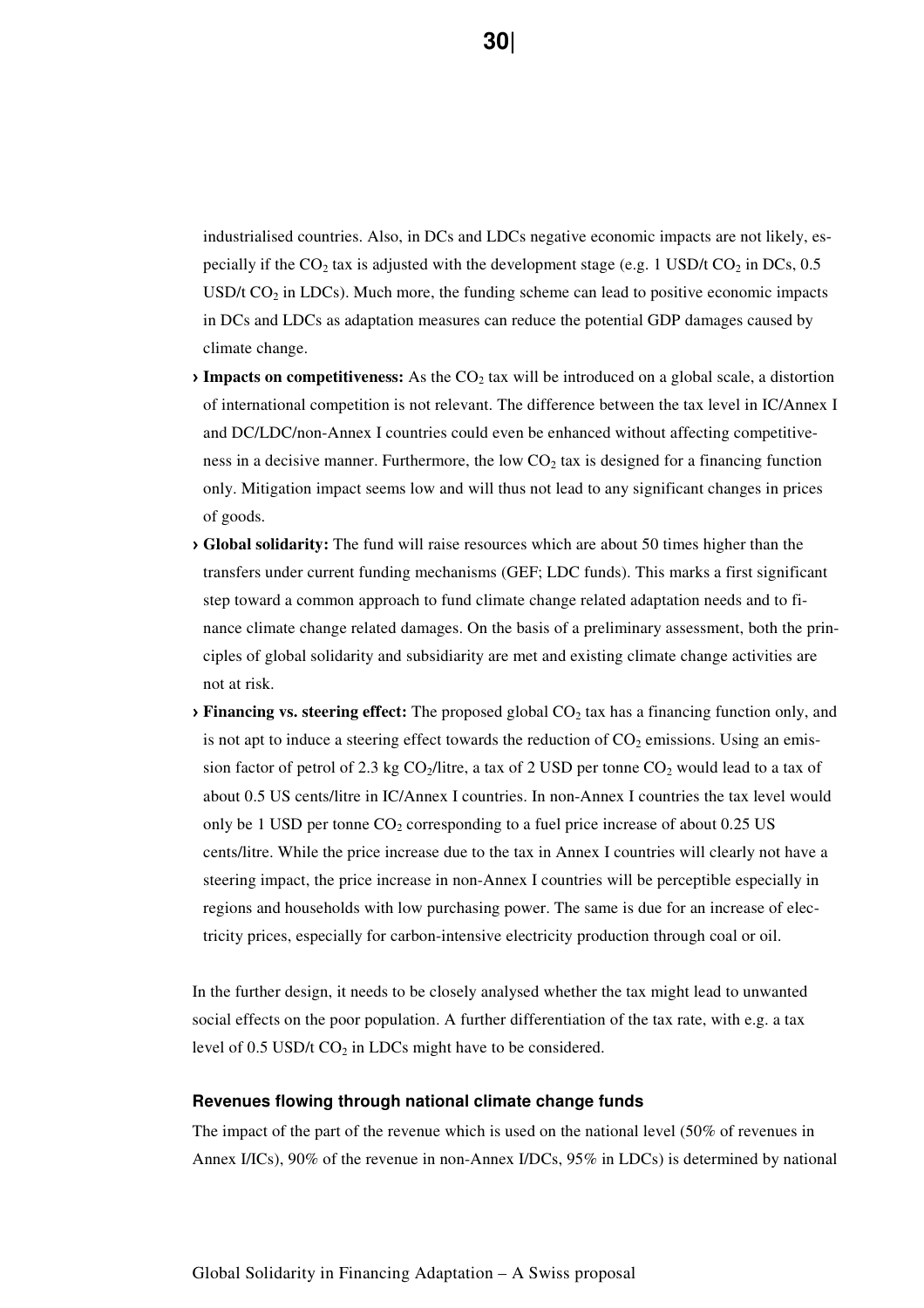legislation. It could be possible that a special requirement is included in the legal basis of the system which commits countries to use the largest part of the revenue for mitigation or adaptation measures within their national territory. This leads to the following impacts:

- › If the tax is not re-distributed to private households, their income decreases and the welfare level is reduced, even though on the basis of individual fuel consumption.
- › The adaptation measures financed through the revenue can prevent damages due to climate change and thus are expected to increase welfare levels.
- › The second effect can (partly) compensate the direct welfare loss of the tax. However, the negative and positive effects might arise at different points in time (negative effect through tax is directly perceptible, positive effects are realised in the future/2050).

#### **Revenues flowing through the Multilateral Adaptation Fund: insurance pillar**

50% of the MAF is used for the insurance of severe events due to climate change. The distribution of the fund depends on the occurrence of unforeseen climate change events and cannot be predicted in advance. However, it is highly probable that countries with high vulnerability and high projected GDP damages have a higher probability for the occurrence of severe events and resulting payments from the insurance pillar. Also, the population density will partly determine the probability of payments from the insurance pillar as climate change damages in highly populated areas will exceed the damages of areas with low population densities (see Table 5).

#### **Revenues flowing through the Multilateral Adaptation Fund: prevention pillar**

50% of the MAF is used for financing prevention measures, i.e. disaster risk reduction and adaptation measures in DCs and LDCs. Different options for redistribution of this global contribution shall be further investigated while working out the proposed funding mechanism in more detail. Approach 1, which follows the proposal applied by Thalmann (2007), the fund is distributed according to expected economic damages of climate change in % of GDP in 2050, leads to a distribution of the fund as depicted in Table 6. The second approach avoids GDP as an indicator and distributes the resources on a per-capita basis, modified by a vulnerability factor (see Table 7).

Approach 2 based on a per-capita redistribution clearly seems to lead to a more equitable distribution of fund resources, as GDP as indicator puts countries with a low GDP at clear disadvantage. The distribution on the per-capita/vulnerability approach redistributes the revenue of the prevention pillar more equitable between the regions and thus also guarantees a higher share for Africa. Based on the second approach, the net financial flows between world regions would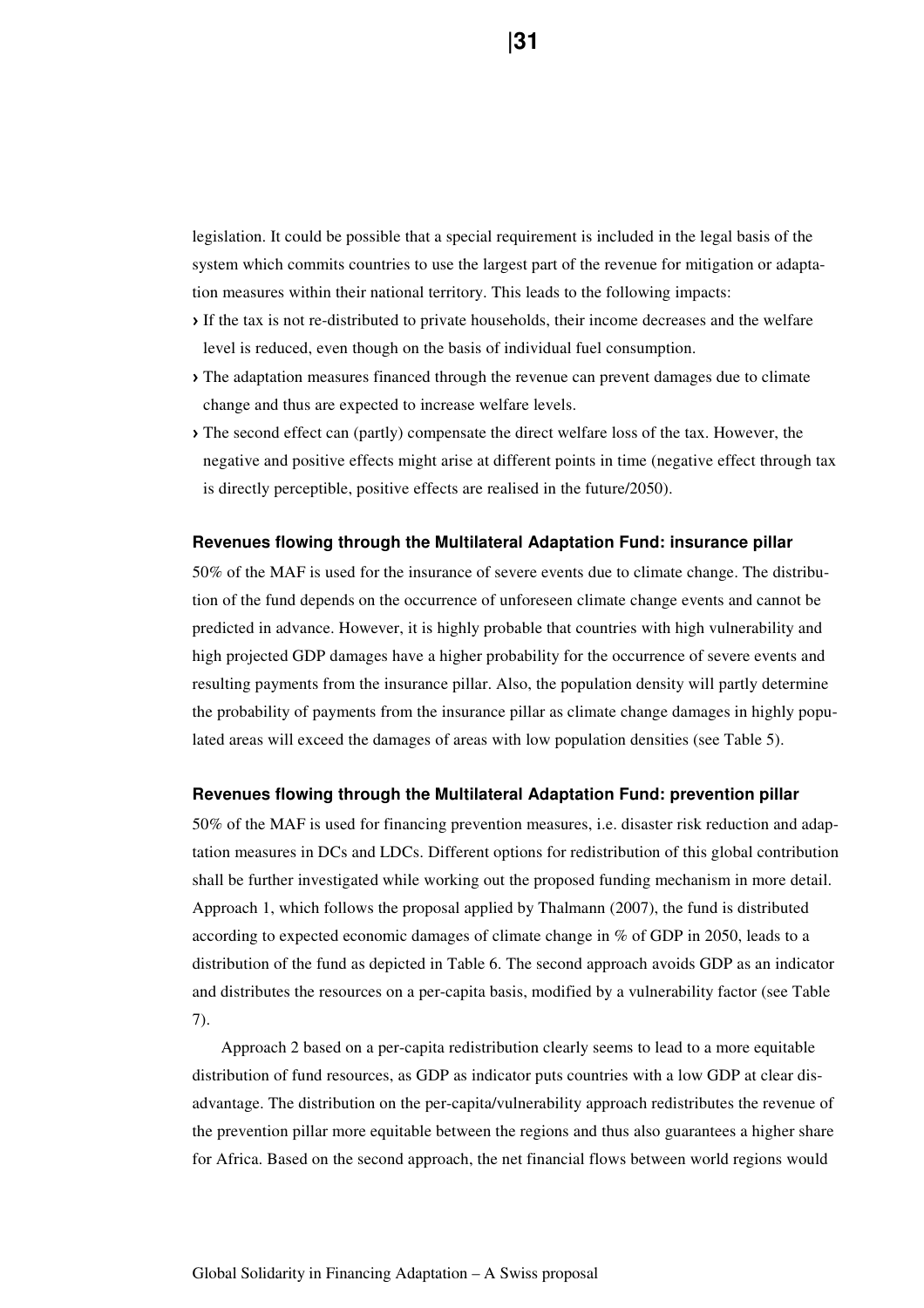lead to positive net flows for all non-industrialised countries, giving them a clear incentive to participate in the funding scheme.

#### **Net finance flows**

Table 8 gives an overview of the net finance flows of the funding scheme between the participating regions. The last column illustrates the total receipts from both the NCCF and the MAF in the different region. The transfer of finances from industrialised to developing countries is shown in the last but one column, showing the positive net payments from the MAF for developing countries.

| <b>INDICATIVE FINANCIAL FLOWS BETWEEN PARTICIPATING REGIONS</b> |                                        |                                 |                                                           |                                                           |                                                |                                                                      |  |  |  |
|-----------------------------------------------------------------|----------------------------------------|---------------------------------|-----------------------------------------------------------|-----------------------------------------------------------|------------------------------------------------|----------------------------------------------------------------------|--|--|--|
|                                                                 |                                        |                                 |                                                           | <b>Multilateral Adaptation Fund (MAF)</b>                 |                                                | $NCCF + MAF$                                                         |  |  |  |
|                                                                 | <b>Total</b><br>reve-<br>nue of<br>tax | Reve-<br>nue<br>going<br>to MAF | <b>Funding</b><br>obtained<br>from adap-<br>tation pillar | <b>Payments</b><br>obtained<br>from insur-<br>ance pillar | Net pay-<br>ments to<br>and from<br><b>MAF</b> | <b>Receipts from</b><br>NCCF, plus con-<br>tribution from<br>the MAF |  |  |  |
| <b>OECD North America</b>                                       | 15010                                  | 7505                            | 0.0                                                       | 0.0                                                       | $-7505.0$                                      | 7505                                                                 |  |  |  |
| <b>OECD Europe</b>                                              | 8948                                   | 4474                            | 0.0                                                       | 0.0                                                       | $-4474.0$                                      | 4474                                                                 |  |  |  |
| East Asia (JPN, KOR)                                            | 3616                                   | 1808                            | 0.0                                                       | 0.0                                                       | $-1808.0$                                      | 1808                                                                 |  |  |  |
| Oceania (AUS, NZL)                                              | 924                                    | 462                             | 0.0                                                       | 0.0                                                       | $-462.0$                                       | 462                                                                  |  |  |  |
| Russia                                                          | 3598                                   | 1799                            | 0.0                                                       | 0.0                                                       | $-1799.0$                                      | 1799                                                                 |  |  |  |
| China                                                           | 5857                                   | 585.7                           | 1487.2                                                    | 2577.4                                                    | 3478.9                                         | 9336                                                                 |  |  |  |
| India                                                           | 1369                                   | 136.9                           | 1947.6                                                    | 2114.2                                                    | 3924.9                                         | 5294                                                                 |  |  |  |
| Non-OECD Asia                                                   | 1853                                   | 185.3                           | 2313.6                                                    | 2245.8                                                    | 4374.1                                         | 6227                                                                 |  |  |  |
| Middle East                                                     | 1463                                   | 146.3                           | 474.1                                                     | 191.8                                                     | 519.6                                          | 1983                                                                 |  |  |  |
| Africa                                                          | 1188                                   | 118.8                           | 1657.8                                                    | 838.8                                                     | 2377.9                                         | 3566                                                                 |  |  |  |
| Latin America/Carrib.                                           | 1270                                   | 127                             | 533.4                                                     | 463.0                                                     | 869.4                                          | 2139                                                                 |  |  |  |
| Rest of the World                                               | 1314                                   | 131.4                           | 326.0                                                     | 308.7                                                     | 503.3                                          | 1817                                                                 |  |  |  |
| <b>Total World</b>                                              | 46410                                  | 17479                           | 8739.7                                                    | 8739.7                                                    | 17479.4                                        | 46410.0                                                              |  |  |  |

**Table 8** Source: Energy Information Administration (2007), own calculations. Data basis is the year 2010.

Figure 2 illustrates the contribution of IC/Annex I and DC/Non-Annex I countries to the different funds as well as the revenues received from the funds in form of USD per capita. Looking at the MAF on this per capita basis, it can be seen that industrialised countries contribute some 40 times more than developing and least developed countries, while the DC and LDCs receive all the funds from the MAF. This expresses the solidarity principle and the different shares of responsibility for the climate change problem. At the same time, because of the low level of the

**32**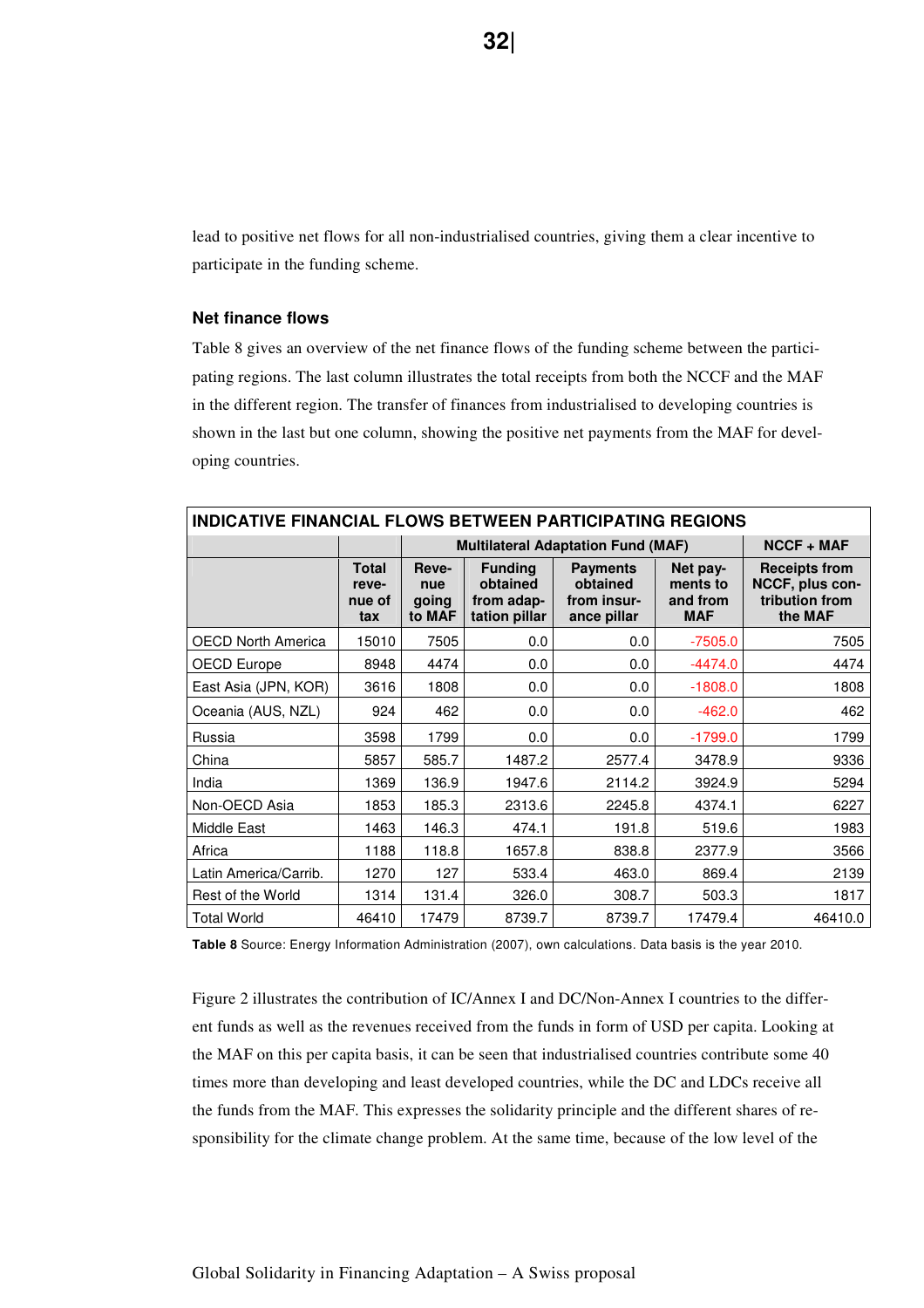tax it is a moderate financial burden even for industrialised countries (2 USD/ton  $CO<sub>2</sub>$  corresponds to some 0.5 US cents/litre of gasoline).



Figure 2 How many USD/capita on average does an IC/Annex I country and a DC/Non-Annex I country contribute to, and receive from the MAF and its own NCCF. For the MAF, IC countries contribute12 USD/cap, but do not receive any funds. DC countries contribute 0.3 ESD/cap to the MAF, and receive some 3.2 USD/cap.

# 5.2. IMPLEMENTATION

When implementing the global funding scheme, several specific implementation questions arise. These questions include both organisational as well as legal aspects and need to be answered in order to ensure an effective functioning of the funding scheme. This chapter depicts some important implementation questions and identifies questions for further investigation and discussion.

## **Collection of the CO2 tax**

The collection of the fossil fuel based  $CO<sub>2</sub>$  tax is not conceived as a centralized scheme but shall be defined by parties on a national basis building on the taxation systems already in place. Industrialised countries already charging energy or  $CO<sub>2</sub>$  with the help of market-based instruments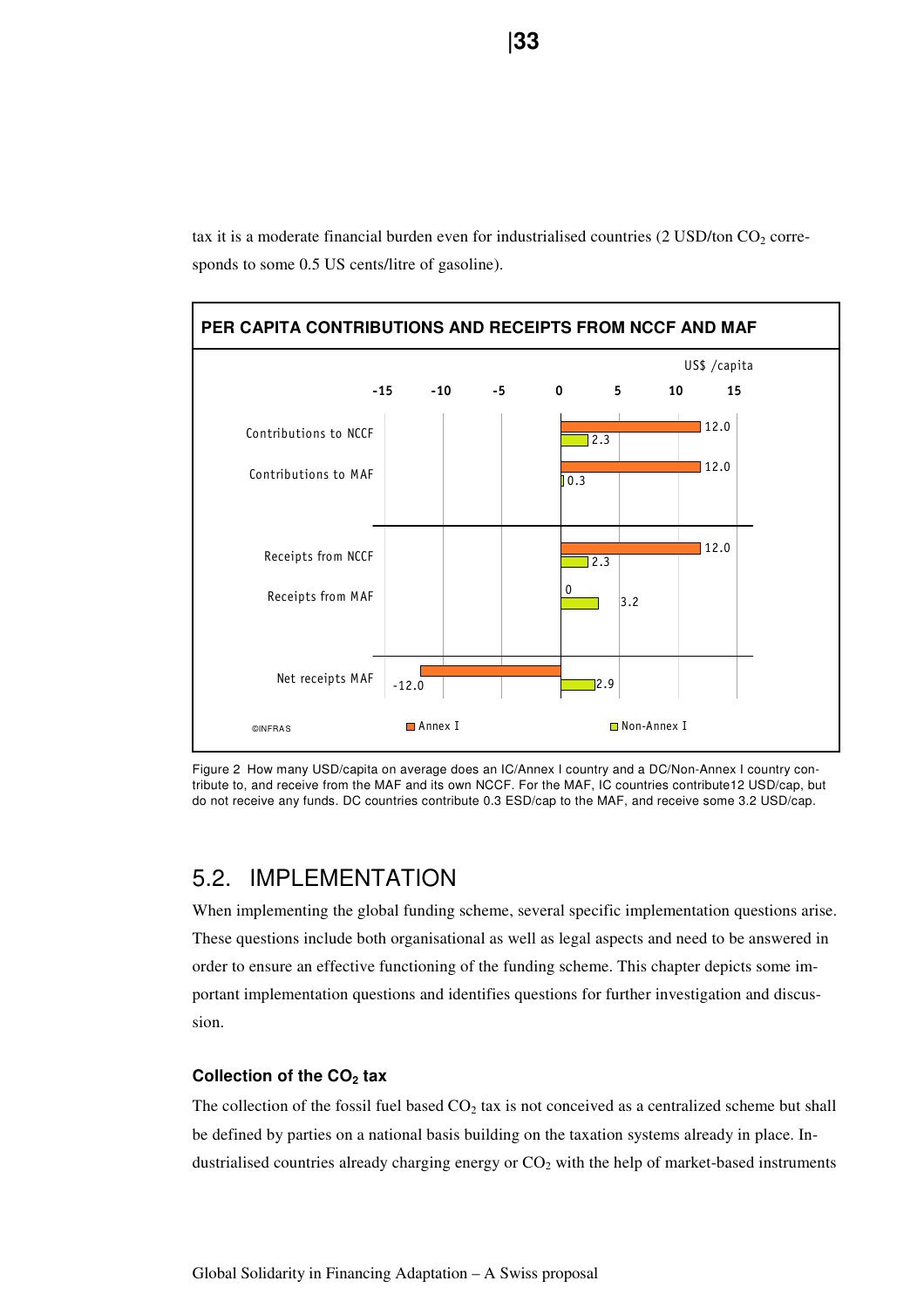may directly link the new tax to existing mechanisms in order to reduce administrative costs. According to 135 initial national communications submitted by non Annex I countries almost all these parties levy customs and duties on imported fossil fuels. Non-Annex I countries, in particular LDCs may wish to introduce a  $CO<sub>2</sub>$  tax in a step by step approach taking advantage of reforms of their fuel taxation systems, minimizing adverse economic impacts and taking into consideration regionally coordinated approaches to minimize additional regulations in cross boarder trade.

#### **Integration of least developed countries into the funding scheme**

A key issue concerns the possible lack of economic capacity of some least developed countries (LDC) to contribute to the Multilateral Adaptation fund. Transition periods or exemptions from this obligation could be foreseen for certain countries, in order to not exclude them from being eligible to receive support from the MAF.

#### **The integration of international bunker fuels**

The proposed integration of international bunker fuels into the Multilateral Adaptation Fund is justified by the polluter pays principle. It may however catalyse distributional issues. The emissions of bunker fuels are not allocated through the territoriality principle but by the sales point of fuelling. Transportation hubs such as international airports or ports thus will generate sizable revenue from the  $CO_2$  tax<sup>6</sup>. A question for further discussion could be to gradually harmonise the treatment of  $CO_2$  emissions from international bunker fuels in Annex I and non Annex I countries. Depending on development of the transportation industry the share of the revenue being channelled to the multilateral adaptation fund could gradually approach 50% also in non Annex I countries.

#### **Risks and possible perverse incentives**

Mechanisms based on the insurance principle always include the risk of moral hazard which can lead to a "lean-back" attitude and prevent countries from taking direct action. Through its twopillar mechanism, the adaptation funding scheme could reduce the risk of moral hazard as the adaptation pillar ensures that preventing adaptation measures and curative insurances are work-

<sup>6</sup> For important international aviation hubs at the Gulf in West Asia or City states such as Singapore to significant revenue for the National Climate Change Fund from international air transportation. Considering that only 10% of the revenue is channelled to the Multilateral Fund, there the resource gain for the NCCF could be seen as an incentive to introduce the tax also in important non Annex I countries. This would maintain a level playing field for the air transportation industry.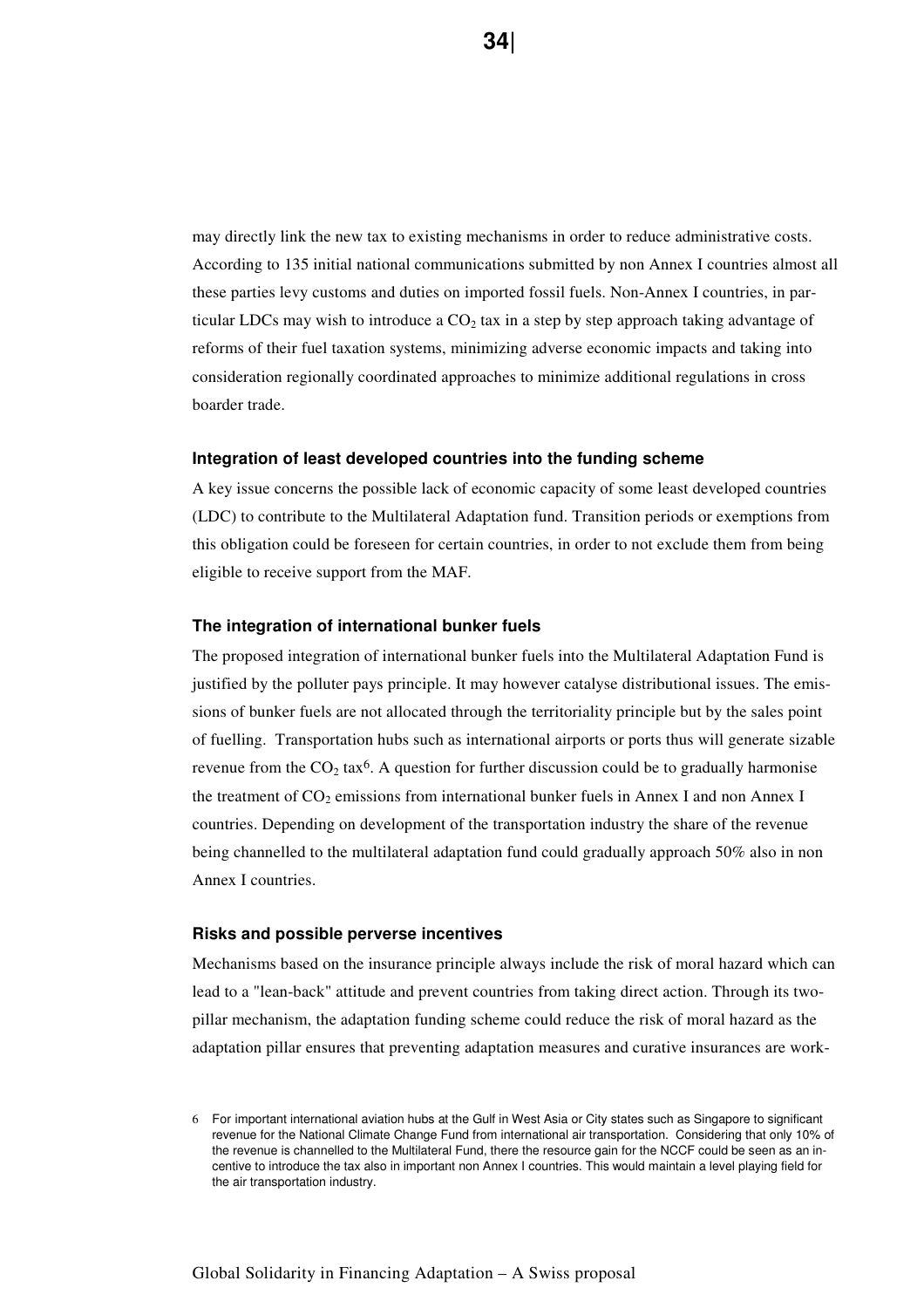ing hand in hand. Disasters guide the need for urgent disaster risk reduction measures, which should be undertaken with priority. This would prevent that the re-occurrence of the same event leads to the same pattern of damages. A close cooperation with the private insurance sector with a long-term knowledge in risk assessment will enhance the effectiveness and credibility of operations.

#### **Minimally required regulation and legal arrangements**

A sound legal arrangement of the Scheme will be vital for gaining Parties to participate in the scheme. The implementation modalities may foresee a grace period for which full participation in the scheme with regard to taxation of  $CO<sub>2</sub>$  emissions could be voluntary. Although the NCCFs is governed through the subsidiarity principle, the legal arrangement should include guidelines or best-practice measures for the use of revenue from the NCCFs.

In order to reduce administrative costs, clear thresholds which trigger a payment from the insurance need to be defined upfront in the bilateral agreements between Parties and the MAF. Managing of damage compensation should be delegated to consortia of insurances mandated by the MAF and the participating Parties on a regional/subregional basis.

#### **Institutional development**

Possibilities on how to best involve actors of the private sector into the funding scheme, especially within the management of the insurance pillar, shall be subject to further investigation. The insurance pillar shall use the experience of the private insurance sector to the extent possible, especially for risk analysis and the broad pooling of risks. At the same time, the legitimate interests of the affected developing population shall be ensured.

# **6. ADDITIONAL WORK**

This paper outlines cornerstones of a climate change programme financing scheme with a clear focus on adaptation within the multilateral funding mechanism. At this stage the level consultation and investigation on this proposal is limited. Hence this paper presents a leading idea and a tool box of instruments for refinement and discussion.

Open questions which do need further investigation are

› Issues related to how best this proposal can be integrated in the current negotiation process for a post 2012 international agreement.

 **|35**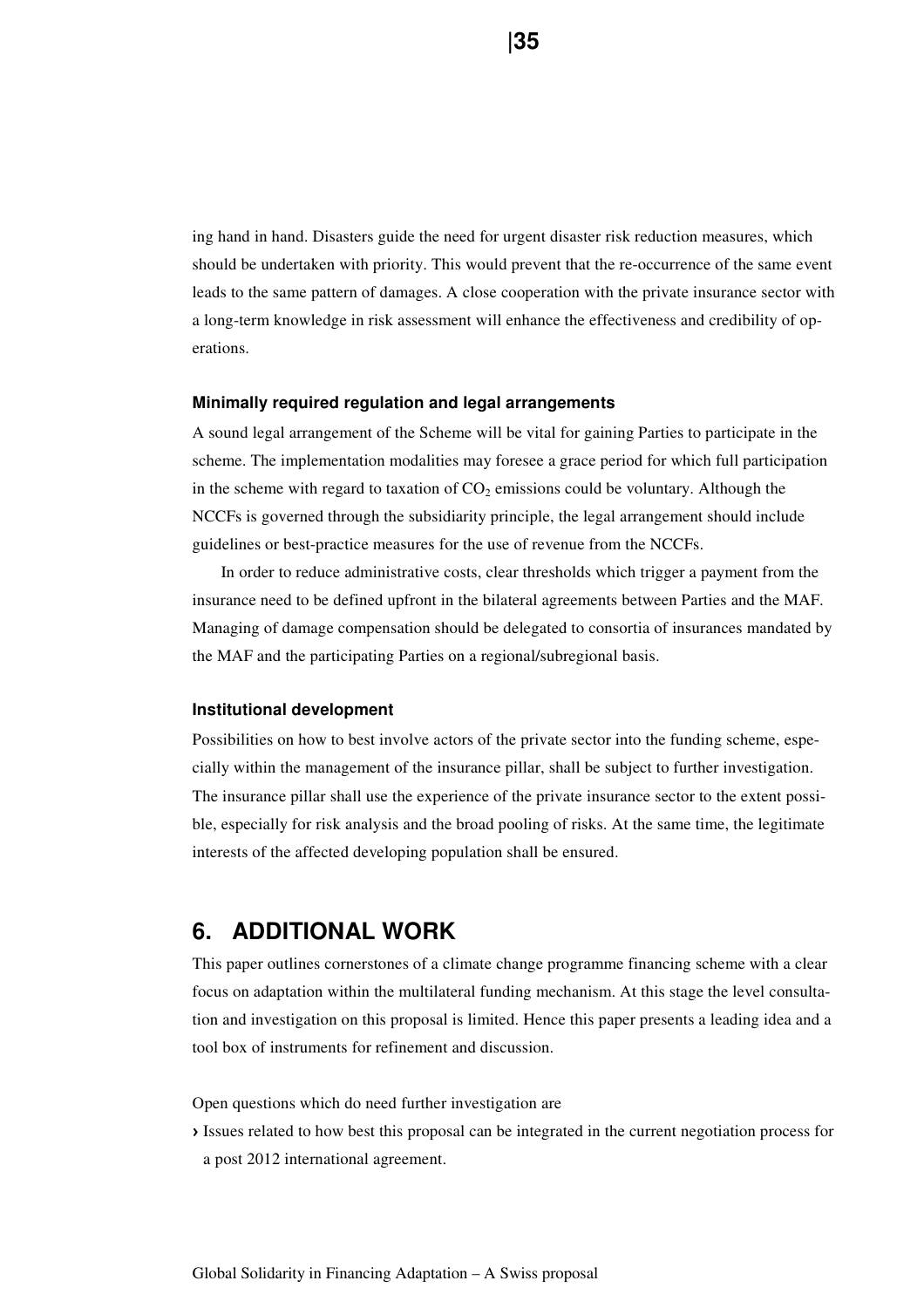- › Do the leading idea and the proposed design parameters attract sufficient support from other parties to justify comprehensive assessment process? The proposed level of taxation is indicative to allow for such an additional consultation process.
- › A core challenge will be the design of the insurance and the prevention pillar of the Multilateral Adaptation Fund. On the basis of which indicators shall the resources of the MAF be allocated to beneficiaries? The IPCC (2007b) Assessment Report does not quantify current/future economic impact or vulnerability of different regions in a single indicator, though it complies the available relevant information.
- $\lambda$  Issues related to implementation modalities how the CO<sub>2</sub> tax can be best levied.

#### **Next steps**

Interested Parties are invited to cooperate in a process to further develop the proposed scheme.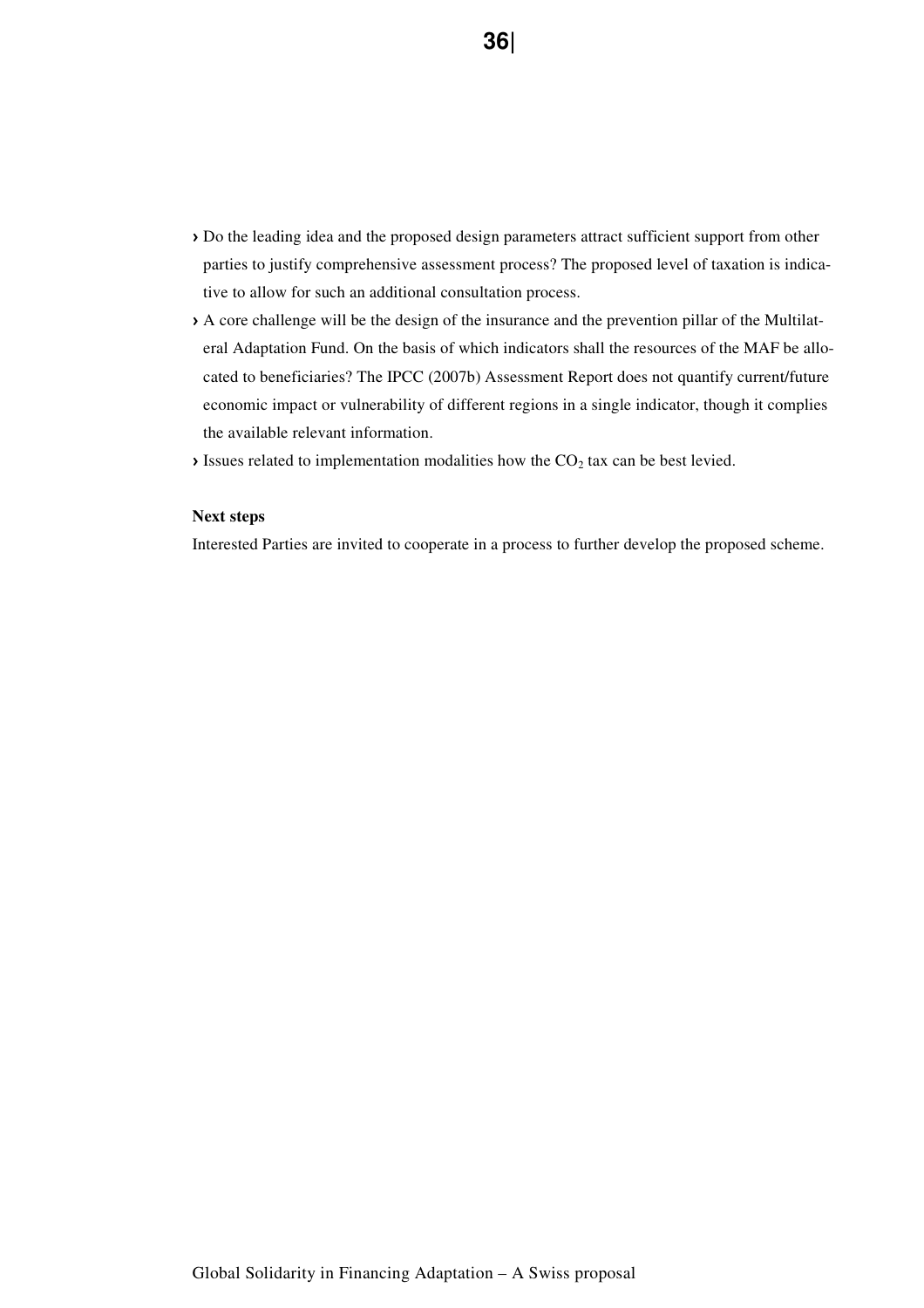# **ANNEX**

| <b>CO2 EMISSIONS OF LEAST DEVELOPED COUNTRIES (IN THOUSAND TONS)</b> |                                          |                       |                           |  |  |  |  |
|----------------------------------------------------------------------|------------------------------------------|-----------------------|---------------------------|--|--|--|--|
| Country                                                              | CO <sub>2</sub> emissi-<br>ons (in 1000) | Country               | CO2 emissions (in<br>1000 |  |  |  |  |
| Afghanistan                                                          | 1'096                                    | Madagascar            | 1'202                     |  |  |  |  |
| Angola                                                               | 5'163                                    | Malawi                | 725                       |  |  |  |  |
| Bangladesh                                                           | 14'487                                   | Maldives              | 304                       |  |  |  |  |
| Benin                                                                | 744                                      | Mali                  | 480                       |  |  |  |  |
| <b>Bhutan</b>                                                        | 392                                      | Mauritania            | 2'950                     |  |  |  |  |
| Burkina Faso                                                         | 971                                      | Mozambique            | 1'110                     |  |  |  |  |
| Burundi                                                              | 224                                      | Myanmar               | 8'493                     |  |  |  |  |
| Cambodia                                                             | 513                                      | Nepal                 | 2'026                     |  |  |  |  |
| Cape Verde                                                           | 121                                      | Niger                 | 1'107                     |  |  |  |  |
| <b>Central African Rebublic</b>                                      | 242                                      | Rwanda                | 495                       |  |  |  |  |
| Chad                                                                 | 110                                      | Samoa                 | 132                       |  |  |  |  |
| Comoros                                                              | 66                                       | Sao Tomé and Principe | 77                        |  |  |  |  |
| Democratic Rebublic of Congo                                         | 2'334                                    | Senegal               | 3'133                     |  |  |  |  |
| Djibouti                                                             | 366                                      | Sierra Leone          | 465                       |  |  |  |  |
| <b>Equatorial Guinea</b>                                             | 612                                      | Solomon Islands       | 161                       |  |  |  |  |
| Eritrea                                                              | 0                                        | Somalia               | 15                        |  |  |  |  |
| Ethiopia                                                             | 7'894                                    | Sudan                 | 3'620                     |  |  |  |  |
| Gambia                                                               | 216                                      | Timor-Leste           | 0                         |  |  |  |  |
| Guinea                                                               | 1'092                                    | Togo                  | 802                       |  |  |  |  |
| Guinea-Bissau                                                        | 231                                      | Tuvalu                | 5                         |  |  |  |  |
| Haiti                                                                | 1'389                                    | Uganda                | 1'070                     |  |  |  |  |
| Kiribati                                                             | 22                                       | Tanzania              | 2'466                     |  |  |  |  |
| Lao People's Democratic Rep.                                         | 352                                      | Vanuatu               | 62                        |  |  |  |  |
| Lesotho                                                              | 636                                      | Yemen                 | 16'162                    |  |  |  |  |
| Liberia                                                              | 333                                      | Zambia                | 2'455                     |  |  |  |  |
|                                                                      |                                          | <b>Total LDC</b>      | 89'123                    |  |  |  |  |

**Table 9** Source: United Nations, http://www.cyberschoolbus.un.org/infonation/index.asp?theme=env.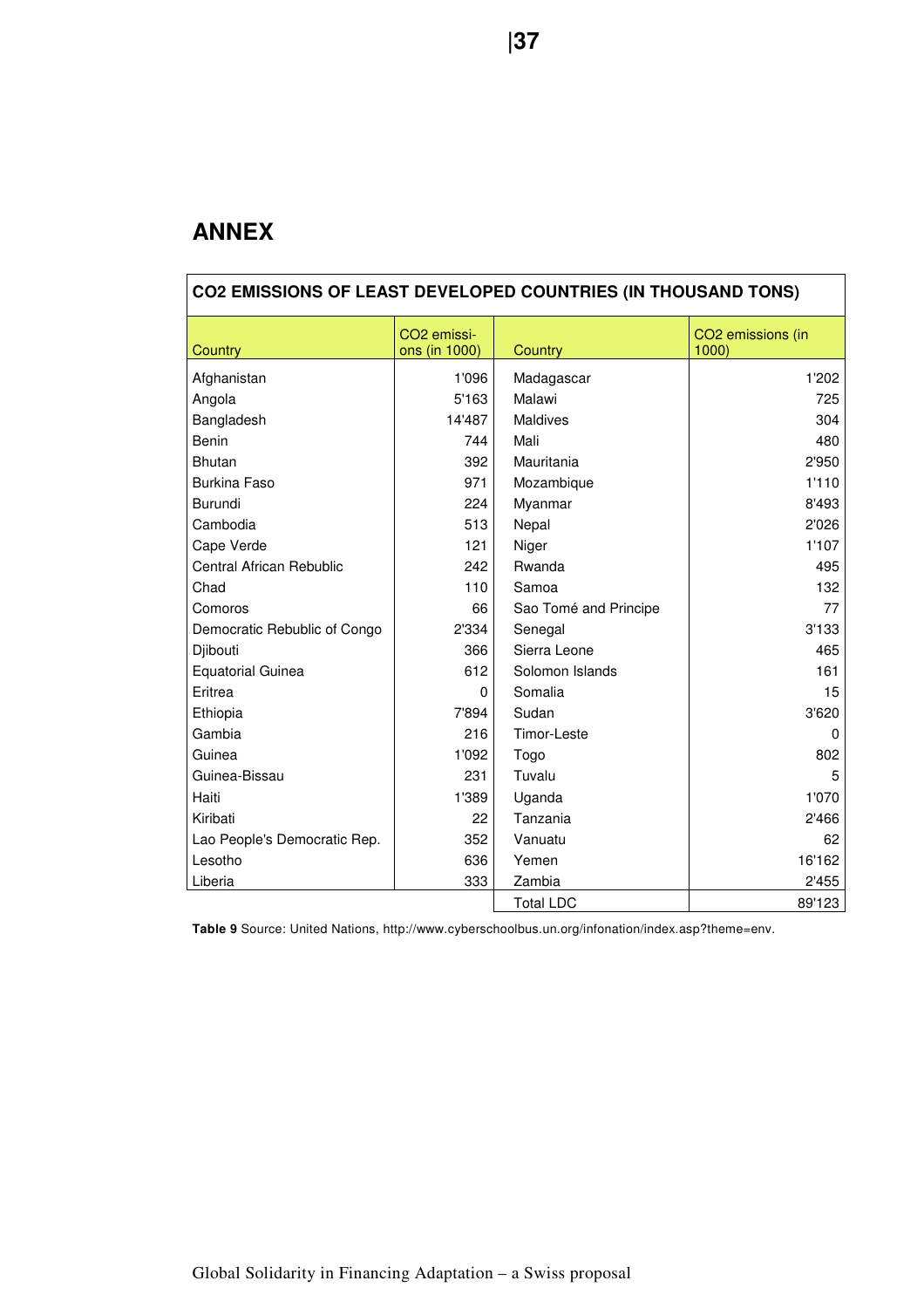| <b>WORLD POPULATION BY REGION, REFERENCE CASE, 1990-2030</b> |      |      |      |      |  |  |  |  |
|--------------------------------------------------------------|------|------|------|------|--|--|--|--|
| (in Mio.)                                                    | 1990 | 2002 | 2003 | 2010 |  |  |  |  |
| <b>OECD North America</b>                                    | 366  | 424  | 427  | 457  |  |  |  |  |
| OECD Europe                                                  | 497  | 529  | 530  | 543  |  |  |  |  |
| East Asia (Japan, South Ko-<br>rea)                          | 167  | 175  | 175  | 177  |  |  |  |  |
| Oceania (Australia, New Zea-<br>land)                        | 20   | 24   | 24   | 25   |  |  |  |  |
| Russia                                                       | 148  | 145  | 145  | 140  |  |  |  |  |
| China                                                        | 1155 | 1296 | 1299 | 1355 |  |  |  |  |
| India                                                        | 849  | 1064 | 1070 | 1183 |  |  |  |  |
| Non-OECD Asia                                                | 743  | 940  | 946  | 1054 |  |  |  |  |
| Middle East                                                  | 137  | 185  | 187  | 216  |  |  |  |  |
| Africa                                                       | 636  | 861  | 869  | 1007 |  |  |  |  |
| Latin America                                                | 360  | 439  | 442  | 486  |  |  |  |  |
| Rest of the World                                            | 200  | 198  | 198  | 198  |  |  |  |  |
| <b>Total World</b>                                           | 5278 | 6280 | 6312 | 6841 |  |  |  |  |

**Table 10** Source: Energy Information Administration (2007).

| <b>GROSS DOMESTIC PRODUCT, GDP, IN BIO. USD</b> |       |       |       |       |        |                                      |                                      |        |  |  |
|-------------------------------------------------|-------|-------|-------|-------|--------|--------------------------------------|--------------------------------------|--------|--|--|
| (in Bio. USD)                                   | 1990  | 2002  | 2003  | 2010  | 2030   | <b>Growth</b><br>rates 2003-<br>2030 | <b>Growth</b><br>rates 2030-<br>2050 | 2050   |  |  |
| <b>OECD North</b><br>America                    | 8477  | 11968 | 12273 | 15503 | 27733  | 3.07                                 | 3.07                                 | 50984  |  |  |
| OECD Europe                                     | 8017  | 10647 | 10799 | 12713 | 19394  | 2.19                                 | 2.19                                 | 30150  |  |  |
| East Asia (Japan,<br>South Korea)               | 3228  | 3992  | 4058  | 4824  | 6654   | 1.85                                 | 1.85                                 | 9616   |  |  |
| Oceania (Austra-<br>lia, New Zealand)           | 428   | 637   | 657   | 791   | 1270   | 2.47                                 | 2.47                                 | 2056   |  |  |
| Russia                                          | 2241  | 1658  | 1780  | 2531  | 5005   | 3.90                                 | 1.95                                 | 7130   |  |  |
| China                                           | 1807  | 5494  | 5994  | 10116 | 28833  | 5.99                                 | 3.00                                 | 50543  |  |  |
| India                                           | 1684  | 3160  | 3429  | 5162  | 14102  | 5.38                                 | 2.69                                 | 23279  |  |  |
| Non-OECD Asia                                   | 2289  | 3905  | 4093  | 5856  | 13772  | 4.60                                 | 2.30                                 | 21650  |  |  |
| Middle East                                     | 810   | 1295  | 1357  | 1946  | 4085   | 4.17                                 | 2.08                                 | 6133   |  |  |
| Africa                                          | 1461  | 2074  | 2173  | 3073  | 6970   | 4.41                                 | 2.21                                 | 10745  |  |  |
| Latin America                                   | 2174  | 3011  | 3075  | 4136  | 8328   | 3.76                                 | 1.88                                 | 12279  |  |  |
| Rest of the World                               | 1145  | 1013  | 1098  | 1784  | 4185   | 5.08                                 | 2.54                                 | 6701   |  |  |
| <b>Total World</b>                              | 33761 | 48854 | 50786 | 68435 | 140331 | 3.84                                 |                                      | 231267 |  |  |

**Table 11** Source: International Energy Administration (2007); Assumptions: Non-industrialised countries have a higher growth rate until 2030 (as projected by IEO) but converge to growth rates of industrialised countries between 2030 and 2050. Thus, growth rates of 2002-2030 are reduced by 50% for the period 2030-2050.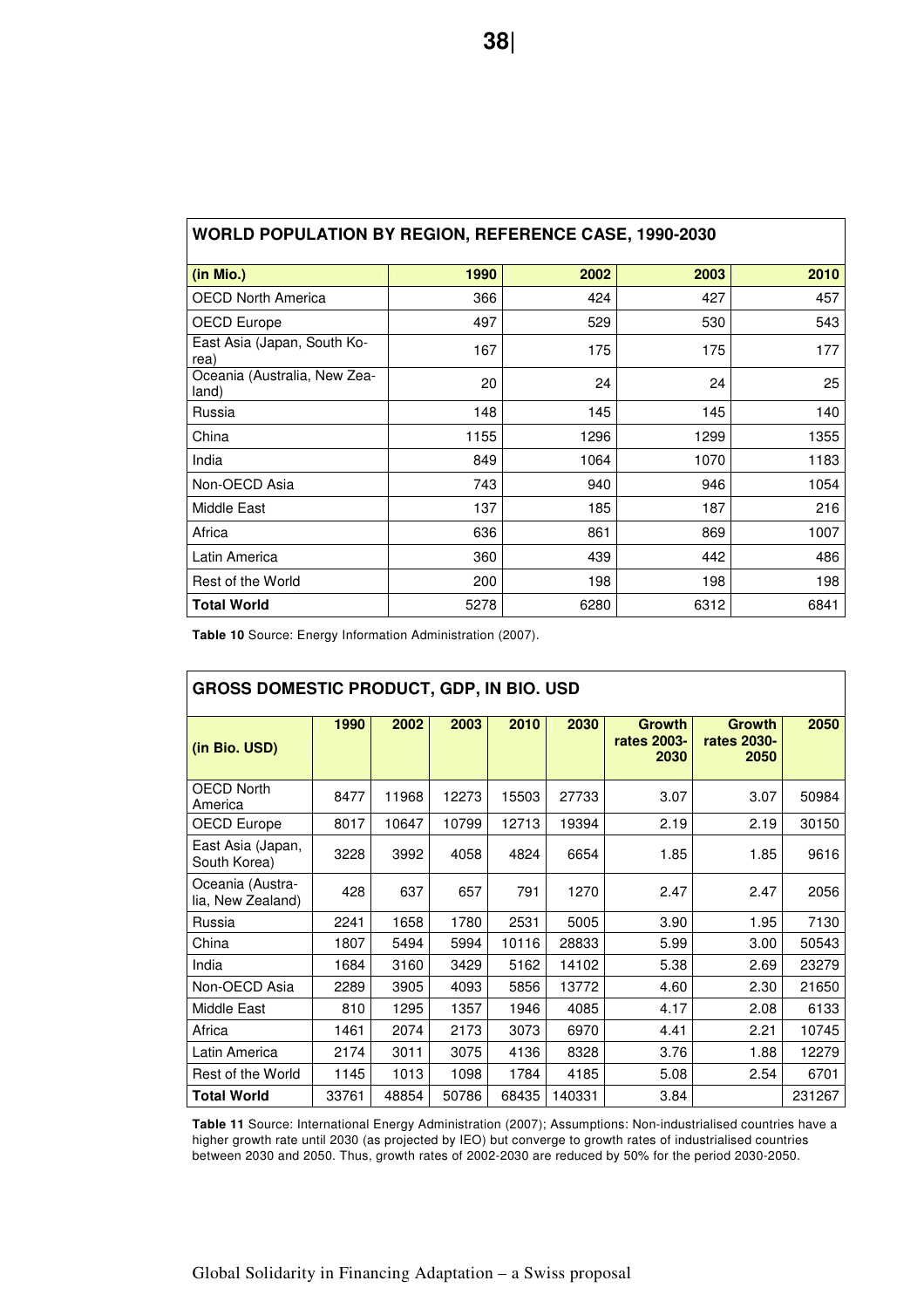# **REFERENCES**

- **Bals, Ch., I. Burton, S. Butzengeiger, A. Dlugolecki, E. Gurenko, E. Hoekstra, P. Höppe, R. Kumar, J. Linneroth-Bayer, R. Mechler, K. Warner 2005:** Insuranc-Related Options for Adaptatioin to Climate Change, The Munich Climate Insurance Initiative, 2005.
- **Bals, Ch, K. Warner, S. Butzengeiger 2006:** Insuring the uninsurable: design options for a climate change funding mechanism, Climate Policy 6 (2006), p. 637-647.
- **Bürgenmeier B. 2007:** Étude sur la faisabilité d'une taxe mondiale sur les émissions anthropiques de gaz à effet de serre, Version mai 2007.
- **Energy Information Administration 2007:** International Energy Outlook.

**Gorina, N. 2006:** Cooling down hot air, Green Investment Schemes, Global Carbon, May 2006.

**IPCC 2000**: GHG inventory good practice guidance

- **IPCC 2007a**: Climate Change 2007: The Physical Science Basis, Summary for Policymakers, Contribution of Working Group I to the Fourth Assessment Report of the Intergovernmental Panel on Climate Change.
- **IPCC 2007b**: Climate Change 2007: Climate Change Impacts, Adaptation and Vulnerability, Contribution of Working Group II to the Fourth Assessment Report of the Intergovernmental Panel on Climate Change, Confidential draft in preparation for Final Government Review and Summary for Policymakers, www.ipcc.ch.
- **IPCC 2007c**: Climate Change 2007: Mitigation of Climate Change, Summary for Policymakers Contribution of Working Group III to the Fourth Assessment Report of the Intergovernmental Panel on Climate Change.
- **Kemfert, C. 2002:** An Integrated Assessment Model of Economy-Energy-Climate The Model WIAGEM, in: Integrated Assessment 2002, Vol. 3, No. 4, S. 281-298.
- **Kemfert, C. 2007:** Persönliche Kommunikation und Übermittlung von Daten zum Modell WI-AGEM.
- **Kemfert, C. 2007a**: Cost of Action and Inaction Integrated Assessment Model. DIW Präsentation am BAFU internen Workshop in Bern vom 3. April 2007
- **Kokorin, A. 2003:** Green Investment Schemes as a Way of Promoting Environmentally-Sound Cooperation among Russia, Canada, Japan and Other Nations under the Kyoto Protocol, World Wide Fund for Nature (WWF), Russian Climate Change Programme, 2003.
- **Mechler R. and J. Linneroth-Bayer 2006:** Disaster Insurance for the Poor? A Review of Microinsurance for Natural Disaster Risks in Developing Countries, ProVention/IIASA, July 2006.

**139 139**